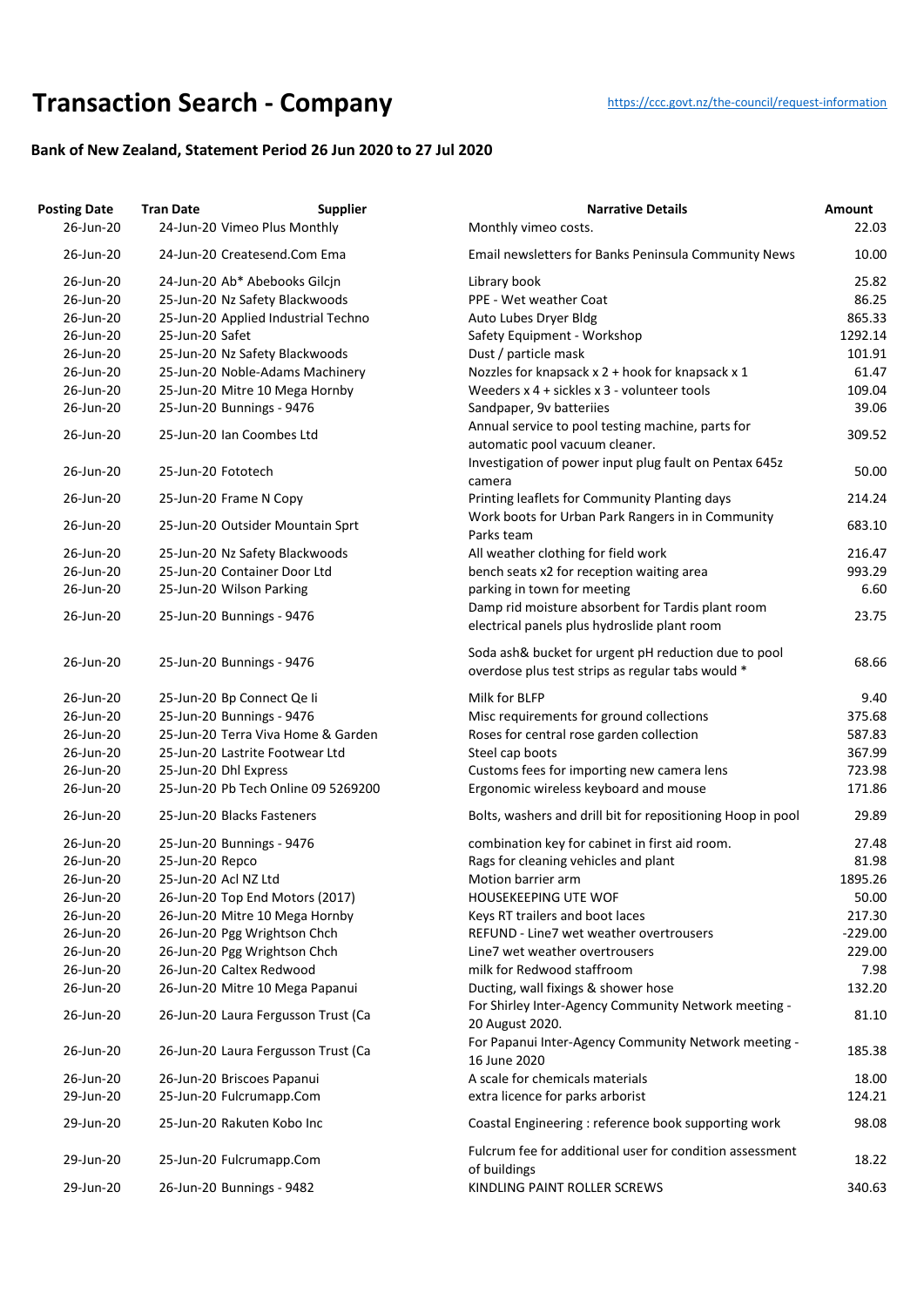| <b>Posting Date</b>    | <b>Tran Date</b>                                                 | <b>Supplier</b> | <b>Narrative Details</b>                                                                             | <b>Amount</b>  |
|------------------------|------------------------------------------------------------------|-----------------|------------------------------------------------------------------------------------------------------|----------------|
| 29-Jun-20              | 26-Jun-20 Facebk *mbescunjm2                                     |                 | Facebook ad to promote webstore shopping during<br>#supportlocal campaign.                           | 150.00         |
| 29-Jun-20              | 26-Jun-20 Hcd Christchurch                                       |                 | Manual vac hose                                                                                      | 282.88         |
| 29-Jun-20              | 26-Jun-20 Createsend.Com Ema                                     |                 | Email newsletter for Corporate Parks Volunteering                                                    | 7.14           |
| 29-Jun-20              | 26-Jun-20 Createsend.Com Ema                                     |                 | Email newsletter for Lancaster Park update June 2020                                                 | 10.26          |
| 29-Jun-20              | 26-Jun-20 Mitre 10 Beckenham                                     |                 | 2 x Duct tape                                                                                        | 29.98          |
| 29-Jun-20              | 26-Jun-20 Shardlows Packaging                                    |                 | String for tying bundles of revege cages                                                             | 93.15          |
| 29-Jun-20              | 26-Jun-20 Trademe N065 Ping                                      |                 | Plant (Glasshouses)                                                                                  | 66.00          |
| 29-Jun-20              | 26-Jun-20 Nz Safety Blackwoods                                   |                 | replacement safety pants                                                                             | 172.50         |
| 29-Jun-20              | 26-Jun-20 Nz Safety Blackwoods                                   |                 | Respirator fit testing solution                                                                      | 128.78         |
| 29-Jun-20              | 26-Jun-20 Nz Safety Blackwoods                                   |                 | Imp75 m-pact, vib standard for park bridges                                                          | 39.80          |
| 29-Jun-20              | 26-Jun-20 Dyers Rd Landscape                                     |                 | Mulch & compost for volunteer working bees                                                           | 67.58          |
| 29-Jun-20              | 26-Jun-20 Kmart Online                                           |                 | 2x bins for changing rooms                                                                           | 58.00          |
| 29-Jun-20              | 26-Jun-20 Mister Minit South City                                |                 | master doors key cuts x12                                                                            | 59.40          |
| 29-Jun-20              | 26-Jun-20 Bunnings - 9476                                        |                 | Cleaning equipment for Halswell Quarry Park                                                          | 108.58         |
| 29-Jun-20              | 26-Jun-20 Farmers Moorehouse                                     |                 | vacuum cleaner for Halswell quarry                                                                   | 199.99         |
| 29-Jun-20              | 26-Jun-20 Mitre 10 Mega Hornby                                   |                 | lockers and storage units for Halswell Quarry Park                                                   | 268.28         |
| 29-Jun-20              | 26-Jun-20 Myfonts                                                |                 | Typeface for Wayne Youle publication                                                                 | 110.72         |
| 29-Jun-20              | 26-Jun-20 George Henry & Co Ltd                                  |                 | Misc. tools and materials                                                                            | 207.06         |
| 29-Jun-20              | 26-Jun-20 Pb Tech Online 09 5269200                              |                 | 1m HDMI cable x10 stock                                                                              | 57.75          |
| 29-Jun-20              | 26-Jun-20 Bunnings - 9476                                        |                 | Dril Bit                                                                                             | 20.57          |
| 29-Jun-20              | 26-Jun-20 Kahoot! As                                             |                 | Kahoot subscription                                                                                  | 191.81         |
| 29-Jun-20              | 26-Jun-20 Burnsco Marine                                         |                 | Buckles for spinal boards and aqua belts                                                             | 34.90          |
| 29-Jun-20              | 26-Jun-20 Ross Galt Lock & Key                                   |                 | 166 security padlocks for locking up chainsaws                                                       | 751.63         |
| 29-Jun-20              | 26-Jun-20 Kmart Online                                           |                 | Credit Voucher Kmart Online - Tumblers not supplied                                                  | $-8.00$        |
| 29-Jun-20              | 27-Jun-20 Fulcrumapp.Com                                         |                 | <b>Fulcrum Subscription July</b>                                                                     | 242.84         |
| 29-Jun-20              | 27-Jun-20 Caltex Hornby                                          |                 | Milk order for Hornby<br>Supplies (coffee/biscuits) for weekly Charlesworth and                      | 5.40           |
| 29-Jun-20              | 27-Jun-20 Countdown                                              |                 | monthly McCormacks bay volunteer groups                                                              | 46.19          |
| 29-Jun-20              | 27-Jun-20 Mister Minit South City                                |                 | one key for park                                                                                     | 22.90          |
| 29-Jun-20              | 27-Jun-20 Paypal *goformz Inc                                    |                 | <b>CCCI GoFormz mthly sub</b>                                                                        | 58.59          |
| 29-Jun-20              | 27-Jun-20 Onesignal Pushno                                       |                 | ITDPCX Onesignal mthly sub 2020-07                                                                   | 79.08          |
| 29-Jun-20              | 27-Jun-20 Ainice Enterprise                                      |                 | Catering Banks Peninsula Community Board meeting                                                     | 468.64         |
| 29-Jun-20              | 27-Jun-20 Adobe Stock                                            |                 | Subscription fee for Adobe stock licence                                                             | 45.40          |
| 29-Jun-20              | 27-Jun-20 Peter Timbs Meats                                      |                 | BBQ food for community planting at beacon street<br>wetlands                                         | 46.75          |
| 29-Jun-20              | 28-Jun-20 Paknsave Moorhouse                                     |                 | Personal Use of PCard in Error - Reimbursed direct to card<br>30/06/20                               | 108.54         |
| 29-Jun-20              | 28-Jun-20 New World Prestons                                     |                 | food item for beacon st community planting on the 28th<br>june                                       | 19.82          |
| 29-Jun-20              | 28-Jun-20 New World Prestons                                     |                 | food item for community planting at Beacon st wetlands                                               | 44.46          |
|                        |                                                                  |                 |                                                                                                      |                |
| 29-Jun-20              | 29-Jun-20 Wsl Eastgate                                           |                 | Label sheets and alphabet taps                                                                       | 96.99          |
| 29-Jun-20              | 29-Jun-20 Pgg Wrightson Chch                                     |                 | Wet weather gear / uniform. Urban Parks Rangers                                                      | 349.00         |
| 29-Jun-20<br>29-Jun-20 | 29-Jun-20 Just Incredible Hornby                                 |                 | Retirement paraphernalia- City Water & Waste Unit.                                                   | 6.00           |
| 29-Jun-20              | 29-Jun-20 Pak N Save Hornby<br>29-Jun-20 Original Foods Bakingco |                 | Retirement paraphernalia- City Water & Waste Unit.<br>Retirement catering - City Water & Waste Unit. | 26.95<br>30.00 |
| 29-Jun-20              | 29-Jun-20 Phoenix Pdp Limited                                    |                 | 360 Trail Markers                                                                                    | 987.28         |
|                        |                                                                  |                 | For catering - Inter-Agency Community meetings (Papanui                                              |                |
| 29-Jun-20              | 29-Jun-20 Ainice Enterprise                                      |                 | and Shirley Networks).<br>test pots for wall colour swatches/options Dane Mitchell                   | 2000.00        |
| 29-Jun-20              | 29-Jun-20 Resene Lichfield St 031                                |                 | exhibition                                                                                           | 14.40          |
| 29-Jun-20              | 29-Jun-20 Just Incredible                                        |                 | Tools for volunteers                                                                                 | 34.50          |
| 29-Jun-20              | 29-Jun-20 Twl 175 South City                                     |                 | Tools for volunteers: Brushes, stirrers<br>etc                                                       | 62.50          |
| 30-Jun-20              | 28-Jun-20 Officevibe                                             |                 | ITMgt Officevibe mthly sub                                                                           | 1156.70        |
| 30-Jun-20              | 28-Jun-20 Hoo*hootsuite Inc                                      |                 | Monthly Hootsuite subscription - social media scheduling<br>software                                 | 121.25         |
| 30-Jun-20              | 29-Jun-20 Nz Safety Blackwoods                                   |                 | <b>Boots</b>                                                                                         | 397.49         |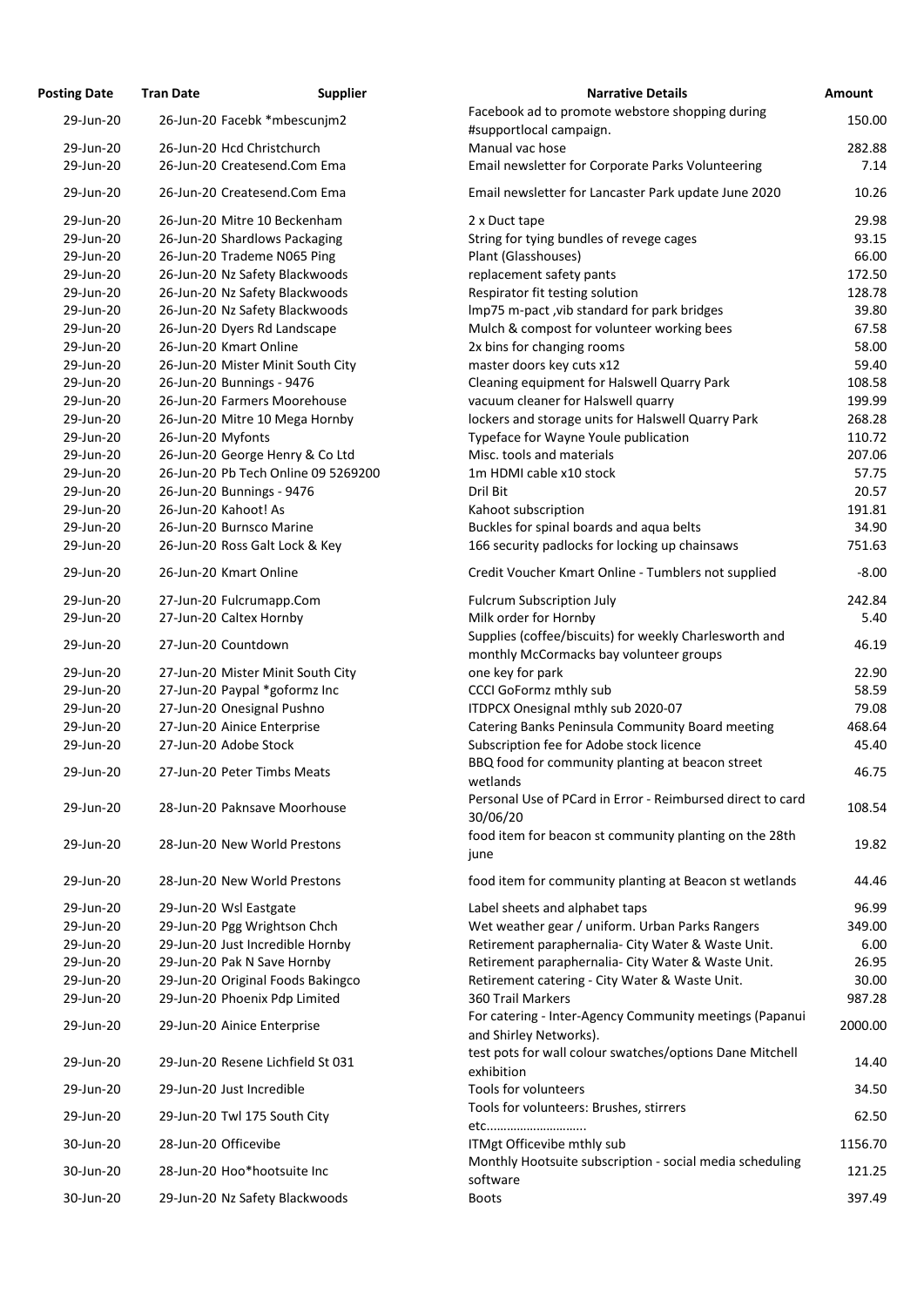| <b>Posting Date</b>    | <b>Tran Date</b>         | <b>Supplier</b>                                                       | <b>Narrative Details</b>                                       | Amount           |
|------------------------|--------------------------|-----------------------------------------------------------------------|----------------------------------------------------------------|------------------|
| 30-Jun-20              |                          | 29-Jun-20 Nz Safety Blackwoods                                        | Credit Voucher Nz Safety Blackwoods - Returned Jackets         | $-422.40$        |
|                        |                          |                                                                       | & Safety Boots                                                 |                  |
| 30-Jun-20              |                          | 29-Jun-20 Nz Safety Blackwoods                                        | Fluro, Jacket, Safety Specs                                    | 686.40           |
| 30-Jun-20              |                          | 29-Jun-20 Mitre 10 Beckenham                                          | Virtually Otautahi 2020 - Events Equipment - MISC              | 48.48            |
| 30-Jun-20              |                          | 29-Jun-20 Jb Hi-Fi Riccarton                                          | Virtually Otautahi 2020 - Events Storage Device - MISC         | 149.00           |
| 30-Jun-20              |                          | 29-Jun-20 New World Durham Street                                     | Banks Peninsula Zone Committee - Catering                      | 31.93            |
| 30-Jun-20              |                          | 29-Jun-20 Nz Safety Blackwoods                                        | Safety boots                                                   | 201.50           |
| 30-Jun-20              |                          | 29-Jun-20 Shardlows Packaging                                         | <b>Boxes for Book sale</b>                                     | 301.88           |
| 30-Jun-20              | 29-Jun-20 Budget Bins    |                                                                       | Rubbish skip to clear rubbish from COVID-19 from               | 276.42           |
| 30-Jun-20              |                          | 29-Jun-20 Lincraft NZ Limited                                         | <b>Distribution Centre</b><br>props for Kidsfest trail         | 7.99             |
| 30-Jun-20              |                          |                                                                       |                                                                | 9.00             |
| 30-Jun-20              |                          | 29-Jun-20 Twl 123 Eastgate<br>29-Jun-20 Home Plaza Eastgate           | Props for Kidsfest trail<br>Props for Discovery trail Kidsfest | 18.03            |
|                        |                          |                                                                       | Multi Cultural Advisory Group vouchers end of year             |                  |
| 30-Jun-20              | 29-Jun-20 Z Linwood      |                                                                       | Manager planning and partnerships                              | 500.00           |
|                        |                          |                                                                       | Multi Cultural Advisory Group vouchers end of year             |                  |
| 30-Jun-20              |                          | 29-Jun-20 Paknsave Moorhouse                                          | Manager planning and partnerships                              | 500.00           |
|                        |                          |                                                                       | Multi Cultural Advisory Group vouchers end of year             |                  |
| 30-Jun-20              |                          | 29-Jun-20 Paknsave Moorhouse                                          | Manager planning and partnerships                              | 1000.00          |
|                        |                          |                                                                       | Multi Cultural Advisory Group vouchers end of year             |                  |
| 30-Jun-20              | 29-Jun-20 Z Linwood      |                                                                       |                                                                | 1000.00          |
| 30-Jun-20              |                          |                                                                       | Manager planning and partnerships<br>Refreshments              | 12.00            |
|                        |                          | 29-Jun-20 Canterbury Club                                             |                                                                | 45.47            |
| 30-Jun-20<br>30-Jun-20 |                          | 29-Jun-20 Couplands Bakeries                                          | Retirement catering - City Water & Waste Unit.                 |                  |
| 30-Jun-20              |                          | 29-Jun-20 Propeller Swim School                                       | Palintest Test Tubes 5pk x2<br>New work clothes                | 185.00           |
| 30-Jun-20              |                          | 29-Jun-20 Nz Safety Blackwoods<br>29-Jun-20 Pb Tech Online 09 5269200 | <b>HDMI Cable</b>                                              | 144.90<br>62.47  |
| 30-Jun-20              |                          |                                                                       |                                                                | 159.20           |
|                        |                          | 29-Jun-20 Nz Safety Blackwoods                                        | gloves for ranger use plant for habitat work                   |                  |
| 30-Jun-20              |                          | 29-Jun-20 Ross Galt Lock & Key                                        | Supply and install of Safe for Shirley Library                 | 900.00           |
| 30-Jun-20              |                          | 29-Jun-20 Ab* Abebooks Git34m                                         | Library book                                                   | 41.10            |
| 30-Jun-20<br>30-Jun-20 |                          | 29-Jun-20 University Gateway<br>29-Jun-20 Logic Street Scene          | Library book<br>BG bench seat renewal                          | 97.97<br>2221.94 |
|                        | 30-Jun-20 Garden Box     |                                                                       |                                                                |                  |
| 30-Jun-20              |                          |                                                                       | AP20 for path pot hole repairs                                 | 53.00            |
| 30-Jun-20              |                          | 30-Jun-20 Payment - Personal - Bnz Colombo Sdc                        | Payment - Personal Bnz Colombo Sdc                             | $-110.00$        |
| 30-Jun-20              |                          | 30-Jun-20 Noel Leeming 3h                                             | Dishwasher                                                     | 696.74           |
| 30-Jun-20              |                          | 30-Jun-20 Noble-Adams Machinery                                       | Repair service and parts for 2 knapsacks                       | 326.74           |
| 30-Jun-20              | 30-Jun-20 Hachi Cashel   |                                                                       | Banks Peninsula Zone Committee - Catering                      | 36.00            |
| 30-Jun-20              |                          | 30-Jun-20 Twl 181 Belfast                                             | 10 x travel mice purchased for AMO's                           | 130.00           |
| 30-Jun-20              |                          | 30-Jun-20 The Warehouse Online                                        | 50x low cost towels to sell as no hiring facilities are        | 358.00           |
|                        |                          |                                                                       | available2x coat stands for poolside                           |                  |
| 30-Jun-20              |                          | 30-Jun-20 Pak N Save Wainoni                                          | Retirement catering - City Water & Waste Unit                  | 60.00            |
| 30-Jun-20              |                          | 30-Jun-20 Central Innovation                                          | <b>ITDPLOB ArchiCAD CCBC</b>                                   | 379.50           |
| 30-Jun-20              | 30-Jun-20 Z Cashmere     |                                                                       | <b>Milk</b>                                                    | 12.00            |
| 30-Jun-20              |                          | 30-Jun-20 Photo Warehouse                                             | Camera Replacement                                             | 3966.00          |
| 30-Jun-20              |                          | 30-Jun-20 Mainland Resene Colorsh                                     | Test pots for Cowles                                           | 9.60             |
| 30-Jun-20              | 30-Jun-20 Countdown      |                                                                       | Milk and other items for re sale in the shop                   | 17.51            |
| $1$ -Jul-20            |                          | 29-Jun-20 Dnh*godaddy.Com                                             | ITDOWI Godaddy SAN SSL lyncwapfarm 2 yrs                       | 293.98           |
| $1$ -Jul-20            |                          | 29-Jun-20 Dnh*godaddy.Com                                             | ITDOWI Godaddy maps.ccc.govt.nz 2yrs                           | 293.98           |
| $1$ -Jul-20            |                          | 29-Jun-20 Paypal *onemum Book                                         | Books for resale in B G V C Gift shop                          | 329.00           |
| $1$ -Jul-20            | 30-Jun-20 Wilson Parking |                                                                       | <b>Wilson Parking - Meeting Civic</b>                          | 8.60             |
| $1-Jul-20$             |                          | 30-Jun-20 George Henry & Co Ltd                                       | Workshop Consumables - WO                                      | 96.93            |
| $1$ -Jul-20            |                          | 30-Jun-20 George Henry & Co Ltd                                       | Lube Checks - WO                                               | 339.25           |
| $1-Jul-20$             |                          | 30-Jun-20 George Henry & Co Ltd                                       | Workshop Consumables - WO                                      | 491.61           |
| $1$ -Jul-20            |                          | 30-Jun-20 Saxon Appliances Ltd                                        | call out dishwasher                                            | 120.00           |
| $1-Jul-20$             | 30-Jun-20 Wilson Parking |                                                                       | Parking at Civic car park for meetings                         | 14.60            |
| $1$ -Jul-20            |                          | 30-Jun-20 Egmont Commercial Lt M/O                                    | Jute tree ties (horticulture supplies) (South area)            | 65.50            |
| $1-Jul-20$             |                          | 30-Jun-20 Dyers Rd Landscape                                          | Mulch for volunteer day at Te Oranga Waikura                   | 114.75           |
| $1$ -Jul-20            |                          | 30-Jun-20 Dyers Rd Landscape                                          | Mulch / soil from Dyers Rd Landscape for FARNLEY               | 236.55           |
| $1$ -Jul-20            | 30-Jun-20 Countdown      |                                                                       | RESERVE volunteer working bee<br>Milk for staffroom            | 4.58             |
|                        |                          |                                                                       |                                                                |                  |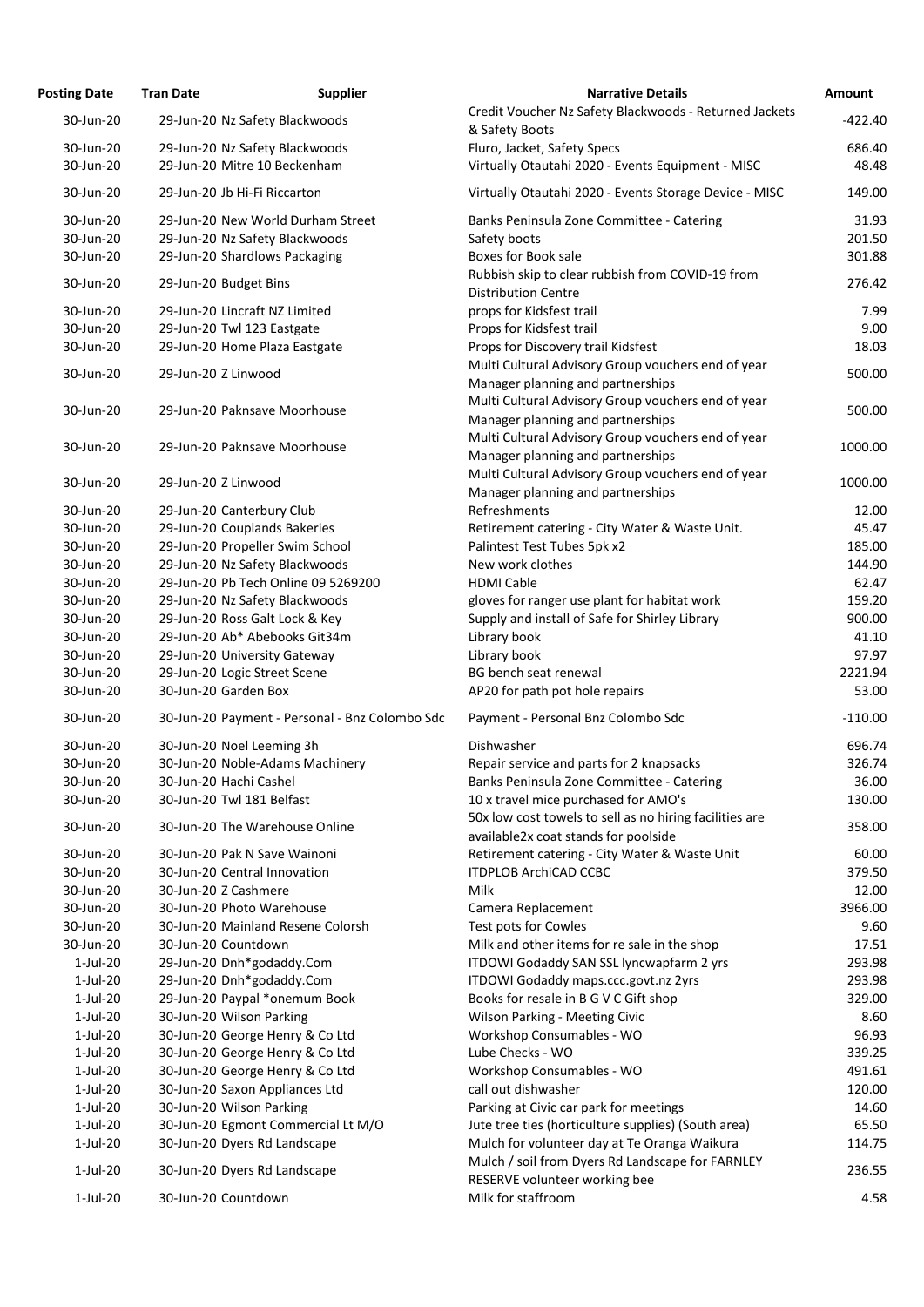| <b>Posting Date</b> | <b>Tran Date</b>     | <b>Supplier</b>                   | <b>Narrative Details</b>                                                                                     | Amount  |
|---------------------|----------------------|-----------------------------------|--------------------------------------------------------------------------------------------------------------|---------|
| $1$ -Jul-20         | 30-Jun-20 061784370  |                                   | Replacement DMX for Southern Centre                                                                          | 664.70  |
| $1$ -Jul-20         |                      | 30-Jun-20 Lincraft NZ Limited     | Props for kidsfest trail                                                                                     | 42.00   |
| $1$ -Jul-20         |                      | 30-Jun-20 Dawes Grain & Stock Fd  | animal food pellets for all animals in area                                                                  | 545.00  |
| $1-Jul-20$          | 30-Jun-20 Udemy      |                                   | For CISCO training                                                                                           | 60.69   |
| $1$ -Jul-20         |                      | 30-Jun-20 Supervalue Sumner       | milk for the month of June                                                                                   | 21.00   |
| $1$ -Jul-20         |                      | 30-Jun-20 Salisbury Marketing Ltd | Giftware for resale in B G V C Gift shop                                                                     | 126.68  |
| $1$ -Jul-20         |                      | 1-Jul-20 Garden Box               | AP20 for path pot hole repairs                                                                               | 53.00   |
| $1-Jul-20$          |                      | 1-Jul-20 Spotlight Christchurch   | materials to make Scarecrows for the Curators House                                                          | 157.48  |
| $1$ -Jul-20         |                      | 1-Jul-20 Pak N Save Riccarton     | vegetable garden<br>Purchase for staff support                                                               | 11.78   |
| $1-Jul-20$          |                      | 1-Jul-20 Topmaq I0184 Internet    | boot cleaner for shrub area to fulfil legionella mitigation                                                  | 91.97   |
| $1-Jul-20$          |                      | 1-Jul-20 Mitre 10 Mega Hornby     | plan<br>Drain sump and pipe for Jellie                                                                       | 327.22  |
| $1-Jul-20$          |                      | 1-Jul-20 Kennards Hire NZ Ltd     | <b>STAPLE Gun &amp; Air Hose</b>                                                                             | 77.00   |
| $1-Jul-20$          |                      | 1-Jul-20 Wsl South City           | Tape for discovery trail install Kidsfest                                                                    | 29.49   |
| $1-Jul-20$          |                      | 1-Jul-20 Mitre 10 Beckenham       | timber for Victoria Park toilets - bird nesting prevention                                                   | 51.04   |
| $1$ -Jul-20         |                      | 1-Jul-20 Twl 120 Northlands       | Lomandra x 8 Camellia x 1 for section E                                                                      | 105.00  |
| $1-Jul-20$          |                      | 1-Jul-20 Twl 220 Riccarton        | Crowea plants x 9 for section E                                                                              | 123.00  |
| $1$ -Jul-20         |                      | 1-Jul-20 Addressfinder By Ablet   | Monthly plan / sub for 2000 lookups on Address Finder                                                        | 149.50  |
| $1$ -Jul-20         |                      | 1-Jul-20 Adgraphix Ltd            | Replace colour top of BFG                                                                                    | 328.90  |
| $1-Jul-20$          |                      | 1-Jul-20 Peter Timbs Meats        | Fat for bird feeders for kidsfest                                                                            | 22.95   |
| $2$ -Jul-20         | 29-Jun-20 Aliexpress |                                   | 2 x USC C male to USB A female adapters. Task 2686932                                                        | 8.49    |
| $2$ -Jul-20         |                      | 30-Jun-20 Facebk *jaut9uecr2      | Facebook Campaign for CHCH is Lit                                                                            | 30.00   |
| $2$ -Jul-20         |                      | 30-Jun-20 Facebk *ccrdstat62      | Facebook marketing                                                                                           | 269.61  |
| $2$ -Jul-20         |                      | 30-Jun-20 Paypal *cakesbyanna     | 3 cakes for a morning tea to celebrate National Volunteer<br>Week with the volunteer gallery guides.         | 195.00  |
| $2$ -Jul-20         |                      | 30-Jun-20 Runscope.Com            | <b>ITDPECO Runscope mthly sub</b>                                                                            | 126.55  |
| $2$ -Jul-20         |                      | 30-Jun-20 Facebk *ygx6ewssp2      | Travel information posted on Facebook                                                                        | 85.97   |
| $2$ -Jul-20         |                      | 30-Jun-20 Mousse Publishing       | Library book                                                                                                 | 98.88   |
| $2$ -Jul-20         |                      | 1-Jul-20 Chch City Council Civic  | Personal Use in Error - To the reimbursed direct to card as<br>per phone call 14/07 with PCard Administrator | 18.50   |
| $2$ -Jul-20         |                      | 1-Jul-20 Cranfield Glass          | <b>LODGE WINDOW GLASS</b>                                                                                    | 326.60  |
| $2$ -Jul-20         |                      | 1-Jul-20 Wilson Parking           | Wilson Parking - Meeting Civic                                                                               | 14.60   |
| $2$ -Jul-20         |                      | 1-Jul-20 Kmart - Riccarton        | Purchase for staff support                                                                                   | 8.00    |
| $2$ -Jul-20         |                      | 1-Jul-20 Bed Bath N Table New Zea | Purchase for staff support                                                                                   | 32.55   |
| $2$ -Jul-20         |                      | 1-Jul-20 Farmers Riccarton        | Purchase for staff support                                                                                   | 40.98   |
| $2$ -Jul-20         |                      | 1-Jul-20 Nz Safety Blackwoods     | dust masks for potting                                                                                       | 193.36  |
| $2$ -Jul-20         |                      | 1-Jul-20 Devine Fitness Ltd       | Step clips for Step Boxes                                                                                    | 210.45  |
| $2$ -Jul-20         |                      | 1-Jul-20 Wilson Parking           | Parking for meeting at Civic offices                                                                         | 6.60    |
| $2$ -Jul-20         |                      | 1-Jul-20 Bunnings - 9476          | Protective work gloves                                                                                       | 39.89   |
| $2$ -Jul-20         |                      | 1-Jul-20 Nz Safety Blackwoods     | PPE gear                                                                                                     | 596.40  |
| $2$ -Jul-20         |                      | 1-Jul-20 Createsend.Com Ema       | Email newsletters for Email newsletter for Bromley odour                                                     | 7.27    |
| $2$ -Jul-20         |                      | 1-Jul-20 Pulp Kitchen Catering    | Banks Peninsula Zone Committee Meeting Catering                                                              | 315.32  |
| $2$ -Jul-20         |                      | 1-Jul-20 Nz Safety Blackwoods     | Hi-Viz vests for students and instructors. Replacements<br>for current vests which are worn or damaged       | 118.81  |
| $2$ -Jul-20         |                      | 1-Jul-20 Outsider Mountain Sprt   | PPE boots                                                                                                    | 297.85  |
| $2$ -Jul-20         |                      | 1-Jul-20 Ross Galt Lock Alarm     | Gain access to Owles Terrace Depot for sports club                                                           | 176.00  |
| $2$ -Jul-20         | 1-Jul-20 Q Store     |                                   | Coat hangers for rack in staff room                                                                          | 3.50    |
| $2$ -Jul-20         |                      | 1-Jul-20 Bunnings - 9482          | Lights for Discovery trail and night walks Kidsfest                                                          | 64.29   |
| $2$ -Jul-20         |                      | 1-Jul-20 Insurance * Icnz 2020    | ICNZ Webinar 2 - The COVID effect: what the new                                                              | 57.50   |
| $2$ -Jul-20         |                      | 1-Jul-20 Plumbing World #80       | financial landscape looks like<br>Grit Pumps Check - WO                                                      | 582.27  |
| 2-Jul-20            |                      |                                   | <b>PPE</b>                                                                                                   | 680.73  |
|                     |                      | 1-Jul-20 Nz Safety Blackwoods     |                                                                                                              |         |
| $2$ -Jul-20         |                      | 1-Jul-20 Ccc Art Gallery Car Prk  | Parking for meetings at Civic                                                                                | $-9.00$ |
| $2$ -Jul-20         |                      | 1-Jul-20 Ccc Art Gallery Car Prk  | Parking for meetings at Civic                                                                                | 9.00    |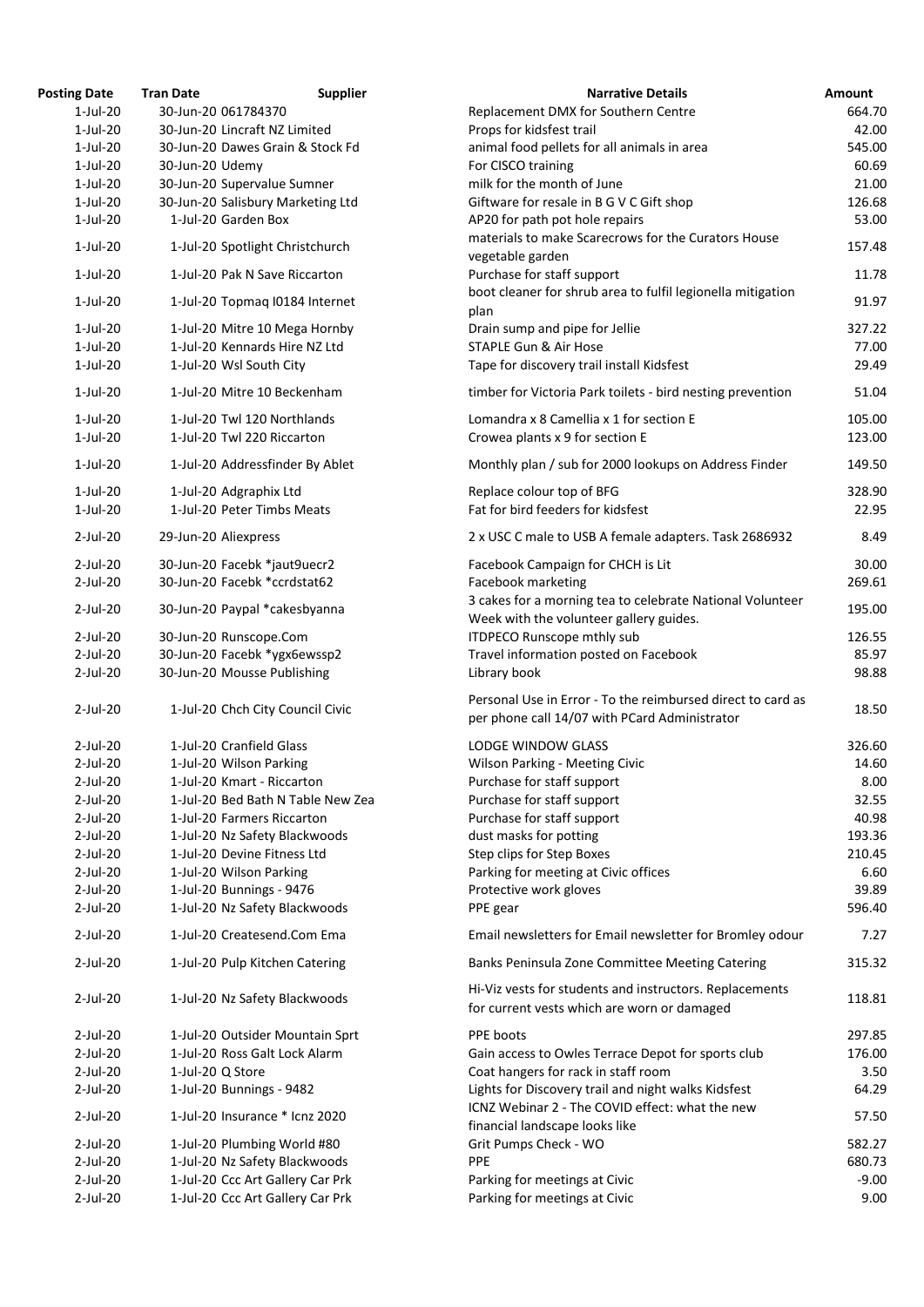| <b>Osting Date</b> | <b>Tran Date</b>  | <b>Supplier</b>                   | <b>Narrative Details</b>                                                                             |
|--------------------|-------------------|-----------------------------------|------------------------------------------------------------------------------------------------------|
| $2$ -Jul-20        |                   | 1-Jul-20 Prout Products           | White stanchion cord                                                                                 |
| $2$ -Jul-20        |                   | 1-Jul-20 Nz Safety Blackwoods     | gloves for ranger staff at spencer park                                                              |
| $2$ -Jul-20        |                   | 1-Jul-20 Nz Safety Blackwoods     | Credit Voucher Nz Safety Blackwoods. returned glo                                                    |
|                    |                   |                                   | not fit for ranger staff                                                                             |
| $2$ -Jul-20        |                   | 1-Jul-20 Burwood Produce          | wild bird seed for bird feeders for Kidsfest                                                         |
| $2$ -Jul-20        |                   | 1-Jul-20 Vtnz Northwood           | WOF for port a loo at Bot Lake                                                                       |
| $2$ -Jul-20        |                   | 1-Jul-20 Bunnings - 9482          | Nails, hammer, tie wire, powerboard,, gen tools                                                      |
| $2$ -Jul-20        |                   | 2-Jul-20 Topmaq I0184 Internet    | Vehicle traction pads for vehicles                                                                   |
| $2$ -Jul-20        |                   | 2-Jul-20 Pgg Wrightson Chch       | Refund of purchase (wet weather gear) - Credit Vo<br>Pgg Wrightson Chch                              |
| $2$ -Jul-20        |                   | 2-Jul-20 Countdown                | Milk and teabags for staffroom, newspaper for pu<br>which wasn't delivered.                          |
| $2$ -Jul-20        |                   | 2-Jul-20 Wsl Hornby               | Yellow Ink for printer, invoice book                                                                 |
| $2$ -Jul-20        |                   | 2-Jul-20 Burwood Produce          | Hay purchased for impounded stock                                                                    |
| $2$ -Jul-20        |                   | 2-Jul-20 Nzrc Online Shop         | First Aid Certificate Revalidation delayed by Covid<br>lockdown                                      |
| $2$ -Jul-20        |                   | 2-Jul-20 Mitre 10 Beckenham       | 2 x impact drivers for drill use                                                                     |
| $2$ -Jul-20        |                   | 2-Jul-20 Mitre 10 Beckenham       | Chip board screws x 1pack                                                                            |
| $2$ -Jul-20        |                   | 2-Jul-20 Mitre 10 Beckenham       | timber for track work                                                                                |
| $2$ -Jul-20        |                   | 2-Jul-20 New World Prestons       | Items for re sale in the shop                                                                        |
| $2$ -Jul-20        |                   | 2-Jul-20 Mitre 10 Mega Papanui    | Spray bottles for cleaning products used for books                                                   |
| $3$ -Jul-20        |                   | 30-Jun-20 Fastplayz.Com           | <b>Email subscription to Ebooks</b>                                                                  |
| $3$ -Jul-20        | 30-Jun-20 Goformz |                                   | ITDPBusSysPathway GoForms Health Licensing mt                                                        |
| $3$ -Jul-20        |                   | 1-Jul-20 Wilson Parking           | Parking for offsite meeting                                                                          |
| $3$ -Jul-20        |                   | 1-Jul-20 Fulcrumapp.Com           | Supply of data capture tool CWW assets<br>Data collection software monthly account for Dist          |
| $3$ -Jul-20        |                   | 1-Jul-20 Fulcrumapp.Com           | Planning                                                                                             |
| $3$ -Jul-20        |                   | 1-Jul-20 Bookdepository.Com       | Library book                                                                                         |
| $3$ -Jul-20        |                   | 2-Jul-20 Independant Bin Supplies | NEW RED WHEELIE BIN LIDS                                                                             |
| $3$ -Jul-20        |                   | 2-Jul-20 Nzim Southern Inc        | <b>Train the Trainer</b>                                                                             |
| $3$ -Jul-20        |                   | 2-Jul-20 Nz Safety Blackwoods     | Credit Voucher Nz Safety Blackwoods<br>Car parking for Henderson collection trip Christch            |
| $3$ -Jul-20        |                   | 2-Jul-20 Cial Online Parking      | Airport                                                                                              |
| $3$ -Jul-20        |                   | 2-Jul-20 Ccc Art Gallery Car Prk  | All day Parking fee to attend Team Leaders Meetir<br>Email newsletters for Linwood-Central-Heathcote |
| $3$ -Jul-20        |                   | 2-Jul-20 Createsend.Com Ema       | <b>Community News.</b>                                                                               |
| $3$ -Jul-20        |                   | 2-Jul-20 Ccc Art Gallery Car Prk  | Car Parking - workshop Civic                                                                         |
| $3$ -Jul-20        |                   | 2-Jul-20 My Mens Store            | uniform trousers                                                                                     |
| $3$ -Jul-20        |                   | 2-Jul-20 Nova Energy              | River of Words interactive installation                                                              |
| $3$ -Jul-20        |                   | 2-Jul-20 Pay*hydrovac Sth Island  | Littatrap into double sump<br>Provide replacement security padlocks for Akaroa                       |
| $3$ -Jul-20        |                   | 2-Jul-20 Chubb New Zealand        | Compound from Chubb Security                                                                         |
| $3$ -Jul-20        |                   | 2-Jul-20 Mitre 10 Mega Hornby     | 2 x paint brushes, batteries for smoke alarms, spra                                                  |
| $3$ -Jul-20        |                   | 2-Jul-20 Saecowilson - Christch   | Gas Blower O/Haul - WO<br>cleaning products for removing concrete builders                           |
| $3$ -Jul-20        |                   | 2-Jul-20 Bunnings - 9476          | of concrete & paint                                                                                  |
| $3$ -Jul-20        |                   | 2-Jul-20 Mountain Warehouse       | wet weather over pants x3 for shared lifeguard kit                                                   |
| $3$ -Jul-20        |                   | 2-Jul-20 Mitre 10 Mega Ferrymead  | bolt indicator                                                                                       |
| $3$ -Jul-20        |                   | 2-Jul-20 Vtnz Northwood           | Copy of lost Rego card                                                                               |
| $3$ -Jul-20        |                   | 2-Jul-20 Whitcoulls NrthInd 158   | Sympathy cards to send to the family of a member<br>local Community Group                            |
| $3$ -Jul-20        |                   | 2-Jul-20 Bp Connect Dallington    | Fuel for Billy Goat Leaf Machine                                                                     |
| $3$ -Jul-20        |                   | 2-Jul-20 Casbolts                 | Wet weather pants                                                                                    |
| $3$ -Jul-20        |                   | 2-Jul-20 Casbolts                 | Wet weather pants                                                                                    |
| $3$ -Jul-20        |                   | 3-Jul-20 Kennards Hire NZ Ltd     | Hire of 2 x Infrared Diesel heaters (2 days) delivery<br>pickup                                      |
| $3$ -Jul-20        |                   | 3-Jul-20 Briscoes Papanui         | Sheets to create a giant screen for our Bring a bea                                                  |
|                    |                   |                                   | movie at the various facilities during Kids Fest                                                     |
| 3-Jul-20           |                   | 3-Jul-20 Southern Woods Nursery   | plants x176 for park.                                                                                |

| <b>Posting Date</b> | <b>Tran Date</b>  | <b>Supplier</b>                   | <b>Narrative Details</b>                                                                        | Amount    |
|---------------------|-------------------|-----------------------------------|-------------------------------------------------------------------------------------------------|-----------|
| $2$ -Jul-20         |                   | 1-Jul-20 Prout Products           | White stanchion cord                                                                            | 100.50    |
| $2$ -Jul-20         |                   | 1-Jul-20 Nz Safety Blackwoods     | gloves for ranger staff at spencer park                                                         | 43.50     |
|                     |                   |                                   | Credit Voucher Nz Safety Blackwoods. returned glove did                                         |           |
| $2$ -Jul-20         |                   | 1-Jul-20 Nz Safety Blackwoods     | not fit for ranger staff                                                                        | $-79.60$  |
| $2$ -Jul-20         |                   | 1-Jul-20 Burwood Produce          | wild bird seed for bird feeders for Kidsfest                                                    | 17.50     |
| $2$ -Jul-20         |                   | 1-Jul-20 Vtnz Northwood           | WOF for port a loo at Bot Lake                                                                  | 49.00     |
| $2$ -Jul-20         |                   | 1-Jul-20 Bunnings - 9482          | Nails, hammer, tie wire, powerboard,, gen tools                                                 | 183.35    |
| $2$ -Jul-20         |                   | 2-Jul-20 Topmag I0184 Internet    | Vehicle traction pads for vehicles                                                              | 99.80     |
|                     |                   |                                   | Refund of purchase (wet weather gear) - Credit Voucher                                          |           |
| $2$ -Jul-20         |                   | 2-Jul-20 Pgg Wrightson Chch       | Pgg Wrightson Chch                                                                              | $-279.20$ |
| $2$ -Jul-20         |                   | 2-Jul-20 Countdown                | Milk and teabags for staffroom, newspaper for public                                            | 13.11     |
|                     |                   |                                   | which wasn't delivered.                                                                         |           |
| $2$ -Jul-20         |                   | 2-Jul-20 Wsl Hornby               | Yellow Ink for printer, invoice book                                                            | 163.98    |
| $2$ -Jul-20         |                   | 2-Jul-20 Burwood Produce          | Hay purchased for impounded stock                                                               | 84.40     |
| $2$ -Jul-20         |                   | 2-Jul-20 Nzrc Online Shop         | First Aid Certificate Revalidation delayed by Covid-19<br>lockdown                              | 130.00    |
| $2$ -Jul-20         |                   | 2-Jul-20 Mitre 10 Beckenham       | 2 x impact drivers for drill use                                                                | 8.00      |
| $2$ -Jul-20         |                   | 2-Jul-20 Mitre 10 Beckenham       |                                                                                                 | 9.98      |
|                     |                   |                                   | Chip board screws x 1pack                                                                       |           |
| $2$ -Jul-20         |                   | 2-Jul-20 Mitre 10 Beckenham       | timber for track work                                                                           | 84.68     |
| $2$ -Jul-20         |                   | 2-Jul-20 New World Prestons       | Items for re sale in the shop                                                                   | 39.51     |
| $2$ -Jul-20         |                   | 2-Jul-20 Mitre 10 Mega Papanui    | Spray bottles for cleaning products used for books                                              | 7.00      |
| $3$ -Jul-20         |                   | 30-Jun-20 Fastplayz.Com           | <b>Email subscription to Ebooks</b>                                                             | 1.64      |
| $3$ -Jul-20         | 30-Jun-20 Goformz |                                   | ITDPBusSysPathway GoForms Health Licensing mthly sub                                            | 120.07    |
| $3$ -Jul-20         |                   | 1-Jul-20 Wilson Parking           | Parking for offsite meeting                                                                     | 3.60      |
| $3$ -Jul-20         |                   | 1-Jul-20 Fulcrumapp.Com           | Supply of data capture tool CWW assets<br>Data collection software monthly account for District | 965.64    |
| $3$ -Jul-20         |                   | 1-Jul-20 Fulcrumapp.Com           | Planning                                                                                        | 60.35     |
| $3$ -Jul-20         |                   | 1-Jul-20 Bookdepository.Com       | Library book                                                                                    | 36.99     |
| 3-Jul-20            |                   | 2-Jul-20 Independant Bin Supplies | NEW RED WHEELIE BIN LIDS                                                                        | 368.00    |
| $3$ -Jul-20         |                   | 2-Jul-20 Nzim Southern Inc        | <b>Train the Trainer</b>                                                                        | 1190.00   |
| $3$ -Jul-20         |                   | 2-Jul-20 Nz Safety Blackwoods     | Credit Voucher Nz Safety Blackwoods                                                             | $-54.57$  |
| $3$ -Jul-20         |                   |                                   | Car parking for Henderson collection trip Christchurch                                          | 45.50     |
|                     |                   | 2-Jul-20 Cial Online Parking      | Airport                                                                                         |           |
| $3$ -Jul-20         |                   | 2-Jul-20 Ccc Art Gallery Car Prk  | All day Parking fee to attend Team Leaders Meeting                                              | 14.00     |
| $3$ -Jul-20         |                   | 2-Jul-20 Createsend.Com Ema       | Email newsletters for Linwood-Central-Heathcote                                                 | 17.61     |
|                     |                   |                                   | Community News.                                                                                 |           |
| $3$ -Jul-20         |                   | 2-Jul-20 Ccc Art Gallery Car Prk  | Car Parking - workshop Civic                                                                    | 15.00     |
| $3$ -Jul-20         |                   | 2-Jul-20 My Mens Store            | uniform trousers                                                                                | 212.00    |
| $3$ -Jul-20         |                   | 2-Jul-20 Nova Energy              | River of Words interactive installation                                                         | 261.19    |
| $3$ -Jul-20         |                   | 2-Jul-20 Pay*hydrovac Sth Island  | Littatrap into double sump                                                                      | 831.02    |
|                     |                   |                                   | Provide replacement security padlocks for Akaroa Boat                                           |           |
| $3$ -Jul-20         |                   | 2-Jul-20 Chubb New Zealand        | <b>Compound from Chubb Security</b>                                                             | 629.56    |
| $3$ -Jul-20         |                   | 2-Jul-20 Mitre 10 Mega Hornby     | 2 x paint brushes, batteries for smoke alarms, spray paint                                      | 69.94     |
| $3$ -Jul-20         |                   | 2-Jul-20 Saecowilson - Christch   | Gas Blower O/Haul - WO                                                                          | 12.06     |
| $3$ -Jul-20         |                   | 2-Jul-20 Bunnings - 9476          | cleaning products for removing concrete builders splatter<br>of concrete & paint                | 34.70     |
| $3$ -Jul-20         |                   | 2-Jul-20 Mountain Warehouse       | wet weather over pants x3 for shared lifeguard kit                                              | 134.97    |
| $3$ -Jul-20         |                   | 2-Jul-20 Mitre 10 Mega Ferrymead  | bolt indicator                                                                                  | 31.96     |
| $3$ -Jul-20         |                   | 2-Jul-20 Vtnz Northwood           | Copy of lost Rego card                                                                          | 4.19      |
|                     |                   |                                   | Sympathy cards to send to the family of a member of a                                           |           |
| $3$ -Jul-20         |                   | 2-Jul-20 Whitcoulls NrthInd 158   | local Community Group                                                                           | 11.49     |
| $3$ -Jul-20         |                   | 2-Jul-20 Bp Connect Dallington    | Fuel for Billy Goat Leaf Machine                                                                | 21.00     |
| $3$ -Jul-20         |                   | 2-Jul-20 Casbolts                 | Wet weather pants                                                                               | 119.00    |
| $3$ -Jul-20         |                   | 2-Jul-20 Casbolts                 | Wet weather pants                                                                               | 125.00    |
| $3$ -Jul-20         |                   | 3-Jul-20 Kennards Hire NZ Ltd     | Hire of 2 x Infrared Diesel heaters (2 days) delivery &                                         | 738.00    |
|                     |                   |                                   | pickup                                                                                          |           |
| 3-Jul-20            |                   | 3-Jul-20 Briscoes Papanui         | Sheets to create a giant screen for our Bring a bean bag                                        | 80.00     |
|                     |                   |                                   | movie at the various facilities during Kids Fest                                                |           |
| 3-Jul-20            |                   | 3-Jul-20 Southern Woods Nursery   | plants x176 for park.                                                                           | 641.70    |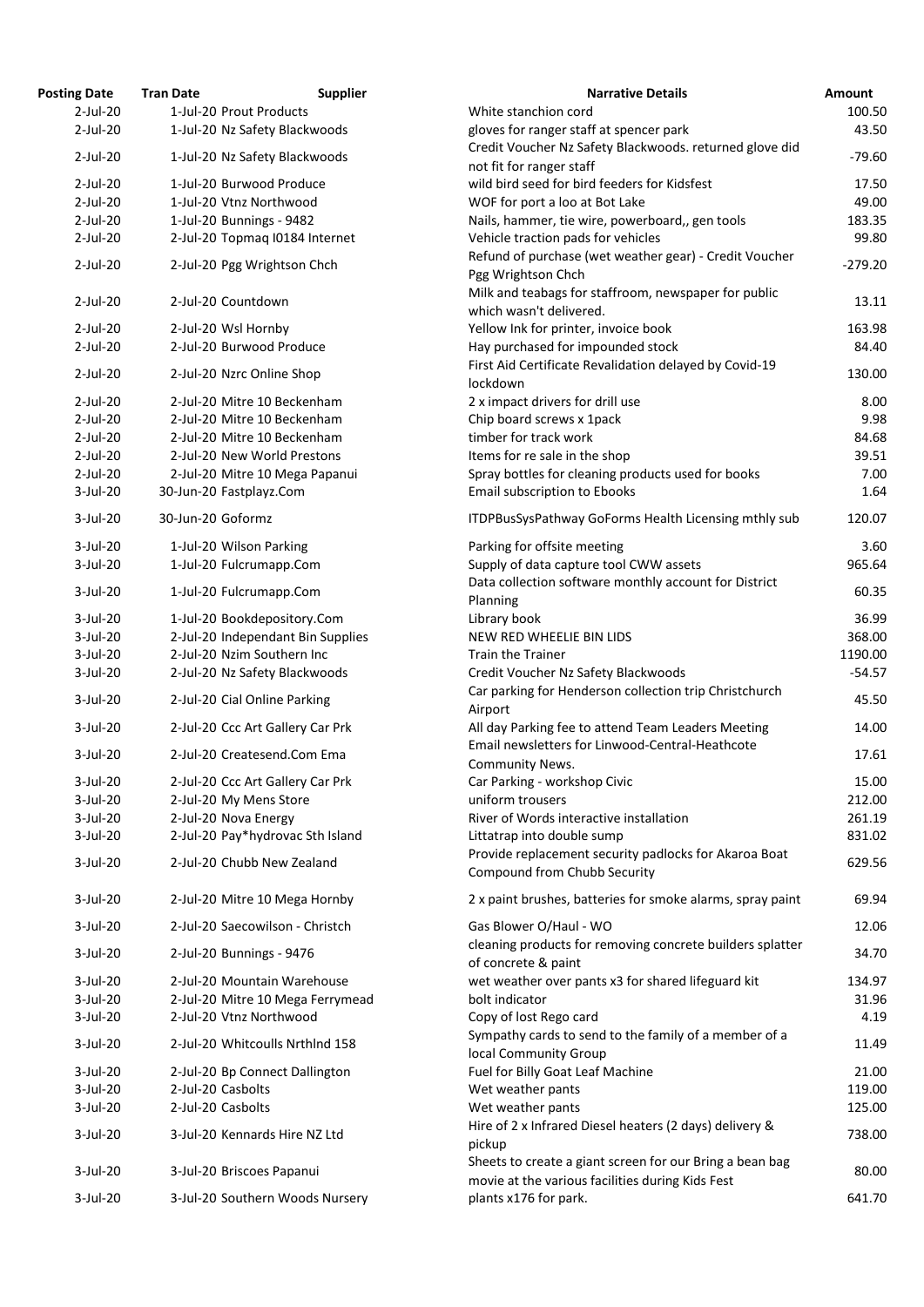| <b>Posting Date</b> | <b>Tran Date</b>        | <b>Supplier</b>                    | <b>Narrative Details</b>                                           | Amount   |
|---------------------|-------------------------|------------------------------------|--------------------------------------------------------------------|----------|
| $3$ -Jul-20         |                         | 3-Jul-20 Pgg Wrightson Chch        | Refund - Credit Voucher Pgg Wrightson ChchReceipt                  | $-69.80$ |
| $3$ -Jul-20         |                         | 3-Jul-20 Twl 220 Riccarton         | Props for kidsfest trail                                           | 58.00    |
| $3$ -Jul-20         | 3-Jul-20 Award Plastics |                                    | <b>Brochure holders</b>                                            | 156.33   |
| $3$ -Jul-20         |                         | 3-Jul-20 Anzor Fasteners           | Grit Pump Check - WO                                               | 249.80   |
| $3$ -Jul-20         |                         | 3-Jul-20 Mitre 10 Beckenham        | Security signs and safety reflective tape                          | 84.23    |
|                     |                         |                                    | Monthly subscription for SD phone set up calendar                  |          |
| $3$ -Jul-20         | 3-Jul-20 Timely Limited |                                    | booking system                                                     | 40.25    |
| $3$ -Jul-20         |                         | 3-Jul-20 Mitre 10 Mega Hornby      | NPW nuts/bolts and washers                                         | 236.40   |
| $6$ -Jul-20         | 2-Jul-20 Glo.Com        |                                    | Online staff training tool                                         | 28.53    |
| $6$ -Jul-20         | 3-Jul-20 Wilson Parking |                                    | <b>Wilson Parking - Meeting Civic</b>                              | 14.60    |
| $6$ -Jul-20         | 3-Jul-20 Caltex Hornby  |                                    | Milk order for Hornby                                              | 9.70     |
| $6$ -Jul-20         |                         | 3-Jul-20 Cashel Box Lobby Post Sho | Freight to return damaged stock                                    | 2.90     |
| $6$ -Jul-20         |                         | 3-Jul-20 Fosters Outdoor Power     | repairs to backpack blower - plant no 1786                         | 168.25   |
| $6$ -Jul-20         | 3-Jul-20 Countdown      |                                    | Check in Dockets for Capacity management TQEII                     |          |
|                     |                         |                                    |                                                                    | 10.50    |
| $6$ -Jul-20         | 3-Jul-20 Wilson Parking |                                    | Parking for meeting at Civic offices                               | 6.60     |
| $6$ -Jul-20         |                         | 3-Jul-20 Bunnings - 9476           | sealant                                                            | 18.38    |
| $6$ -Jul-20         |                         | 3-Jul-20 Createsend.Com Ema        | Email newsletters for Halswell-Hornby-Riccarton<br>Community News. | 10.92    |
| $6$ -Jul-20         | 3-Jul-20 Wilson Parking |                                    | Parking for civic meetings                                         | 14.60    |
| $6$ -Jul-20         |                         | 3-Jul-20 The Old Vicarage          | Retirement farewell                                                | 409.00   |
| $6$ -Jul-20         |                         | 3-Jul-20 Bunnings - 9476           | Tape high grit x4 \$59 and applicator roller.                      | 249.90   |
| $6$ -Jul-20         |                         | 3-Jul-20 Ballingers Hunting & Fish | Spotlight and battery for park.                                    | 409.98   |
|                     |                         |                                    | Hosting services fee for various Smart Christchurch                |          |
| $6$ -Jul-20         |                         | 3-Jul-20 Amazon Web Services       | projects.                                                          | 117.65   |
|                     |                         |                                    | Parking in West End Car parking building for meeting at            |          |
| $6$ -Jul-20         | 3-Jul-20 Wilson Parking |                                    | Civic.                                                             | 8.60     |
| $6$ -Jul-20         |                         | 3-Jul-20 The Service Company Ltd C | <b>Bio-Zyme Cleaning Products</b>                                  | 457.70   |
| $6$ -Jul-20         | 3-Jul-20 Casbolts       |                                    | Tire valve extension for motorbike                                 | 15.00    |
| $6$ -Jul-20         |                         | 3-Jul-20 Stihl Shop Northwood      | 12inch chainsaw chain                                              | 55.20    |
| $6$ -Jul-20         |                         | 3-Jul-20 Bunnings - 9482           | netting and staples for non slip on bridges                        | 62.63    |
|                     |                         |                                    |                                                                    |          |
| $6$ -Jul-20         |                         | 4-Jul-20 Bunnings - 9482           | TOURIST FLAT DOORS PAINT                                           | 105.29   |
| $6$ -Jul-20         |                         | 4-Jul-20 Facebk *hwahdsw552        | Facebook marketing                                                 | 5.09     |
| $6$ -Jul-20         |                         | 4-Jul-20 New World Ferry Road      | Snacks for volunteers on public planting day.                      | 16.97    |
| $6$ -Jul-20         | 5-Jul-20 Healthbox      |                                    | Skin check for structural engineer                                 | 105.00   |
| $6$ -Jul-20         |                         | 5-Jul-20 Sp * Halswell Butchery    | Food for Radcliffe road planting                                   | 126.65   |
| $6$ -Jul-20         |                         | 6-Jul-20 Mitre 10 Mega Ferrymead   | Mobile Storage                                                     | 234.46   |
| $6$ -Jul-20         | 6-Jul-20 Countdown      |                                    | Drinks for Christchurch Youth Council meeting.                     | 8.50     |
| $6$ -Jul-20         |                         | 6-Jul-20 Four Square Akaroa        | tea, coffee, milk, cleaning products                               | 72.28    |
| $6$ -Jul-20         |                         | 6-Jul-20 Sanco Tooling Ltd         | Festool sander pad, two pad savers for workshop                    | 151.80   |
| $6$ -Jul-20         |                         | 6-Jul-20 Chch Ready Mix Concrete   | Gravel for Radcliffe Rd entranceway                                | 52.75    |
| $6$ -Jul-20         |                         | 6-Jul-20 Chch Ready Mix Concrete   | Gravel for Radcliffe Rd entranceway                                | 53.71    |
| $6$ -Jul-20         |                         | 6-Jul-20 Chch Ready Mix Concrete   | Gravel for Radcliffe Rd entranceway                                | 53.71    |
| $6$ -Jul-20         |                         | 6-Jul-20 Chch Ready Mix Concrete   | Gravel for Radcliffe Rd entranceway                                | 53.71    |
| $6$ -Jul-20         |                         | 6-Jul-20 Chch Ready Mix Concrete   | Gravel for Radcliffe Rd entranceway                                | 53.71    |
| $6$ -Jul-20         |                         | 6-Jul-20 Chch Ready Mix Concrete   | Gravel for Radcliffe Rd entranceway                                | 60.63    |
| $6$ -Jul-20         |                         | 6-Jul-20 Chch Ready Mix Concrete   | Gravel for Radcliffe Rd entranceway                                | 60.63    |
| $6$ -Jul-20         |                         | 6-Jul-20 Chch Ready Mix Concrete   | Gravel for Radcliffe Rd entranceway                                | 60.63    |
|                     |                         |                                    | Email newsletters for Te Pou Toetoe: Linwood Pool                  |          |
| 7-Jul-20            |                         | 5-Jul-20 Createsend.Com Ema        | update                                                             | 16.57    |
|                     |                         |                                    |                                                                    |          |
| 7-Jul-20            | 5-Jul-20 Zoom.Us        |                                    | Zoom Video Communication subscription for the month                | 23.58    |
|                     |                         |                                    | of May - Greater Christchurch                                      |          |
| 7-Jul-20            | 5-Jul-20 Cenvp Scheme   |                                    | Annual Membership of Certified Environmental                       | 414.12   |
|                     |                         |                                    | Practitioner                                                       |          |
| 7-Jul-20            |                         | 5-Jul-20 Fulcrumapp.Com            | Monthly payment for app to collect asset and condition             | 179.31   |
|                     |                         |                                    | data                                                               |          |
| 7-Jul-20            |                         | 6-Jul-20 Bunnings - 9476           | tree stakes for planting along riverbank                           | 219.24   |
| 7-Jul-20            |                         | 6-Jul-20 Armstrong Locksmiths      | Hirer keys for Hei Hei Community Centre                            | 32.40    |
| 7-Jul-20            |                         | 6-Jul-20 Briscoes Chch Salisbury   | Supplies for conservation lab                                      | 18.37    |
| 7-Jul-20            |                         | 6-Jul-20 Bunnings - 9476           | Masking tape, drop cloth for Jellie                                | 52.82    |
| 7-Jul-20            |                         | 6-Jul-20 The Service Company Ltd C | cleaning supplies                                                  | 265.96   |
|                     |                         |                                    |                                                                    |          |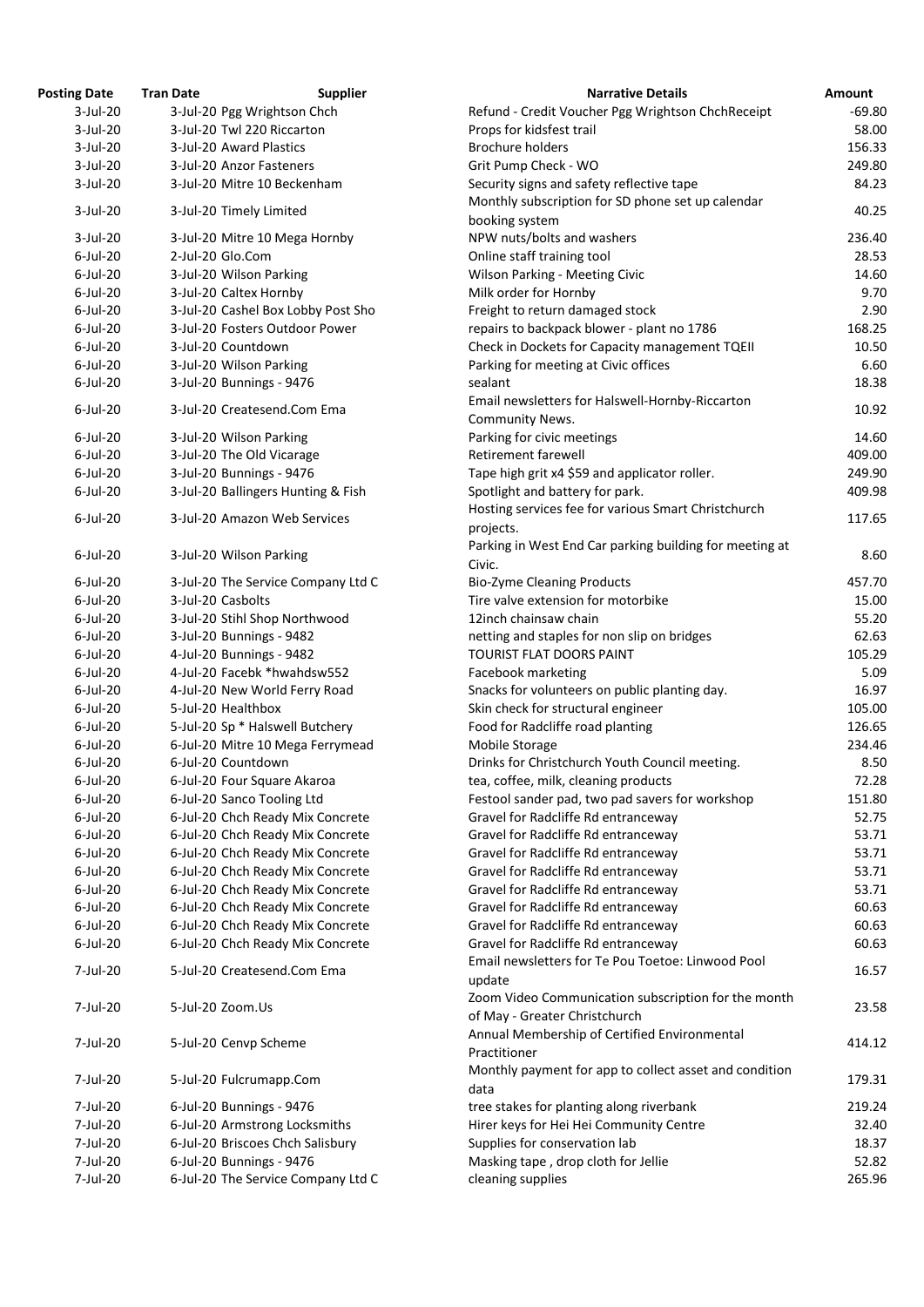| 'osting Date | <b>Tran Date</b>                   | <b>Supplier</b> | <b>Narrative Details</b>                                                                                      |
|--------------|------------------------------------|-----------------|---------------------------------------------------------------------------------------------------------------|
| 7-Jul-20     | 6-Jul-20 Countdown                 |                 | Paper cups for the Christchurch Youth Committee                                                               |
|              |                                    |                 | meeting                                                                                                       |
| 7-Jul-20     | 6-Jul-20 Sushi Time                |                 | Sushi for the Christchurch Youth Committee meeting                                                            |
| 7-Jul-20     | 6-Jul-20 Nz Safety Blackwoods      |                 | PPE - Water & Wastewater Ops                                                                                  |
| 7-Jul-20     | 6-Jul-20 Bunnings - 9476           |                 | Tape high grit for park x3 \$69.                                                                              |
| 7-Jul-20     | 6-Jul-20 Placemakers Riccarton     |                 | dowel for Hotere roll crate                                                                                   |
| 7-Jul-20     | 6-Jul-20 Speedy Signs Riccarton    |                 | workshop door release signage                                                                                 |
| 7-Jul-20     | 6-Jul-20 Mitre 10 Mega Hornby      |                 | garden rakes, garage hooks                                                                                    |
|              |                                    |                 | 2m 32mm duct hose for extension to wet vac hose for                                                           |
| 7-Jul-20     | 6-Jul-20 Hcd Christchurch          |                 | cleaning out of sand filter at Graham Condon                                                                  |
| 7-Jul-20     | 6-Jul-20 Nz Safety Blackwoods      |                 | 4 x Hi Vis vests for Isleworth School Patrol.                                                                 |
| 7-Jul-20     | 6-Jul-20 Eastgate Central Post Cen |                 | For returning faulty item to Peter Pal                                                                        |
| 7-Jul-20     | 7-Jul-20 Spotlight Nz              |                 | Adhesive foam for Polynesian Prints Lesson Term 3 & 4                                                         |
| 7-Jul-20     | 7-Jul-20 Mitre 10 Mega Papanui     |                 | Caps for Jellie cabinets                                                                                      |
| 7-Jul-20     | 7-Jul-20 Jaycar Pty Ltd            |                 | <b>Connectorts for Projector</b>                                                                              |
| 7-Jul-20     | 7-Jul-20 New World Halswell        |                 | supplies for kidsfest event                                                                                   |
| 7-Jul-20     | 7-Jul-20 Mitre 10 Mega Hornby      |                 | equipment for kidsfest event                                                                                  |
| 7-Jul-20     | 7-Jul-20 Pgg Wrightson Chch        |                 | Lime sulphur spray for central rose garden                                                                    |
|              |                                    |                 | Pocket boy pruning saw x 2, Ezze Lap sharpener, tricopel                                                      |
| 7-Jul-20     | 7-Jul-20 Pgg Wrightson Chch        |                 |                                                                                                               |
|              |                                    |                 | for rose planting, Sulphur for Erica garden                                                                   |
| 7-Jul-20     | 7-Jul-20 Mitre 10 Beckenham        |                 | Small safety signs, reflective tape and key hooks.                                                            |
| 7-Jul-20     | 7-Jul-20 Veges Direct              |                 | animal food veggie                                                                                            |
| 7-Jul-20     | 7-Jul-20 Burwood Produce           |                 | animal area supply for animal feed                                                                            |
| 7-Jul-20     | 7-Jul-20 Paramount Pools & Spa     |                 | Scooper net                                                                                                   |
| 7-Jul-20     | 7-Jul-20 New World Prestons        |                 | Coffee beans and milk for staff                                                                               |
| 8-Jul-20     | 6-Jul-20 Spotify P106ef9d54        |                 | Music Licence for the gallery.                                                                                |
| 8-Jul-20     | 6-Jul-20 Dominos Pizza Linwood     |                 | Pizzas for the Christchurch Youth Council meeting.                                                            |
| 8-Jul-20     | 6-Jul-20 Paypal *conservatio       |                 | Coreflute                                                                                                     |
| 8-Jul-20     | 7-Jul-20 Wilson Parking            |                 | <b>Wilson Parking - Meeting Civic</b>                                                                         |
| 8-Jul-20     | 7-Jul-20 Topmag I0184 Internet     |                 | took delivery of a boot cleaner for the shrub area<br>Email newsletters for Canterbury Multi-Use Arena Update |
| 8-Jul-20     | 7-Jul-20 Createsend.Com Ema        |                 | - 7 July 2020                                                                                                 |
| 8-Jul-20     | 7-Jul-20 Farmlands Co-Operati      |                 | Safety footwear<br>Life Proof Case for Graham Condon Aquatic Supervisor                                       |
| 8-Jul-20     | 7-Jul-20 Icell Northlands          |                 | Phone.                                                                                                        |
| 8-Jul-20     | 7-Jul-20 Bunnings - 9482           |                 | Hooks to hang noodles in aquatics store room - dish                                                           |
|              |                                    |                 | cloths for staff room<br>Retirement farewell                                                                  |
| 8-Jul-20     | 7-Jul-20 New World Durham Street   |                 |                                                                                                               |
| 8-Jul-20     | 7-Jul-20 Countdown                 |                 | Milk for staff room as no delivery                                                                            |
| 8-Jul-20     | 7-Jul-20 Nz Safety Blackwoods      |                 | PPE for Laco                                                                                                  |
| 8-Jul-20     | 7-Jul-20 Copyland Digital Print    |                 | printed birthday and voucher gift cards                                                                       |
| 8-Jul-20     | 7-Jul-20 Bridon New Zealand - Chch |                 | Workshop Consumables - WO                                                                                     |
| 8-Jul-20     | 7-Jul-20 John Brooks Ltd Moto      |                 | Grit Pump In House Maintenance - WO                                                                           |
| 8-Jul-20     | 7-Jul-20 Jemmetts Power Tool       |                 | Repair Makita electric drill drill- armature and new lead                                                     |
| 8-Jul-20     | 7-Jul-20 Kevin Daly Mowers Ltd     |                 | Reel mower service, tool blade sharpen                                                                        |
| 8-Jul-20     | 7-Jul-20 Bunnings - 9476           |                 | safety boots                                                                                                  |
| 8-Jul-20     | 7-Jul-20 Ballingers Hunting & Fish |                 | waders                                                                                                        |
| 8-Jul-20     | 7-Jul-20 Bunnings - 9476           |                 | 2 x Sharpeners                                                                                                |
| 8-Jul-20     | 7-Jul-20 Bunnings - 9476           |                 | Rose pruning requirements                                                                                     |
| 8-Jul-20     | 7-Jul-20 Hire Knowledge            |                 | <b>EWP</b> re-certification                                                                                   |
| 8-Jul-20     | 7-Jul-20 Ballingers Hunting & Fish |                 | ranger staff equipment for waterways work wader                                                               |
| 8-Jul-20     | 7-Jul-20 Countdown                 |                 | Milk for re sale                                                                                              |
| 8-Jul-20     | 7-Jul-20 Ab* Abebooks Gj9nir       |                 | Library book                                                                                                  |
| 8-Jul-20     | 7-Jul-20 Ballingers Hunting & Fish |                 | Eel net for Kidsfest Matariki event                                                                           |
| 8-Jul-20     | 8-Jul-20 Bselect - Moorhouse Ave   |                 | repair tryer on fogging unit in Nursery                                                                       |
| 8-Jul-20     | 8-Jul-20 Hampton & Co Ltd          |                 | Ply and hardware for Jellie plus work light                                                                   |
| 8-Jul-20     | 8-Jul-20 Kennards Hire Chch        |                 | Turf Cutter and small trailer for park                                                                        |
|              |                                    |                 | Solo backpack sprayer AAA Battery 12 pack, nilfisk                                                            |
| 8-Jul-20     | 8-Jul-20 Placemakers Riccarton     |                 | ------------------                                                                                            |

| <b>Posting Date</b> | <b>Tran Date</b>          | <b>Supplier</b>                    | <b>Narrative Details</b>                                  | Amount |
|---------------------|---------------------------|------------------------------------|-----------------------------------------------------------|--------|
| 7-Jul-20            | 6-Jul-20 Countdown        |                                    | Paper cups for the Christchurch Youth Committee           | 6.00   |
|                     |                           |                                    | meeting                                                   |        |
| 7-Jul-20            | 6-Jul-20 Sushi Time       |                                    | Sushi for the Christchurch Youth Committee meeting        | 45.00  |
| 7-Jul-20            |                           | 6-Jul-20 Nz Safety Blackwoods      | PPE - Water & Wastewater Ops                              | 221.76 |
| 7-Jul-20            | 6-Jul-20 Bunnings - 9476  |                                    | Tape high grit for park x3 \$69.                          | 189.00 |
| 7-Jul-20            |                           | 6-Jul-20 Placemakers Riccarton     | dowel for Hotere roll crate                               | 27.39  |
| 7-Jul-20            |                           | 6-Jul-20 Speedy Signs Riccarton    | workshop door release signage                             | 62.10  |
| 7-Jul-20            |                           | 6-Jul-20 Mitre 10 Mega Hornby      | garden rakes, garage hooks                                | 162.62 |
| 7-Jul-20            | 6-Jul-20 Hcd Christchurch |                                    | 2m 32mm duct hose for extension to wet vac hose for       | 23.00  |
|                     |                           |                                    | cleaning out of sand filter at Graham Condon              |        |
| 7-Jul-20            |                           | 6-Jul-20 Nz Safety Blackwoods      | 4 x Hi Vis vests for Isleworth School Patrol.             | 51.18  |
| 7-Jul-20            |                           | 6-Jul-20 Eastgate Central Post Cen | For returning faulty item to Peter Pal                    | 9.75   |
| 7-Jul-20            | 7-Jul-20 Spotlight Nz     |                                    | Adhesive foam for Polynesian Prints Lesson Term 3 & 4     | 361.99 |
| 7-Jul-20            |                           | 7-Jul-20 Mitre 10 Mega Papanui     | Caps for Jellie cabinets                                  | 14.60  |
| 7-Jul-20            | 7-Jul-20 Jaycar Pty Ltd   |                                    | <b>Connectorts for Projector</b>                          | 64.90  |
| 7-Jul-20            |                           | 7-Jul-20 New World Halswell        | supplies for kidsfest event                               | 39.42  |
| 7-Jul-20            |                           | 7-Jul-20 Mitre 10 Mega Hornby      | equipment for kidsfest event                              | 199.21 |
| 7-Jul-20            |                           | 7-Jul-20 Pgg Wrightson Chch        | Lime sulphur spray for central rose garden                | 179.00 |
| 7-Jul-20            |                           |                                    | Pocket boy pruning saw x 2, Ezze Lap sharpener, tricopel  | 380.93 |
|                     |                           | 7-Jul-20 Pgg Wrightson Chch        | for rose planting, Sulphur for Erica garden               |        |
| 7-Jul-20            |                           | 7-Jul-20 Mitre 10 Beckenham        | Small safety signs, reflective tape and key hooks.        | 62.46  |
| 7-Jul-20            | 7-Jul-20 Veges Direct     |                                    | animal food veggie                                        | 12.16  |
| 7-Jul-20            | 7-Jul-20 Burwood Produce  |                                    | animal area supply for animal feed                        | 213.00 |
| 7-Jul-20            |                           | 7-Jul-20 Paramount Pools & Spa     | Scooper net                                               | 86.39  |
| 7-Jul-20            |                           | 7-Jul-20 New World Prestons        | Coffee beans and milk for staff                           | 40.33  |
| 8-Jul-20            |                           | 6-Jul-20 Spotify P106ef9d54        | Music Licence for the gallery.                            | 14.99  |
| $8$ -Jul-20         |                           | 6-Jul-20 Dominos Pizza Linwood     | Pizzas for the Christchurch Youth Council meeting.        | 55.98  |
| 8-Jul-20            |                           | 6-Jul-20 Paypal *conservatio       | Coreflute                                                 | 472.45 |
| 8-Jul-20            | 7-Jul-20 Wilson Parking   |                                    | <b>Wilson Parking - Meeting Civic</b>                     | 8.60   |
| 8-Jul-20            |                           | 7-Jul-20 Topmaq I0184 Internet     | took delivery of a boot cleaner for the shrub area        | 91.99  |
|                     |                           |                                    | Email newsletters for Canterbury Multi-Use Arena Update   |        |
| 8-Jul-20            |                           | 7-Jul-20 Createsend.Com Ema        | - 7 July 2020                                             | 9.93   |
| 8-Jul-20            |                           | 7-Jul-20 Farmlands Co-Operati      | Safety footwear                                           | 188.65 |
| 8-Jul-20            | 7-Jul-20 Icell Northlands |                                    | Life Proof Case for Graham Condon Aquatic Supervisor      | 72.04  |
|                     |                           |                                    | Phone.                                                    |        |
| 8-Jul-20            | 7-Jul-20 Bunnings - 9482  |                                    | Hooks to hang noodles in aquatics store room - dish       | 21.94  |
|                     |                           |                                    | cloths for staff room                                     |        |
| 8-Jul-20            |                           | 7-Jul-20 New World Durham Street   | <b>Retirement farewell</b>                                | 47.78  |
| 8-Jul-20            | 7-Jul-20 Countdown        |                                    | Milk for staff room as no delivery                        | 7.20   |
| 8-Jul-20            |                           | 7-Jul-20 Nz Safety Blackwoods      | PPE for Laco                                              | 162.32 |
| 8-Jul-20            |                           | 7-Jul-20 Copyland Digital Print    | printed birthday and voucher gift cards                   | 101.44 |
| 8-Jul-20            |                           | 7-Jul-20 Bridon New Zealand - Chch | Workshop Consumables - WO                                 | 5.93   |
| 8-Jul-20            |                           | 7-Jul-20 John Brooks Ltd Moto      | Grit Pump In House Maintenance - WO                       | 169.46 |
| 8-Jul-20            |                           | 7-Jul-20 Jemmetts Power Tool       | Repair Makita electric drill drill- armature and new lead | 138.84 |
| 8-Jul-20            |                           | 7-Jul-20 Kevin Daly Mowers Ltd     | Reel mower service, tool blade sharpen                    | 296.00 |
| 8-Jul-20            | 7-Jul-20 Bunnings - 9476  |                                    | safety boots                                              | 176.91 |
| 8-Jul-20            |                           | 7-Jul-20 Ballingers Hunting & Fish | waders                                                    | 299.99 |
| 8-Jul-20            | 7-Jul-20 Bunnings - 9476  |                                    | 2 x Sharpeners                                            | 70.00  |
| 8-Jul-20            | 7-Jul-20 Bunnings - 9476  |                                    | Rose pruning requirements                                 | 332.17 |
| 8-Jul-20            | 7-Jul-20 Hire Knowledge   |                                    | <b>EWP</b> re-certification                               | 494.50 |
| 8-Jul-20            |                           | 7-Jul-20 Ballingers Hunting & Fish | ranger staff equipment for waterways work wader           | 199.99 |
| 8-Jul-20            | 7-Jul-20 Countdown        |                                    | Milk for re sale                                          | 17.73  |
| 8-Jul-20            |                           | 7-Jul-20 Ab* Abebooks Gj9nir       | Library book                                              | 78.90  |
| 8-Jul-20            |                           | 7-Jul-20 Ballingers Hunting & Fish | Eel net for Kidsfest Matariki event                       | 149.99 |
| 8-Jul-20            |                           | 8-Jul-20 Bselect - Moorhouse Ave   | repair tryer on fogging unit in Nursery                   | 46.00  |
| 8-Jul-20            | 8-Jul-20 Hampton & Co Ltd |                                    | Ply and hardware for Jellie plus work light               | 781.10 |
| 8-Jul-20            |                           | 8-Jul-20 Kennards Hire Chch        | Turf Cutter and small trailer for park                    | 166.00 |
|                     |                           |                                    | Solo backpack sprayer AAA Battery 12 pack, nilfisk        |        |
| 8-Jul-20            |                           | 8-Jul-20 Placemakers Riccarton     | replacement lance c105                                    | 269.98 |
|                     |                           |                                    |                                                           |        |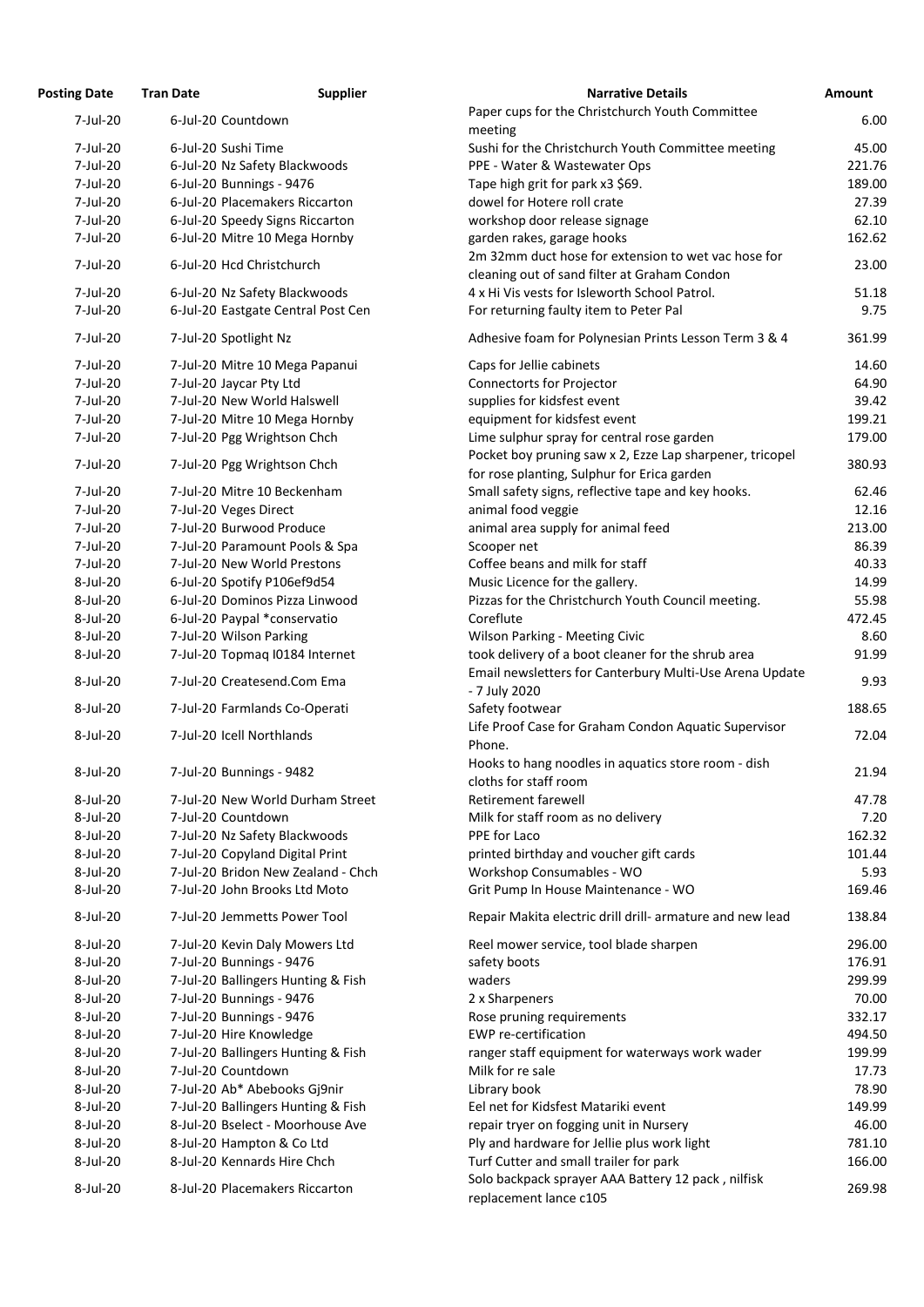| <b>Posting Date</b><br>8-Jul-20 | <b>Tran Date</b><br>8-Jul-20 Jaycar Pty Ltd | <b>Supplier</b> | <b>Narrative Details</b><br>Computer fans for Post Hoc server rack                                          | Amount<br>159.60 |
|---------------------------------|---------------------------------------------|-----------------|-------------------------------------------------------------------------------------------------------------|------------------|
| 8-Jul-20                        | 8-Jul-20 Twl 181 Belfast                    |                 | Skewers, stock pot and wood for Kidsfest Matariki event                                                     | 98.00            |
| 9-Jul-20                        | 6-Jul-20 Ab* Abebooks Gj9niq                |                 | Library book                                                                                                | 202.33           |
|                                 |                                             |                 | Email newsletters for Fendalton-Waimairi-Harewood                                                           |                  |
| 9-Jul-20                        | 7-Jul-20 Createsend.Com Ema                 |                 | Community News.<br>Electronic monthly subscription to chart building                                        | 10.26            |
| $9$ -Jul-20                     | 7-Jul-20 Visual Elements As                 |                 | software for Greater Christchurch                                                                           | 14.12            |
| 9-Jul-20                        | 7-Jul-20 Apple New Zealand                  |                 | <b>ITDPCX Apple Dev Enrolment</b>                                                                           | 149.00           |
| 9-Jul-20                        | 7-Jul-20 Dri*avid Technology                |                 | Digital River / AVID - Sibelius Ultimate annual license -<br>composing software for music - Learning Centre | 142.54           |
| $9$ -Jul-20                     | 7-Jul-20 Ab* Abebooks Gjb7g4                |                 | Library book                                                                                                | 54.52            |
| $9$ -Jul-20                     | 7-Jul-20 Ab* Abebooks Gib5cv                |                 | Library book                                                                                                | 108.47           |
| $9$ -Jul-20                     | 7-Jul-20 Ab* Abebooks Gjb7g3                |                 | Library book                                                                                                | 108.98           |
| 9-Jul-20                        | 8-Jul-20 Wilson Parking                     |                 | Wilson Parking - Meeting Civic                                                                              | 6.60             |
| $9$ -Jul-20                     | 8-Jul-20 Bunnings - 9476                    |                 | Rollers for Jellie                                                                                          | 57.29            |
| 9-Jul-20                        | 8-Jul-20 Resene Tower Junction34            |                 | Paint for Jellie                                                                                            | 187.38           |
| 9-Jul-20                        | 8-Jul-20 Rex Wheels & Castors               |                 | Wheels for Jellie group fit trolleys                                                                        | 210.60           |
| 9-Jul-20                        | 8-Jul-20 Wilson Parking                     |                 | Parking fees for TL meeting in Turanga.                                                                     | 9.60             |
| 9-Jul-20                        | 8-Jul-20 Createsend.Com Ema                 |                 | Email newsletters for Papanui-Innes Community News.                                                         | 8.55             |
| 9-Jul-20                        | 8-Jul-20 Createsend.Com Ema                 |                 | Email newsletters for Coastal-Burwood Community<br>News)                                                    | 11.47            |
| 9-Jul-20                        | 8-Jul-20 Createsend.Com Ema                 |                 | Email newsletters for Performing Arts Precinct Update -<br><b>July 2020</b>                                 | 12.12            |
| $9$ -Jul-20                     | 8-Jul-20 Createsend.Com Ema                 |                 | Email newsletters for St Albans, Edgeware and Mairehau<br>transport projects July                           | 16.87            |
| 9-Jul-20                        | 8-Jul-20 Wilson Parking                     |                 | Wilsons parking - civic meeting                                                                             | 10.60            |
| 9-Jul-20                        | 8-Jul-20 Kmart Online                       |                 | large bottles of bubbles to refill bubble machines                                                          | 80.00            |
| 9-Jul-20                        | 8-Jul-20 Shardlows Packaging                |                 | Polythene for storage                                                                                       | 190.59           |
| 9-Jul-20                        | 8-Jul-20 Wilson Parking                     |                 | Parking                                                                                                     | 16.60            |
| 9-Jul-20                        | 8-Jul-20 Wilson Parking                     |                 | Parking for meeting at Tūranga                                                                              | 9.10             |
| 9-Jul-20                        | 8-Jul-20 Wilson Parking                     |                 | Parking for Meeting at Turanga                                                                              | 9.60             |
| $9$ -Jul-20                     | 8-Jul-20 Spotlight Christchurch             |                 | Fabric for practice roller seat                                                                             | 52.50            |
| 9-Jul-20                        | 8-Jul-20 Trademe I821 Ping                  |                 | Trademe advertising for Jellie Park café tender                                                             | 638.00           |
| 9-Jul-20                        | 8-Jul-20 Wilson Parking                     |                 | Parking for Team Leaders meeting at Turanga                                                                 | 12.60            |
| 9-Jul-20                        | 8-Jul-20 Wilson Parking                     |                 | Parking for meeting - no receipt because paperless<br>machine                                               | 9.10             |
| 9-Jul-20                        | 8-Jul-20 Dept Internal Affairs              |                 | Image reproduction for central city interpretation                                                          | 30.00            |
| 9-Jul-20                        | 8-Jul-20 Wilson Parking                     |                 | Skin Check - Parking                                                                                        | 2.60             |
| 9-Jul-20                        | 8-Jul-20 Blacks Fasteners                   |                 | Bolts - Post Hoc server rack                                                                                | 3.91             |
| 9-Jul-20                        | 8-Jul-20 Backstreet Bargains Ltd            |                 | Calico for dane mitchell Post Hoc printer room wall.                                                        | 1122.56          |
| 9-Jul-20                        | 8-Jul-20 Pb Tech Online 09 5269200          |                 | Kingston 128GB SD card for Tūranga AV recording studio<br>team                                              | 42.84            |
| 9-Jul-20                        | 8-Jul-20 Bunnings - 9476                    |                 | Credit Voucher Bunnings - 9476Returned<br>spannersPurchased 2 hose clamps for ducting on wave               | $-34.08$         |
| 9-Jul-20                        | 8-Jul-20 Bunnings - 9476                    |                 | machine<br>Spanners for Wave Machine - returned as do not fit                                               | 43.58            |
| 9-Jul-20                        | 8-Jul-20 Bunnings - 9482                    |                 | Container for Drop Off courier Items for Shirley Service<br>Centre                                          | 31.98            |
| $9$ -Jul-20                     | 8-Jul-20 Vtnz Northwood                     |                 | WOF holder                                                                                                  | 4.89             |
| $9$ -Jul-20                     | 8-Jul-20 Vtnz Northwood                     |                 | Reprint regos for trailer and ute                                                                           | 9.08             |
| 9-Jul-20                        | 8-Jul-20 Stihl Shop Northwood               |                 | Chainsaw safety helmet                                                                                      | 188.50           |
| 9-Jul-20                        | 8-Jul-20 Ecodrop Parkhouse                  |                 | NPW rubbish clean up project                                                                                | 69.00            |
| 9-Jul-20                        | 8-Jul-20 Ecodrop Parkhouse                  |                 | NPW rubbish clean up project                                                                                | 92.00            |
| 9-Jul-20                        | 9-Jul-20 Mitre 10 Mega Hornby               |                 | gardening gloves x 2 pairs wire x 20m and a fire shovel                                                     | 52.75            |
| 9-Jul-20                        | 9-Jul-20 Halswell Timber                    |                 | 3 Metre length of window sill timber to replace rotten<br>ones on bottom block toilet & shower block        | 126.91           |
| 9-Jul-20                        | 9-Jul-20 Placemakers Riccarton              |                 | Chest handles for Hotere roll crate                                                                         | 35.91            |
|                                 |                                             |                 |                                                                                                             |                  |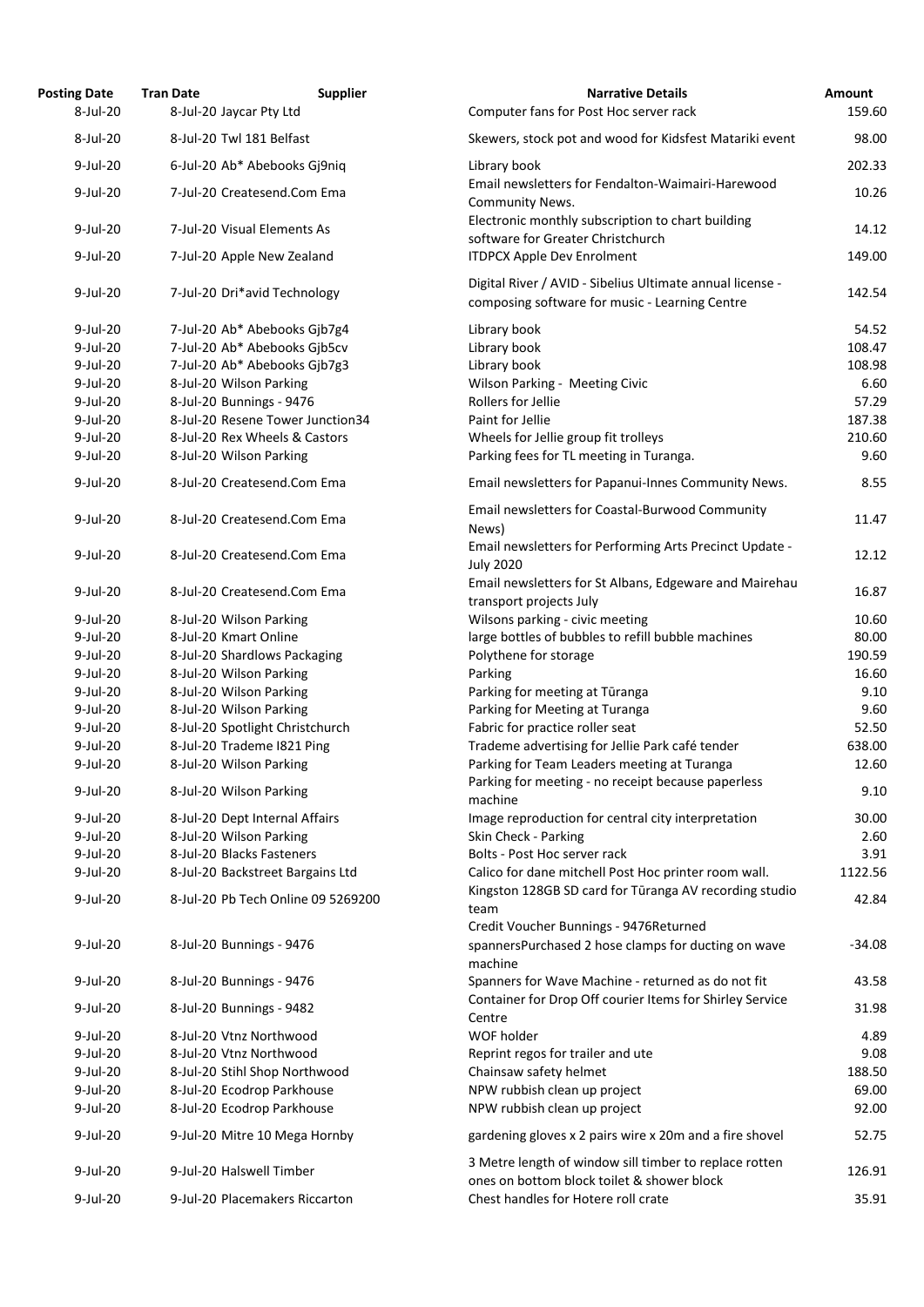| <b>Posting Date</b> | <b>Tran Date</b><br><b>Supplier</b> | <b>Narrative Details</b>                                                                          | Amount    |
|---------------------|-------------------------------------|---------------------------------------------------------------------------------------------------|-----------|
| 9-Jul-20            | 9-Jul-20 Icons                      | Ralph Hotere collection trip Auckland                                                             | 4.80      |
| 9-Jul-20            | 9-Jul-20 Mojo Quay Street           | meal expenses for Ralph Hotere collection trip Auckland                                           | 8.70      |
| 9-Jul-20            | 9-Jul-20 Eighthirty                 | meal expenses for Ralph Hotere collection trip Auckland                                           | 9.50      |
| 9-Jul-20            | 9-Jul-20 Gold Band Taxis            | Ralph Hotere collection trip to Auckland                                                          | 50.90     |
| $9$ -Jul-20         | 9-Jul-20 Belfast Vet Clinic         | animal area rabbit treatment stuff                                                                | 297.25    |
| 9-Jul-20            | 9-Jul-20 Waterforce Christchurch    | NPW hockey irrigation call out                                                                    | 152.37    |
| 10-Jul-20           | 7-Jul-20 Ab* Abebooks Gj9niq        | Library book                                                                                      | $-195.93$ |
|                     |                                     |                                                                                                   |           |
| 10-Jul-20           | 8-Jul-20 Createsend.Com Ema         | Email newsletters for Banks Peninsula Community News.                                             | 10.05     |
| 10-Jul-20           | 8-Jul-20 Dri Gallup                 | Unlocking the rest of Courtney's strengths.                                                       | 54.75     |
| 10-Jul-20           | 8-Jul-20 Zoom.Us                    | monthly zoom subscription for use of hostings meetings<br>with community groups                   | 23.49     |
| 10-Jul-20           | 8-Jul-20 Garmin Austral Subscrip    | Telecommunications - Usage summary by type - System,<br><b>Text Messaging, Tracking</b>           | 59.00     |
| 10-Jul-20           | 9-Jul-20 Pak N Save Wainoni         | Skewers for Our Place lesson Term 3 & 4                                                           | 32.35     |
| 10-Jul-20           | 9-Jul-20 Nz Safety Blackwoods       | Credit Voucher Nz Safety Blackwoods                                                               | $-97.79$  |
| 10-Jul-20           | 9-Jul-20 Nz Safety Blackwoods       | <b>Gardening Gloves</b>                                                                           | 6.00      |
| 10-Jul-20           | 9-Jul-20 Ccc Art Gallery Car Prk    | All day Parking fee to attend Team Leaders Meeting                                                | 16.00     |
| 10-Jul-20           | 9-Jul-20 Createsend.Com Ema         | Invitation for Dane Mitchell/Max Gimblett opening for<br><b>Together Partners</b>                 | 9.61      |
| 10-Jul-20           | 9-Jul-20 Createsend.Com Ema         | Dane Mitchell/Max Gimblett exhibition opening invite.                                             | 16.57     |
| 10-Jul-20           | 9-Jul-20 Wilson Parking             | parking for all day meeting held in civic offices                                                 | 14.60     |
| 10-Jul-20           | 9-Jul-20 Pay My Park                | Parking                                                                                           | 6.70      |
| 10-Jul-20           | 9-Jul-20 Wilson Parking             | Parking                                                                                           | 20.60     |
| 10-Jul-20           | 9-Jul-20 Mainland Fasteners Ltd     | Mainland fasteners Dane M, brackets fixings                                                       | 80.64     |
| 10-Jul-20           | 9-Jul-20 Placemakers Riccarton      | Placemakers Dane M, brackets                                                                      | 379.45    |
| 10-Jul-20           | 9-Jul-20 Ideal Electrical           | Ideal electrical Gimblett, LED Lighting                                                           | 746.93    |
| 10-Jul-20           | 9-Jul-20 Ccc Art Gallery Car Prk    | Car Parking for leadsership workshop                                                              | 15.00     |
| 10-Jul-20           |                                     | CRC for shed, Light blubs for house, staples for yard.                                            | 47.70     |
|                     | 9-Jul-20 Bunnings - 9476            |                                                                                                   |           |
| 10-Jul-20           | 9-Jul-20 Bunnings - 9482            | ply wood screws brackets for Bottle lake sheds                                                    | 354.83    |
| 10-Jul-20           | 9-Jul-20 Fosters Outdoor Power      | Repairs to Stihl Chainsaw                                                                         | 413.17    |
| 10-Jul-20           | 9-Jul-20 Frozen Direct 2010         | Retirement farewell                                                                               | 111.18    |
| 10-Jul-20           | 9-Jul-20 Mainland Fasterners        | Workshop Consumables - WO                                                                         | 227.08    |
| 10-Jul-20           | 9-Jul-20 Bnt - Sydenham             | Trailer chains and D-shackles                                                                     | 281.49    |
| 10-Jul-20           | 9-Jul-20 Bunnings - 9532 Chch Arpt  | nuts and bolt for tin plates to timber                                                            | 5.60      |
| 10-Jul-20           | 10-Jul-20 Wsl South City            | Stationery                                                                                        | 14.95     |
| 10-Jul-20           | 10-Jul-20 Freshchoice City Mkt      | Retirement farewell                                                                               | 213.20    |
| 10-Jul-20           | 10-Jul-20 New World Durham Street   | Catering items for farewell for staff member                                                      | 79.93     |
| 10-Jul-20           | 10-Jul-20 Caltex Redwood            | milk for Redwood staffroom                                                                        | 7.80      |
| 10-Jul-20           | 10-Jul-20 Countdown Ponsonby        | Meal expenses Ralph Hotere collection trip Auckland                                               | 7.32      |
| 10-Jul-20           | 10-Jul-20 Pak N Save Wainoni        | Buster pet rolls for shelter dogs - July (8 rolls)                                                | 58.00     |
| 13-Jul-20           | 8-Jul-20 Ab* Abebooks.Co Gjb7g2     | Library book                                                                                      | 67.87     |
| 13-Jul-20           | 9-Jul-20 Calendly                   | Annual Subscription Calendly LLC - Network Ops                                                    | 149.89    |
| 13-Jul-20           | 9-Jul-20 Createsend.Com Ema         | Invitation to Dane Mitchell/Max Gimblett opening.                                                 | 20.32     |
| 13-Jul-20           | 9-Jul-20 Createsend.Com Ema         | Email newsletters for Spreydon-Cashmere Community<br>News.                                        | 8.79      |
| 13-Jul-20           | 9-Jul-20 Createsend.Com Ema         | Email newsletters for Woolston Village upgrade                                                    | 10.62     |
| 13-Jul-20           | 9-Jul-20 Internation                | ICMA membership renewal                                                                           | 210.78    |
| 13-Jul-20           | 9-Jul-20 Systemcenterdudes          | ITPPAM SystemCentreDudes Software Metering Report<br>Template                                     | 16.52     |
| 13-Jul-20           | 9-Jul-20 Systemcenterdudes          | ITPP SystemCentreDudes Asset Report templates                                                     | 80.75     |
| 13-Jul-20           | 9-Jul-20 Systemcenterdudes          | Duplicate Charge - Disputed charge with the BNZ                                                   | 80.75     |
| 13-Jul-20           | 9-Jul-20 El Sizzling Chorizo        | Meal expenses Ralph Hotere collection trip Auckland                                               | 38.00     |
| 13-Jul-20           | 9-Jul-20 Trumba Corporation         | Monthly subscription for TRUMBA - a staff professional<br>development / calendar scheduling tool. | 156.18    |
|                     |                                     |                                                                                                   |           |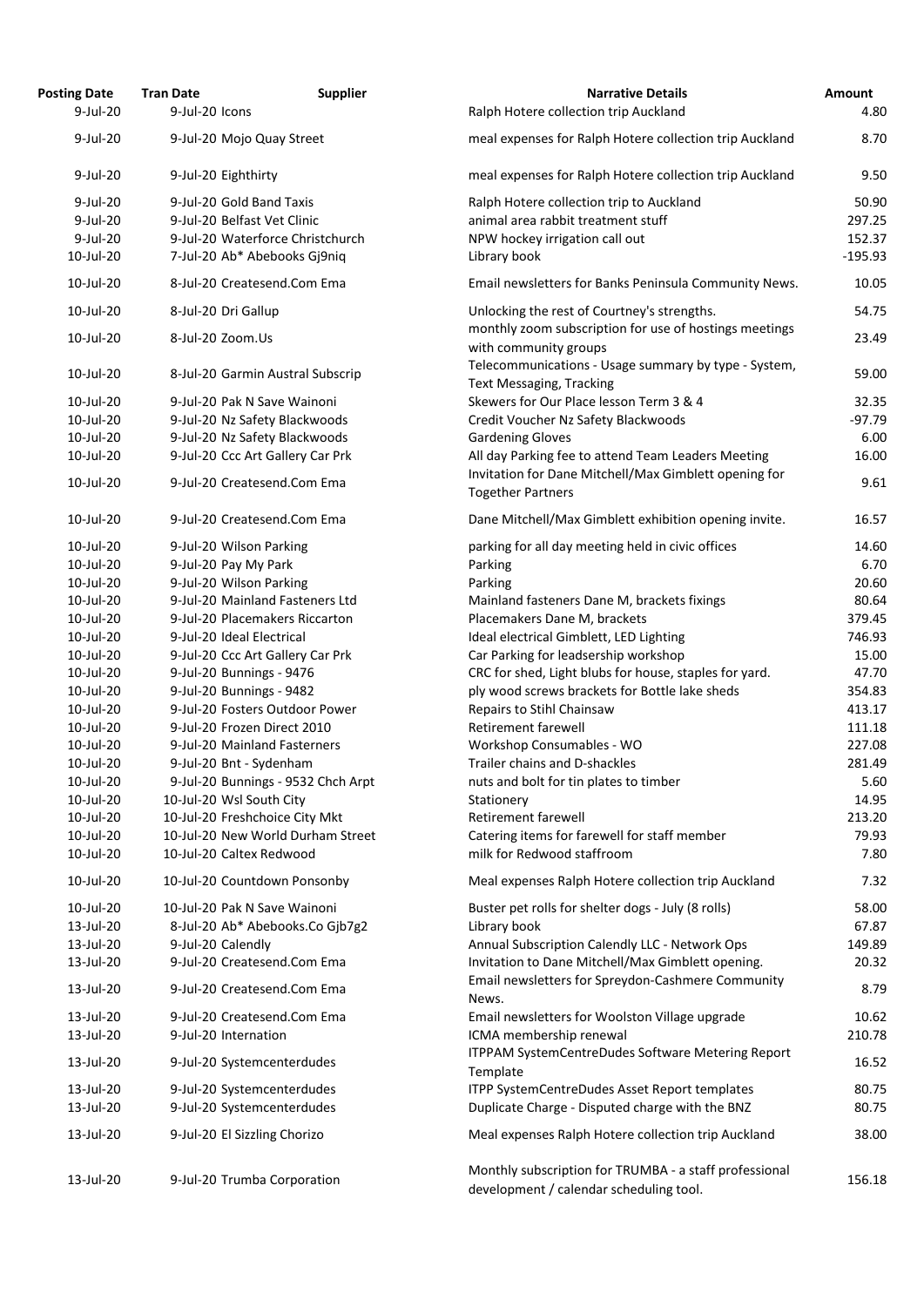| <b>Posting Date</b> | <b>Tran Date</b>                                                     | <b>Supplier</b>                     | <b>Narrative Details</b>                                                             | <b>Amount</b> |
|---------------------|----------------------------------------------------------------------|-------------------------------------|--------------------------------------------------------------------------------------|---------------|
| 13-Jul-20           | 9-Jul-20 Ash Air                                                     |                                     | <b>Compressor Service</b>                                                            | 402.50        |
| 13-Jul-20           | 10-Jul-20 Christchurch Airport                                       |                                     | Christchurch Airport Parking - Aukland trip                                          | 30.00         |
| 13-Jul-20           | 10-Jul-20 Caltex Hornby                                              |                                     | Milk order for Hornby                                                                | 5.80          |
|                     |                                                                      |                                     | 1. hard-drive for transferring Town Hall historical record                           |               |
| 13-Jul-20           | 10-Jul-20 Noel Leeming 3                                             |                                     | through photography images                                                           | 219.98        |
| 13-Jul-20           | 10-Jul-20 Toms Emporium                                              |                                     | Twist ties and zip lock bags for Our Place lesson Term 3 &                           | 76.10         |
|                     |                                                                      |                                     | 4 Jewels for Kaleidoscopes Kidsfest works                                            |               |
| 13-Jul-20           | 10-Jul-20 Betsia Chargrill & Wraps                                   |                                     | Attempted morning tea/lunch/afternoon tea: pastry and                                | 25.00         |
|                     |                                                                      |                                     | coconut water                                                                        |               |
| 13-Jul-20           | 10-Jul-20 Cafe Hanoi                                                 |                                     | Meals                                                                                | 60.45         |
|                     |                                                                      |                                     | Courier post bag and packaging for postage of                                        |               |
| 13-Jul-20           | 10-Jul-20 Ferrymead Post Shop                                        |                                     | Memberships discount stickers to vendor RI Importers                                 | 11.99         |
|                     |                                                                      |                                     |                                                                                      |               |
| 13-Jul-20           | 10-Jul-20 Mitre 10 Mega Papanui<br>10-Jul-20 Resene Tower Junction34 |                                     | Rollers for Group Fit room at Jellie Park<br>Paint for Group Fit Room at Jellie Park | 44.94         |
| 13-Jul-20           |                                                                      |                                     |                                                                                      | 101.33        |
| 13-Jul-20           | 10-Jul-20 Createsend.Com Ema                                         |                                     | Invitation to Dane Mitchell/Max Gimblett exhibition                                  | 10.05         |
| 13-Jul-20           | 10-Jul-20 Createsend.Com Ema                                         |                                     | opening.<br>Email newsletters for Akaroa update July                                 | 9.13          |
|                     |                                                                      |                                     | Email newsletters for Cathedral Square Improvements                                  |               |
| 13-Jul-20           | 10-Jul-20 Createsend.Com Ema                                         |                                     |                                                                                      | 9.57          |
|                     |                                                                      |                                     | Update 10 July                                                                       |               |
| 13-Jul-20           | 10-Jul-20 Smk*wufoo.Com Charge                                       |                                     | KidsFest 2020 - Vendor Registration Form - Wufoo                                     | 60.94         |
| 13-Jul-20           |                                                                      | 10-Jul-20 The Service Company Ltd C | biozyme for taiora qe2                                                               | 915.40        |
| 13-Jul-20           | 10-Jul-20 Bunnings - 9476                                            |                                     | Marist Rugby Building and Umpire pav boxing.                                         | 906.32        |
| 13-Jul-20           | 10-Jul-20 Akaroa Motor Garage                                        |                                     | WOF for white work truck and large trailer                                           | 100.00        |
| 13-Jul-20           | 10-Jul-20 Couplands Bakeries                                         |                                     | Catering for volunteer planting                                                      | 15.40         |
| 13-Jul-20           | 10-Jul-20 Bunnings - 9482                                            |                                     | Lighting for Kidsfest night walk                                                     | 47.90         |
| 13-Jul-20           | 10-Jul-20 New World Prestons                                         |                                     | Catering for volunteer planting                                                      | 115.48        |
| 13-Jul-20           | 10-Jul-20 New World Ferry Road                                       |                                     | Koha for expert guides providing content on Kidsfest night                           | 222.08        |
|                     |                                                                      |                                     | walks at Styx Mill                                                                   |               |
| 13-Jul-20           | 10-Jul-20 Mitre 10 Mega Ferrymead                                    |                                     | <b>Cleaning Materials - WO</b>                                                       | 105.94        |
| 13-Jul-20           | 10-Jul-20 Hampton & Co Ltd                                           |                                     | Plywood for Hotere roll crate                                                        | 157.23        |
| 13-Jul-20           | 10-Jul-20 Bunnings - 9482                                            |                                     | cleaning requirements                                                                | 33.96         |
| 13-Jul-20           | 10-Jul-20 Sprout Social, Inc                                         |                                     | <b>ITDPCX SproutSocial mthly sub</b>                                                 | 502.74        |
| 13-Jul-20           | 10-Jul-20 Maxwell Plumbing Co                                        |                                     | Sumner drinking fountain repairs                                                     | 154.10        |
| 13-Jul-20           | 10-Jul-20 Bp Connect Hoon Hay                                        |                                     | Milk, Sugar and D-Shackle                                                            | 12.69         |
| 13-Jul-20           | 10-Jul-20 Norjo Motorcycles                                          |                                     | Motorcycle helmet                                                                    | 189.00        |
| 13-Jul-20           | 10-Jul-20 Nz Safety Blackwoods                                       |                                     | Motorbike boots                                                                      | 195.62        |
| 13-Jul-20           | 10-Jul-20 Casbolts                                                   |                                     | Motorcycle gloves and helmet                                                         | 264.00        |
| 13-Jul-20           | 10-Jul-20 Vendhq.Com                                                 |                                     | For libraries e-newsletters                                                          | 1148.20       |
| 13-Jul-20           | 10-Jul-20 Kmart - Riccarton                                          |                                     | A basket for children's toys in the library                                          | 16.00         |
| 13-Jul-20           | 10-Jul-20 Farmers Riccarton                                          |                                     | electric kettle for Matuku Takotako Sumner Centre                                    | 119.99        |
| 13-Jul-20           | 11-Jul-20 Bunnings - 9482                                            |                                     | Miscellaneous materials for Matariki Night walk at                                   | 98.77         |
|                     |                                                                      |                                     | Radcliffe Rd Reserve/Rongoa Maori Demonstration                                      |               |
| 13-Jul-20           | 11-Jul-20 Articheck.Co.Uk                                            |                                     | Articheck condition reporting tool                                                   | 247.40        |
| 13-Jul-20           | 11-Jul-20 Enscape3d.Com                                              |                                     | Limited time -One month- fee to use visual tool for                                  | 69.47         |
|                     |                                                                      |                                     | preparation of consultation presentations                                            |               |
| 13-Jul-20           | 11-Jul-20 Bunnings - 9482                                            |                                     | soda ash for hot pools                                                               | 33.96         |
| 13-Jul-20           | 11-Jul-20 New World St Martins                                       |                                     | Food for community planting activity                                                 | 36.91         |
| 13-Jul-20           | 11-Jul-20 Vondel                                                     |                                     | Meal expenses Hotere collection trip Auckland                                        | 20.50         |
| 13-Jul-20           | 11-Jul-20 Z Tom Pearce                                               |                                     | Fuel for rental car Ralph Hotere collection trip Auckland                            | 39.85         |
|                     |                                                                      |                                     |                                                                                      |               |
| 13-Jul-20           | 11-Jul-20 Bunnings - 9482                                            |                                     | 2x mops and refills for them - main                                                  | 40.23         |
|                     |                                                                      |                                     | office/shelter/microchipping room                                                    |               |
| 13-Jul-20           | 12-Jul-20 New World Prestons                                         |                                     | cutlery for sumner planting event                                                    | 43.53         |
| 13-Jul-20           | 12-Jul-20 Nzfss                                                      |                                     | <b>Membership Renewal NZFSS</b>                                                      | 55.00         |
| 13-Jul-20           | 12-Jul-20 08 The Spot Cashmere                                       |                                     | Morning tea for volunteers on a MTB track working bee                                | 11.30         |
| 13-Jul-20           | 12-Jul-20 Gold Band Taxis                                            |                                     | Taxi to aiport - Ralph Hotere collection trip Auckland                               | 50.80         |
| 13-Jul-20           | 13-Jul-20 Wsl South City                                             |                                     | Card Stock for Paint the Skies lesson Term 3                                         | 30.95         |
| 13-Jul-20           | 13-Jul-20 Mitre 10 Mega Papanui                                      |                                     | Fixings for kettlebell rack Jellie                                                   | 24.71         |
| 13-Jul-20           | 13-Jul-20 Resene Tower Junction34                                    |                                     | Paint for Jellie                                                                     | 101.33        |
|                     |                                                                      |                                     |                                                                                      |               |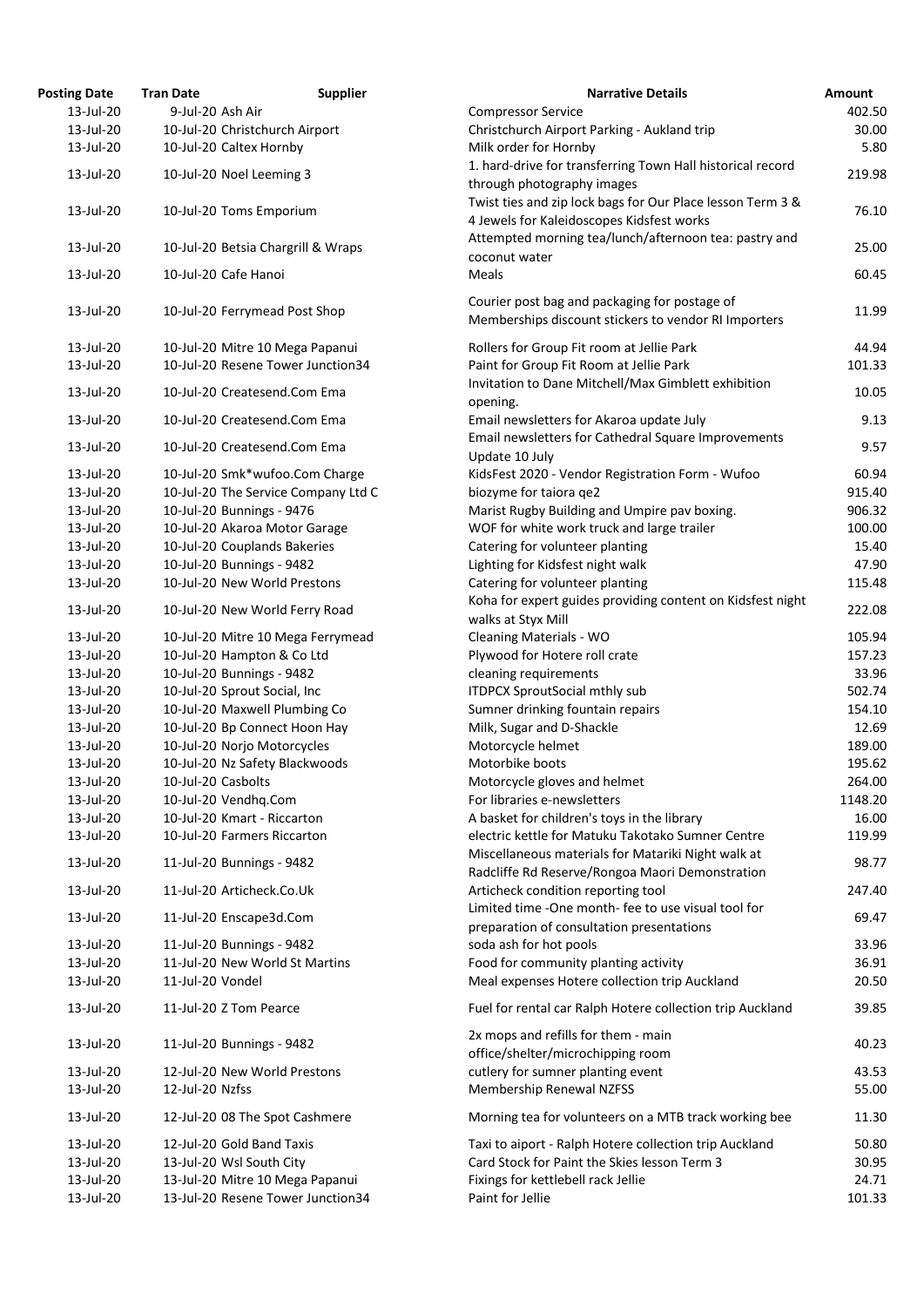| <b>Posting Date</b>    | <b>Tran Date</b>                                         | <b>Supplier</b> | <b>Narrative Details</b>                                                                                 | Amount         |
|------------------------|----------------------------------------------------------|-----------------|----------------------------------------------------------------------------------------------------------|----------------|
| 13-Jul-20              | 13-Jul-20 Papanui Service Centre                         |                 | Courier rate for postage of membership Discount stickers -                                               | 3.00           |
| 13-Jul-20              | 13-Jul-20 Supervalue Sumner                              |                 | RI importers<br>Dishwasher Powder for upstairs public kitchen                                            | 9.50           |
|                        |                                                          |                 | Graham Condon Rec & Sport Centre, poolside: Non-                                                         |                |
| 13-Jul-20              | 13-Jul-20 Mitre 10 Mega Papanui                          |                 | marking hooks for poolside & pool control office                                                         | 362.13         |
| 13-Jul-20              | 13-Jul-20 Gold Band Taxis                                |                 | Taxi from Truck stop to Smith St                                                                         | 56.50          |
| 13-Jul-20              | 13-Jul-20 Countdown                                      |                 | Supplies for Parks Kidsfest programme                                                                    | 33.00          |
| 13-Jul-20              | 13-Jul-20 Kilmarnock Enterprises                         |                 | 34 headsets for refurbishing for SfB                                                                     | 60.61          |
| 13-Jul-20              | 13-Jul-20 Ccc Parking                                    |                 | Parking at Civic for Terms and Conditions meeting                                                        | 3.60           |
| 13-Jul-20              | 13-Jul-20 Ccc Parking                                    |                 | Parking at Civic                                                                                         | 3.60           |
| 13-Jul-20              | 13-Jul-20 Trademe A346 Ping                              |                 | Overalls for volunteers                                                                                  | 158.50         |
| 14-Jul-20              | 12-Jul-20 Thehouseofhydro.Com                            |                 | 230v 12 Disc Mist Maker Kit                                                                              | 542.17         |
| 14-Jul-20              | 12-Jul-20 Fulcrumapp.Com                                 |                 | Supply of data capture tool CWW assets                                                                   | 38.32          |
| 14-Jul-20              | 12-Jul-20 Budget Rent A Car                              |                 | Rental car Hotere collection trip Auckland                                                               | 439.19         |
| 14-Jul-20              | 13-Jul-20 Mbie-Ewrb                                      |                 | <b>Electricial Registration</b>                                                                          | 250.00         |
| 14-Jul-20              | 13-Jul-20 Bunnings - 9476                                |                 | Screws washers for kettlebell rack Jellie                                                                | 17.80          |
| 14-Jul-20              | 13-Jul-20 Ecodrop Parkhouse                              |                 | Jellies old step box rack                                                                                | 40.25          |
| 14-Jul-20              | 13-Jul-20 Hampton & Co Ltd                               |                 | HP ply for jellies step box storage                                                                      | 897.54         |
| 14-Jul-20<br>14-Jul-20 | 13-Jul-20 Wilson Parking<br>13-Jul-20 Createsend.Com Ema |                 | Parking fees for meeting at Turanga                                                                      | 5.10           |
| 14-Jul-20              |                                                          |                 | Email newsletters for Bromley odour<br>20mm Brass Hex, Europa Swing Check valve                          | 7.30<br>421.11 |
|                        | 13-Jul-20 Irrigation Warehouse                           |                 |                                                                                                          |                |
| 14-Jul-20              | 13-Jul-20 Kmart                                          |                 | Graham Condon Poolside: Bucket pool toys for Toddler<br>Pool, x2 4 cube unit for Graham Condon Pool      | 50.00          |
| 14-Jul-20              | 13-Jul-20 Super Cheap Auto                               |                 | Hard carry case for transporting technology.                                                             | 145.00         |
| 14-Jul-20              | 13-Jul-20 Super Cheap Auto                               |                 | Hard carry cases for technology transport.                                                               | 145.00         |
| 14-Jul-20              | 13-Jul-20 Armstrong Prestige Ltd                         |                 | Windscreen wiper replacement.                                                                            | 150.27         |
| 14-Jul-20              | 13-Jul-20 New World Durham Street                        |                 | Volunteer training                                                                                       | 38.50          |
| 14-Jul-20              | 13-Jul-20 Repco                                          |                 | Battery for plant 597.                                                                                   | 389.00         |
| 14-Jul-20              | 13-Jul-20 08 The Spot Cashmere                           |                 | morning tea supplies for mountain bike volunteers                                                        | 15.20          |
| 14-Jul-20              | 13-Jul-20 08 The Spot Cashmere                           |                 | Supplies for Parks Kidsfest Programme                                                                    | 27.10          |
| 14-Jul-20              | 13-Jul-20 The Chain Man Ltd                              |                 | Fixings for Dane Mitchell Post Hoc tree installation                                                     | 27.19          |
| 14-Jul-20              | 13-Jul-20 Anzor Fasteners                                |                 | turnbuckles for Dane Mitchell Post Hoc tree installation                                                 | 54.33          |
| 14-Jul-20              | 13-Jul-20 Pb Tech Online 09 5269200                      |                 | Task 2708151 Wireless Mouse                                                                              | 22.98          |
| 14-Jul-20              | 13-Jul-20 Victoria Food Servic                           |                 | For School Principal's breakfast meeting on Friday 28<br>February 2020.                                  | 229.77         |
| 14-Jul-20              | 13-Jul-20 Ecodrop Metro                                  |                 | Rubbish from Changing Room refurb                                                                        | 17.25          |
| 14-Jul-20              | 13-Jul-20 George Henry & Co Ltd                          |                 | Chalk for staff                                                                                          | 402.50         |
| 14-Jul-20              | 14-Jul-20 Freshchoice Barrington                         |                 | Money to go on Supermarket card to purchase milk.                                                        | 50.00          |
| 14-Jul-20              | 14-Jul-20 Countdown                                      |                 | Consumables for Kidsfest Matariki event                                                                  | 4.00           |
| 14-Jul-20              | 14-Jul-20 Mitre 10 Beckenham                             |                 | Light Bulbs for Port Hills                                                                               | 121.66         |
| 14-Jul-20              | 14-Jul-20 Lyttelton Supervalue                           |                 | dishwashing liquid for library staffroom                                                                 | 2.20           |
| 14-Jul-20              | 14-Jul-20 Twl 120 Northlands                             |                 | Graham Condon Poolside: Watering cans for pool<br>cleaning chemical, storage bags for first aid supplies | 80.00          |
| 14-Jul-20              | 14-Jul-20 Countdown                                      |                 | Tissues purchase for use in the office                                                                   | 15.12          |
| 14-Jul-20              | 14-Jul-20 Little Big Tree Co                             |                 | Sophora japonica 'Pendula' x 1 45 liter section B                                                        | 180.00         |
| 15-Jul-20              | 11-Jul-20 Aha Labs                                       |                 | ITIM AhaLabs mthly sub                                                                                   | 1784.95        |
| 15-Jul-20              | 14-Jul-20 Countdown                                      |                 | dockets for Capacity manangement at TQEII                                                                | 21.00          |
| 15-Jul-20              | 14-Jul-20 Edward Gibbon St Albans                        |                 | Nipple Brass Check Valve                                                                                 | 41.00          |
| 15-Jul-20              | 14-Jul-20 Mitre 10 Mega Rangiora                         |                 | Turps, Stain, Paint Brushes                                                                              | 172.84         |
| 15-Jul-20              | 14-Jul-20 Armstrong Locksmiths                           |                 | Master Key for PBSL to conduct building BWOF                                                             | 21.90          |
| 15-Jul-20              | 14-Jul-20 Armstrong Locksmiths                           |                 | Instillation of locks for NZ Post cupboards - Service Desk                                               | 397.10         |
| 15-Jul-20              | 14-Jul-20 Blacks Fasteners                               |                 | Blacks Dane M, brackets fixings                                                                          | 149.62         |
| 15-Jul-20              | 14-Jul-20 Wsl South City                                 |                 | Folders for response team                                                                                | 28.47          |
| 15-Jul-20              | 14-Jul-20 Joes Garage Cbd                                |                 | Volunteer training                                                                                       | 30.00          |
| 15-Jul-20              | 14-Jul-20 Joes Garage Cbd                                |                 | Volunteer recognition                                                                                    | 30.00          |
| 15-Jul-20              | 14-Jul-20 Joes Garage Cbd                                |                 | Volunteer recognition                                                                                    | 30.00          |
| 15-Jul-20              | 14-Jul-20 Joes Garage Cbd                                |                 | Volunteer recognition                                                                                    | 30.00          |

3.00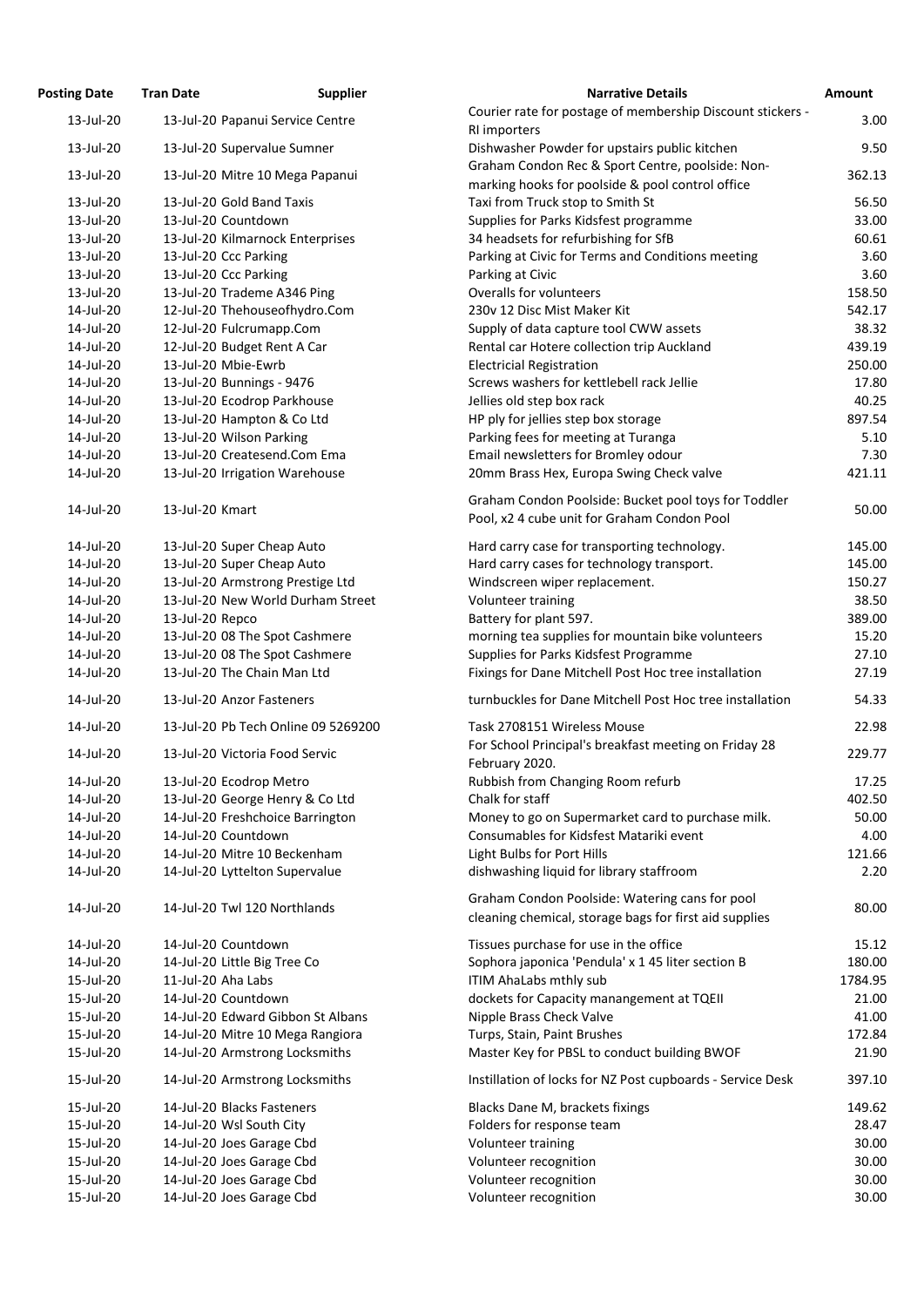| osting Date            | <b>Tran Date</b>                                                       | <b>Supplier</b>                     | <b>Narrative Details</b>                                                                            |
|------------------------|------------------------------------------------------------------------|-------------------------------------|-----------------------------------------------------------------------------------------------------|
| 15-Jul-20              | 14-Jul-20 Sp * Halswell Butchery                                       |                                     | Catering for planting activity with volunteers                                                      |
| 15-Jul-20              | 14-Jul-20 Nz Safety Blackwoods                                         |                                     | earmuff hygiene kit, non-slip tape                                                                  |
| 15-Jul-20              | 14-Jul-20 Mitre 10 Beckenham                                           |                                     | Hose, gloves, Knellers, weeders for grounds                                                         |
| 15-Jul-20              | 14-Jul-20 George Henry & Co Ltd                                        |                                     | wire brush to clean stone floor for Louise Henderson<br>show                                        |
| 15-Jul-20              | 14-Jul-20 Hampton & Co Ltd                                             |                                     | Timber for dane mitchell Post Hoc tree installation                                                 |
| 15-Jul-20              | 14-Jul-20 Shands Outdoor Power                                         |                                     | Ride on Mower Service, Fuel tank and helmet/ear muffs                                               |
| 15-Jul-20              | 14-Jul-20 Casbolts                                                     |                                     | Motorcycle gloves                                                                                   |
| 15-Jul-20              | 14-Jul-20 The Frontrunner Bushin                                       |                                     | Shoes                                                                                               |
| 15-Jul-20              | 14-Jul-20 Gordon Harris Chch                                           |                                     | Materials for Origami workshop at winter night market                                               |
| 15-Jul-20              | 14-Jul-20 Konnichiwa                                                   |                                     | Materials for Origami workshop at winter night market                                               |
| 15-Jul-20              | 14-Jul-20 Sign Network Ltd                                             |                                     | Corflute signs for Styx trapping programme                                                          |
| 15-Jul-20              | 15-Jul-20 Ccc Parking                                                  |                                     | <b>CCC Parking - Civic Meeting</b>                                                                  |
| 15-Jul-20              | 15-Jul-20 Primepac Industrial Lt                                       |                                     | Raffia for Our Place lesson Term 3 & 4                                                              |
| 15-Jul-20              | 15-Jul-20 Seekom                                                       |                                     | <b>Online Credit Card transaction fees</b>                                                          |
| 15-Jul-20              | 15-Jul-20 Kennards Hire Papanui                                        |                                     | Staple gun & Air hose                                                                               |
| 15-Jul-20              | 15-Jul-20 Countdown                                                    |                                     | Milk for staff room as no delivery                                                                  |
| 15-Jul-20              | 15-Jul-20 Mitre 10 Mega Hornby                                         |                                     | WOF for white work truck and large trailer                                                          |
| 15-Jul-20              | 15-Jul-20 Halswell Timber                                              |                                     | fenced posts for installing signs at Halswell Quarry                                                |
| 15-Jul-20              | 15-Jul-20 Mitre 10 Mega Hornby                                         |                                     | Steel buckeys x 2 for rock garden gravel and metal hand<br>shovel                                   |
| 15-Jul-20              | 15-Jul-20 2dt Christchurch                                             |                                     | Materials for Parks Kidsfest programme                                                              |
| 15-Jul-20              | 15-Jul-20 Mitre 10 Beckenham                                           |                                     | Material for Parks Kidsfest Programme.                                                              |
| 16-Jul-20              |                                                                        | 14-Jul-20 Pmi - Member Auto Renew   | Credit Voucher (USD 189.00) Pmi - Member Auto Renew -<br>Renewal of Pmi membership                  |
| 16-Jul-20              | 14-Jul-20 Dnh*godaddy.Com Nzd                                          |                                     | ITDOWI Godaddy wildcard replacement 2yrs                                                            |
| 16-Jul-20              | 15-Jul-20 Wilson Parking                                               |                                     | <b>Wilson Parking - Meeting Civic</b>                                                               |
| 16-Jul-20              | 15-Jul-20 Caltex Hornby                                                |                                     | Milk order for Hornby                                                                               |
| 16-Jul-20              |                                                                        | 15-Jul-20 Paper Plus New Brighton   | <b>Stationary - Temporary Chlorination</b>                                                          |
| 16-Jul-20              | 15-Jul-20 Impres                                                       |                                     | Raffia for Our Place lesson - Term 3 & 4                                                            |
| 16-Jul-20              | 15-Jul-20 Ideal Electrical                                             |                                     | Electrical Materials for Dane Mitchell 'Library'                                                    |
| 16-Jul-20              | 15-Jul-20 Rex Wheels & Castors                                         |                                     | Wheels for storage box's Jellie                                                                     |
| 16-Jul-20              | 15-Jul-20 Knit World                                                   |                                     | Wool for holiday craft activity                                                                     |
| 16-Jul-20              |                                                                        | 15-Jul-20 Pb Technologies Christchu | 1 x adapter purchased for education equipment                                                       |
| 16-Jul-20              | 15-Jul-20 Wilson Parking                                               |                                     | Parking for attending meeting                                                                       |
| 16-Jul-20              | 15-Jul-20 Wilson Parking                                               |                                     | <b>Wilson Parking - Meeting Civic</b>                                                               |
| 16-Jul-20              | 15-Jul-20 Fosters Outdoor Power                                        |                                     | 2 x chainsaw mitts                                                                                  |
| 16-Jul-20              | 15-Jul-20 Fosters Outdoor Power                                        |                                     | 1 x chainsaw mitt and 1 x stump vice                                                                |
| 16-Jul-20              | 15-Jul-20 Bunnings - 9482                                              |                                     | Soda ash for raising pH in pools when overdosed                                                     |
| 16-Jul-20              | 15-Jul-20 Wilson Parking                                               |                                     | parking in town for meeting                                                                         |
| 16-Jul-20              | 15-Jul-20 Bunnings - 9476                                              |                                     | Compressed air for Parking machines for parking                                                     |
| 16-Jul-20              |                                                                        |                                     | operations                                                                                          |
| 16-Jul-20              | 15-Jul-20 Heritage Nz                                                  |                                     | Library book                                                                                        |
|                        | 15-Jul-20 Wilson Parking                                               |                                     | Leadership training at Civic                                                                        |
| 16-Jul-20              | 15-Jul-20 Pay My Park                                                  |                                     | car parking                                                                                         |
| 16-Jul-20              |                                                                        | 15-Jul-20 New World Durham Street   | Catering for volunteers at Winter Night Market                                                      |
| 16-Jul-20<br>16-Jul-20 | 16-Jul-20 Mitre 10 Mega Papanui<br>16-Jul-20 Jaycar Pty Ltd            |                                     | <b>MANAGERS HOUSE FIRE BOX BRICKS</b><br>Battery for torch to be used at Matariki Kidsfest event    |
| 16-Jul-20              | 16-Jul-20 Countdown                                                    |                                     | Items for use at Kidsfest Mataraiki event                                                           |
|                        | 16-Jul-20 Pak N Save Riccarton                                         |                                     |                                                                                                     |
| 16-Jul-20              |                                                                        |                                     | Supplies for Riccarton Service Centre staff                                                         |
| 16-Jul-20<br>16-Jul-20 | 16-Jul-20 Trademe 2y08 Ping                                            |                                     | Plant                                                                                               |
|                        | 16-Jul-20 Ccc Art Gallery Car Prk                                      |                                     | Parking for meetings                                                                                |
| 16-Jul-20<br>16-Jul-20 | 16-Jul-20 Ccc Art Gallery Car Prk<br>16-Jul-20 Ccc Art Gallery Car Prk |                                     | Duplicate Charge in Error - Refunded 16/07/20<br>Credit Voucher Ccc Art Gallery Car Prk - Refund of |
|                        |                                                                        |                                     | <b>Duplicate Charge</b>                                                                             |
| 16-Jul-20              | 16-Jul-20 Countdown                                                    |                                     | cleaning products and coffee, sugar for staff room                                                  |
| $16 - 111 - 20$        | 16-Jul-20 Mitre 10 Beckenham                                           |                                     | liquid nails x 2                                                                                    |

| <b>Posting Date</b>    | <b>Tran Date</b>           | <b>Supplier</b>                     | <b>Narrative Details</b>                                                           | <b>Amount</b> |
|------------------------|----------------------------|-------------------------------------|------------------------------------------------------------------------------------|---------------|
| 15-Jul-20              |                            | 14-Jul-20 Sp * Halswell Butchery    | Catering for planting activity with volunteers                                     | 101.70        |
| 15-Jul-20              |                            | 14-Jul-20 Nz Safety Blackwoods      | earmuff hygiene kit, non-slip tape                                                 | 157.43        |
| 15-Jul-20              |                            | 14-Jul-20 Mitre 10 Beckenham        | Hose, gloves, Knellers, weeders for grounds                                        | 151.69        |
| 15-Jul-20              |                            | 14-Jul-20 George Henry & Co Ltd     | wire brush to clean stone floor for Louise Henderson<br>show                       | 18.40         |
| 15-Jul-20              | 14-Jul-20 Hampton & Co Ltd |                                     | Timber for dane mitchell Post Hoc tree installation                                | 452.71        |
| 15-Jul-20              |                            | 14-Jul-20 Shands Outdoor Power      | Ride on Mower Service, Fuel tank and helmet/ear muffs                              | 1113.00       |
| 15-Jul-20              | 14-Jul-20 Casbolts         |                                     | Motorcycle gloves                                                                  | 125.00        |
| 15-Jul-20              |                            | 14-Jul-20 The Frontrunner Bushin    | Shoes                                                                              | 180.00        |
| 15-Jul-20              |                            | 14-Jul-20 Gordon Harris Chch        | Materials for Origami workshop at winter night market                              | 19.99         |
| 15-Jul-20              | 14-Jul-20 Konnichiwa       |                                     | Materials for Origami workshop at winter night market                              | 28.91         |
| 15-Jul-20              | 14-Jul-20 Sign Network Ltd |                                     | Corflute signs for Styx trapping programme                                         | 89.91         |
| 15-Jul-20              | 15-Jul-20 Ccc Parking      |                                     | <b>CCC Parking - Civic Meeting</b>                                                 | 6.70          |
| 15-Jul-20              |                            | 15-Jul-20 Primepac Industrial Lt    | Raffia for Our Place lesson Term 3 & 4                                             | 103.17        |
| 15-Jul-20              | 15-Jul-20 Seekom           |                                     | <b>Online Credit Card transaction fees</b>                                         | 52.68         |
| 15-Jul-20              |                            | 15-Jul-20 Kennards Hire Papanui     | Staple gun & Air hose                                                              | 65.00         |
| 15-Jul-20              | 15-Jul-20 Countdown        |                                     | Milk for staff room as no delivery                                                 | 5.67          |
| 15-Jul-20              |                            | 15-Jul-20 Mitre 10 Mega Hornby      | WOF for white work truck and large trailer                                         | 132.47        |
| 15-Jul-20              | 15-Jul-20 Halswell Timber  |                                     | fenced posts for installing signs at Halswell Quarry                               | 239.36        |
| 15-Jul-20              |                            | 15-Jul-20 Mitre 10 Mega Hornby      | Steel buckeys x 2 for rock garden gravel and metal hand<br>shovel                  | 114.94        |
| 15-Jul-20              | 15-Jul-20 2dt Christchurch |                                     | Materials for Parks Kidsfest programme                                             | 14.00         |
| 15-Jul-20              |                            | 15-Jul-20 Mitre 10 Beckenham        | Material for Parks Kidsfest Programme.                                             | 173.89        |
| 16-Jul-20              |                            | 14-Jul-20 Pmi - Member Auto Renew   | Credit Voucher (USD 189.00) Pmi - Member Auto Renew -<br>Renewal of Pmi membership | $-288.68$     |
| 16-Jul-20              |                            | 14-Jul-20 Dnh*godaddy.Com Nzd       | ITDOWI Godaddy wildcard replacement 2yrs                                           | 879.73        |
| 16-Jul-20              | 15-Jul-20 Wilson Parking   |                                     | <b>Wilson Parking - Meeting Civic</b>                                              | 16.60         |
| 16-Jul-20              | 15-Jul-20 Caltex Hornby    |                                     | Milk order for Hornby                                                              | 9.50          |
| 16-Jul-20              |                            | 15-Jul-20 Paper Plus New Brighton   | <b>Stationary - Temporary Chlorination</b>                                         | 41.22         |
| 16-Jul-20              | 15-Jul-20 Impres           |                                     | Raffia for Our Place lesson - Term 3 & 4                                           | 38.32         |
| 16-Jul-20              | 15-Jul-20 Ideal Electrical |                                     | Electrical Materials for Dane Mitchell 'Library'                                   | 131.63        |
| 16-Jul-20              |                            | 15-Jul-20 Rex Wheels & Castors      | Wheels for storage box's Jellie                                                    | 105.30        |
| 16-Jul-20              | 15-Jul-20 Knit World       |                                     | Wool for holiday craft activity                                                    | 41.30         |
| 16-Jul-20              |                            | 15-Jul-20 Pb Technologies Christchu | 1 x adapter purchased for education equipment                                      | 72.74         |
|                        |                            |                                     |                                                                                    |               |
| 16-Jul-20<br>16-Jul-20 | 15-Jul-20 Wilson Parking   |                                     | Parking for attending meeting                                                      | 6.60          |
|                        | 15-Jul-20 Wilson Parking   |                                     | <b>Wilson Parking - Meeting Civic</b>                                              | 12.60         |
| 16-Jul-20              |                            | 15-Jul-20 Fosters Outdoor Power     | 2 x chainsaw mitts                                                                 | 80.99         |
| 16-Jul-20              |                            | 15-Jul-20 Fosters Outdoor Power     | 1 x chainsaw mitt and 1 x stump vice                                               | 114.76        |
| 16-Jul-20              | 15-Jul-20 Bunnings - 9482  |                                     | Soda ash for raising pH in pools when overdosed                                    | 33.96         |
| 16-Jul-20              | 15-Jul-20 Wilson Parking   |                                     | parking in town for meeting                                                        | 6.60          |
| 16-Jul-20              | 15-Jul-20 Bunnings - 9476  |                                     | Compressed air for Parking machines for parking<br>operations                      | 107.40        |
| 16-Jul-20              | 15-Jul-20 Heritage Nz      |                                     | Library book                                                                       | 35.00         |
| 16-Jul-20              | 15-Jul-20 Wilson Parking   |                                     | Leadership training at Civic                                                       | 14.60         |
| 16-Jul-20              | 15-Jul-20 Pay My Park      |                                     | car parking                                                                        | 1.28          |
| 16-Jul-20              |                            | 15-Jul-20 New World Durham Street   | Catering for volunteers at Winter Night Market                                     | 34.81         |
| 16-Jul-20              |                            | 16-Jul-20 Mitre 10 Mega Papanui     | <b>MANAGERS HOUSE FIRE BOX BRICKS</b>                                              | 98.43         |
| 16-Jul-20              | 16-Jul-20 Jaycar Pty Ltd   |                                     | Battery for torch to be used at Matariki Kidsfest event                            | 6.90          |
| 16-Jul-20              | 16-Jul-20 Countdown        |                                     | Items for use at Kidsfest Mataraiki event                                          | 20.75         |
| 16-Jul-20              |                            | 16-Jul-20 Pak N Save Riccarton      | Supplies for Riccarton Service Centre staff                                        | 22.41         |
| 16-Jul-20              |                            | 16-Jul-20 Trademe 2y08 Ping         | Plant                                                                              | 90.00         |
| 16-Jul-20              |                            | 16-Jul-20 Ccc Art Gallery Car Prk   | Parking for meetings                                                               | 5.00          |
| 16-Jul-20              |                            | 16-Jul-20 Ccc Art Gallery Car Prk   | Duplicate Charge in Error - Refunded 16/07/20                                      | 5.00          |
| 16-Jul-20              |                            | 16-Jul-20 Ccc Art Gallery Car Prk   | Credit Voucher Ccc Art Gallery Car Prk - Refund of<br>Duplicate Charge             | $-5.00$       |
| 16-Jul-20              | 16-Jul-20 Countdown        |                                     | cleaning products and coffee, sugar for staff room                                 | 34.20         |
| 16-Jul-20              |                            | 16-Jul-20 Mitre 10 Beckenham        | liquid nails x 2                                                                   | 30.44         |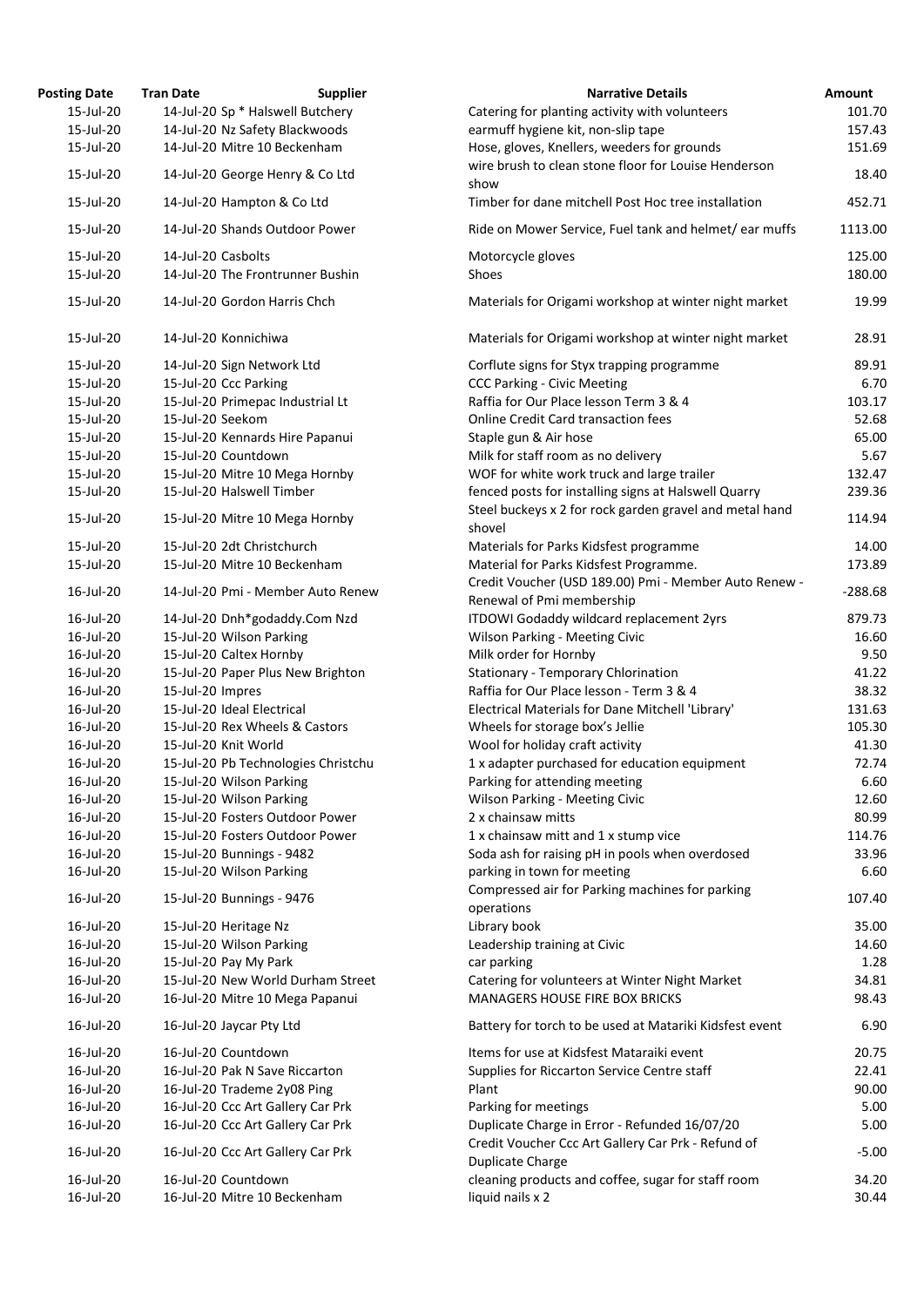| <b>Posting Date</b> | <b>Tran Date</b>                 | <b>Supplier</b>                     | <b>Narrative Details</b>                                                                                | <b>Amount</b> |
|---------------------|----------------------------------|-------------------------------------|---------------------------------------------------------------------------------------------------------|---------------|
| 17-Jul-20           | 15-Jul-20 Createsend.Com Ema     |                                     | Warden Street reconstruction                                                                            | 7.            |
| 17-Jul-20           | 16-Jul-20 Wilson Parking         |                                     | <b>Wilson Parking - Meeting Civic</b>                                                                   | 16.           |
| 17-Jul-20           |                                  | 16-Jul-20 Amare Safety Christchurch | Fire Blanket required for Kidsfest Matariki event                                                       | 44.           |
| 17-Jul-20           |                                  | 16-Jul-20 Pb Technologies Christchu | Connector Laptop to Projector required for Kidsfest<br>Matariki Event                                   | 60.           |
| 17-Jul-20           | 16-Jul-20 Mrc Global (NZ) Ltd    |                                     | Plug Step Screen Chanel                                                                                 | 65.           |
| 17-Jul-20           | 16-Jul-20 James Bull & Co        |                                     | Keys                                                                                                    | 264.          |
| 17-Jul-20           |                                  | 16-Jul-20 Whitcoulls Nrthlnd 158    | <b>Card for Deceased Member</b>                                                                         | 6.            |
| 17-Jul-20           | 16-Jul-20 Wilson Parking         |                                     | Parking > 2hrs                                                                                          | 14.           |
| 17-Jul-20           | 16-Jul-20 Countdown              |                                     | Biscuits and tea purchased for meetings with community<br>groups.                                       | 24.           |
| 17-Jul-20           | 16-Jul-20 New World St Martins   |                                     | Food for community planting event                                                                       | 112.          |
| 17-Jul-20           | 16-Jul-20 Hcd Christchurch       |                                     | Workshop Consumables - WO                                                                               | 2.            |
| 17-Jul-20           |                                  | 16-Jul-20 Bridon New Zealand - Chch | In House Maintenance - WO                                                                               | 158.          |
| 17-Jul-20           | 16-Jul-20 Rex Wheels & Castors   |                                     | In House Maintenance - WO                                                                               | 258.          |
| 17-Jul-20           | 16-Jul-20 Oderings Nurseries     |                                     | Silene uniflora x 3 for rock garden                                                                     | 21.           |
| 17-Jul-20           | 16-Jul-20 Mitre 10 Mega Hornby   |                                     | Potting trays for Alpine yard x 2                                                                       | 69.           |
| 17-Jul-20           | 16-Jul-20 Bunnings - 9482        |                                     | New floor mats                                                                                          | 146.          |
| 17-Jul-20           | 16-Jul-20 Belfast Vet Clinic     |                                     | Animal area cont treatment for rabbits all good now                                                     | 482.          |
| 17-Jul-20           | 17-Jul-20 Stuff Media (Ps)       |                                     | Newspaper delivery Taiora QEII                                                                          | 81.           |
| 17-Jul-20           | 17-Jul-20 Mitre 10 Beckenham     |                                     | timber screws and Hex 5 impact driver                                                                   | 49.           |
| 17-Jul-20           | 17-Jul-20 Mitre 10 Mega Hornby   |                                     | screws for installing signs                                                                             | 37.           |
| 17-Jul-20           | 17-Jul-20 Mitre 10 Mega Hornby   |                                     | Spray gloves x 1 pair, line trimmer line                                                                | 65.           |
| 17-Jul-20           | 17-Jul-20 Countdown              |                                     | Milk, coffee and sugar for re sale                                                                      | 22.           |
| 17-Jul-20           | 17-Jul-20 Twl 181 Belfast        |                                     | Firewood for Matariki kidsfest                                                                          | 108.          |
| 17-Jul-20           | 17-Jul-20 Mitre 10 Mega Hornby   |                                     | NPW washers/insect spray/batteries                                                                      | 79.           |
| 20-Jul-20           | 16-Jul-20 Paypal *josiejoans     |                                     | Goods for resale                                                                                        | 309.          |
| 20-Jul-20           | 16-Jul-20 Zoom.Aud               |                                     | Zoom Licences for Hearings and Council                                                                  | 322.          |
| 20-Jul-20           | 16-Jul-20 Publishers Association |                                     | Payment for application to Publishers Association of New<br>Zealand annual awards for Hidden Light book | 130.          |
| 20-Jul-20           | 16-Jul-20 Createsend/Com         |                                     | Lyttelton Harbour Wastewater Project                                                                    | 10.           |
| 20-Jul-20           | 16-Jul-20 Axure Software         |                                     | <b>ITDPCX Axure mthly sub</b>                                                                           | 153.          |
| 20-Jul-20           | 16-Jul-20 Swiftype.Com           |                                     | <b>ITDPCX Swiftype mthly sub</b>                                                                        | 397.          |
| 20-Jul-20           | 17-Jul-20 Go Wireless Nz         |                                     | Radio Equipment - WO                                                                                    | 166.          |
| 20-Jul-20           | 17-Jul-20 Shardlows Packaging    |                                     | <b>Shardlows Conservation Framing tape</b>                                                              | 355.          |
| 20-Jul-20           | 17-Jul-20 Copyland Digital Print |                                     | Spiral binding                                                                                          | 4.            |
| 20-Jul-20           |                                  | 17-Jul-20 Fresh Choice Parklands    | food for Travis Wetland vounteer planting                                                               | 67.           |
| 20-Jul-20           | 17-Jul-20 Fmanz                  |                                     | HVAC 101 Training for YE                                                                                | 106.          |
| 20-Jul-20           | 17-Jul-20 Countdown              |                                     | Milk for staffroom                                                                                      | 5.            |
| 20-Jul-20           | 17-Jul-20 Akaroa Motor Garage    |                                     | <b>Trailer WOF</b>                                                                                      | 40.           |
| 20-Jul-20           |                                  | 17-Jul-20 Mainland Fasteners Ltd    | Gas Blower Overhaul - WO                                                                                | 75.           |
| 20-Jul-20           | 17-Jul-20 Ocean Scientific Intl  |                                     | seawater required for chem lab                                                                          | 1619.         |
| 20-Jul-20           |                                  | 17-Jul-20 The Service Company Ltd C | Laundry detergent and Stainless steel cleaner                                                           | 354.          |
| 20-Jul-20           | 17-Jul-20 Bunnings - 9482        |                                     | Heat beds 20kg lumpwood                                                                                 | 59.           |
| 20-Jul-20           |                                  | 18-Jul-20 Briscoes Chch Salisbury   | Hire towels                                                                                             | 199.          |
| 20-Jul-20           | 18-Jul-20 Calendly               |                                     | Calendly online subscription for group fitness classes<br>bookings in rec and sport centres             | 47.           |
| 20-Jul-20           | 18-Jul-20 Calendly               |                                     | Calendly online subscription for group fitness classes<br>bookings in rec and sport centres             | 70.           |
| 20-Jul-20           | 18-Jul-20 Calendly               |                                     | Calendly online subscription for group fitness classes<br>bookings in rec and sport centres             | 94.           |
| 20-Jul-20           | 18-Jul-20 Calendly               |                                     | Calendly online subscription for group fitness classes<br>bookings in rec and sport centres             | 117.          |
| 20-Jul-20           | 19-Jul-20 Mitre 10 Mega Hornby   |                                     | garden Hose 30m                                                                                         | 89.           |
| 20-Jul-20           | 19-Jul-20 French Bakery Limited  |                                     | Volunteer food for McCormacks Bay monthly Restoration<br>Day                                            | 12.           |
| 20-Jul-20           |                                  | 20-Jul-20 Placemakers Chch South    | spray paint for okains bay                                                                              | 12.           |
| 20-Jul-20           | 20-Jul-20 Countdown              |                                     | Huggies Swim Nappies for Resale at TQEII                                                                | 51.           |
| 20-Jul-20           | 20-Jul-20 Stuff Ps Recurring     |                                     | Monthly Press Subscription.                                                                             | 57.           |
| 20-Jul-20           | 20-Jul-20 Stuff Ps Recurring     |                                     | Monthly Press Subscription.                                                                             | 69.           |
| 20-Jul-20           | 20-Jul-20 Stuff Ps Recurring     |                                     | Monthly Press Subscription.                                                                             | 71.           |
|                     |                                  |                                     |                                                                                                         |               |

| ιιχ υαιε  | Hall Date<br><b>Supplier</b>        | <b>Natique Details</b>                                   | <b>AIIIUUIIL</b> |
|-----------|-------------------------------------|----------------------------------------------------------|------------------|
| 17-Jul-20 | 15-Jul-20 Createsend.Com Ema        | Warden Street reconstruction                             | 7.21             |
| 17-Jul-20 | 16-Jul-20 Wilson Parking            | <b>Wilson Parking - Meeting Civic</b>                    | 16.60            |
| 17-Jul-20 | 16-Jul-20 Amare Safety Christchurch | Fire Blanket required for Kidsfest Matariki event        | 44.79            |
| 17-Jul-20 | 16-Jul-20 Pb Technologies Christchu | Connector Laptop to Projector required for Kidsfest      | 60.47            |
|           |                                     | Matariki Event                                           |                  |
| 17-Jul-20 | 16-Jul-20 Mrc Global (NZ) Ltd       | Plug Step Screen Chanel                                  | 65.42            |
| 17-Jul-20 | 16-Jul-20 James Bull & Co           | Keys                                                     | 264.00           |
| 17-Jul-20 | 16-Jul-20 Whitcoulls Nrthlnd 158    | <b>Card for Deceased Member</b>                          | 6.99             |
| 17-Jul-20 | 16-Jul-20 Wilson Parking            | Parking > 2hrs                                           | 14.60            |
|           |                                     | Biscuits and tea purchased for meetings with community   |                  |
| 17-Jul-20 | 16-Jul-20 Countdown                 | groups.                                                  | 24.38            |
| 17-Jul-20 | 16-Jul-20 New World St Martins      | Food for community planting event                        | 112.94           |
| 17-Jul-20 | 16-Jul-20 Hcd Christchurch          | Workshop Consumables - WO                                | 2.50             |
| 17-Jul-20 | 16-Jul-20 Bridon New Zealand - Chch | In House Maintenance - WO                                | 158.30           |
| 17-Jul-20 | 16-Jul-20 Rex Wheels & Castors      | In House Maintenance - WO                                | 258.00           |
| 17-Jul-20 | 16-Jul-20 Oderings Nurseries        | Silene uniflora x 3 for rock garden                      | 21.87            |
| 17-Jul-20 | 16-Jul-20 Mitre 10 Mega Hornby      | Potting trays for Alpine yard x 2                        | 69.92            |
| 17-Jul-20 | 16-Jul-20 Bunnings - 9482           | New floor mats                                           | 146.70           |
| 17-Jul-20 | 16-Jul-20 Belfast Vet Clinic        | Animal area cont treatment for rabbits all good now      | 482.25           |
| 17-Jul-20 | 17-Jul-20 Stuff Media (Ps)          | Newspaper delivery Taiora QEII                           | 81.96            |
| 17-Jul-20 | 17-Jul-20 Mitre 10 Beckenham        | timber screws and Hex 5 impact driver                    | 49.32            |
| 17-Jul-20 | 17-Jul-20 Mitre 10 Mega Hornby      | screws for installing signs                              | 37.05            |
| 17-Jul-20 | 17-Jul-20 Mitre 10 Mega Hornby      | Spray gloves x 1 pair, line trimmer line                 | 65.88            |
| 17-Jul-20 | 17-Jul-20 Countdown                 | Milk, coffee and sugar for re sale                       | 22.16            |
| 17-Jul-20 | 17-Jul-20 Twl 181 Belfast           | Firewood for Matariki kidsfest                           | 108.00           |
| 17-Jul-20 | 17-Jul-20 Mitre 10 Mega Hornby      | NPW washers/insect spray/batteries                       | 79.67            |
| 20-Jul-20 | 16-Jul-20 Paypal *josiejoans        | Goods for resale                                         | 309.99           |
| 20-Jul-20 | 16-Jul-20 Zoom.Aud                  | Zoom Licences for Hearings and Council                   | 322.23           |
|           |                                     | Payment for application to Publishers Association of New |                  |
| 20-Jul-20 | 16-Jul-20 Publishers Association    | Zealand annual awards for Hidden Light book              | 130.17           |
| 20-Jul-20 | 16-Jul-20 Createsend/Com            | Lyttelton Harbour Wastewater Project                     | 10.89            |
| 20-Jul-20 | 16-Jul-20 Axure Software            | <b>ITDPCX Axure mthly sub</b>                            | 153.55           |
| 20-Jul-20 | 16-Jul-20 Swiftype.Com              | <b>ITDPCX Swiftype mthly sub</b>                         | 397.97           |
| 20-Jul-20 | 17-Jul-20 Go Wireless Nz            | Radio Equipment - WO                                     | 166.09           |
| 20-Jul-20 | 17-Jul-20 Shardlows Packaging       | <b>Shardlows Conservation Framing tape</b>               | 355.01           |
| 20-Jul-20 | 17-Jul-20 Copyland Digital Print    | Spiral binding                                           | 4.00             |
| 20-Jul-20 | 17-Jul-20 Fresh Choice Parklands    | food for Travis Wetland vounteer planting                | 67.80            |
| 20-Jul-20 | 17-Jul-20 Fmanz                     | HVAC 101 Training for YE                                 | 106.90           |
| 20-Jul-20 | 17-Jul-20 Countdown                 | Milk for staffroom                                       | 5.03             |
| 20-Jul-20 | 17-Jul-20 Akaroa Motor Garage       | <b>Trailer WOF</b>                                       | 40.00            |
| 20-Jul-20 | 17-Jul-20 Mainland Fasteners Ltd    | Gas Blower Overhaul - WO                                 | 75.77            |
| 20-Jul-20 | 17-Jul-20 Ocean Scientific Intl     | seawater required for chem lab                           | 1619.71          |
| 20-Jul-20 | 17-Jul-20 The Service Company Ltd C | Laundry detergent and Stainless steel cleaner            | 354.91           |
| 20-Jul-20 | 17-Jul-20 Bunnings - 9482           | Heat beds 20kg lumpwood                                  | 59.98            |
| 20-Jul-20 | 18-Jul-20 Briscoes Chch Salisbury   | Hire towels                                              | 199.90           |
|           |                                     | Calendly online subscription for group fitness classes   |                  |
| 20-Jul-20 | 18-Jul-20 Calendly                  | bookings in rec and sport centres                        | 47.02            |
|           |                                     | Calendly online subscription for group fitness classes   |                  |
| 20-Jul-20 | 18-Jul-20 Calendly                  | bookings in rec and sport centres                        | 70.54            |
|           |                                     |                                                          |                  |
| 20-Jul-20 | 18-Jul-20 Calendly                  | Calendly online subscription for group fitness classes   | 94.05            |
|           |                                     | bookings in rec and sport centres                        |                  |
| 20-Jul-20 | 18-Jul-20 Calendly                  | Calendly online subscription for group fitness classes   | 117.57           |
|           |                                     | bookings in rec and sport centres                        |                  |
| 20-Jul-20 | 19-Jul-20 Mitre 10 Mega Hornby      | garden Hose 30m                                          | 89.83            |
| 20-Jul-20 | 19-Jul-20 French Bakery Limited     | Volunteer food for McCormacks Bay monthly Restoration    | 12.40            |
|           |                                     | Day                                                      |                  |
| 20-Jul-20 | 20-Jul-20 Placemakers Chch South    | spray paint for okains bay                               | 12.16            |
| 20-Jul-20 | 20-Jul-20 Countdown                 | Huggies Swim Nappies for Resale at TQEII                 | 51.96            |
| 20-Jul-20 | 20-Jul-20 Stuff Ps Recurring        | Monthly Press Subscription.                              | 57.50            |
| 20-Jul-20 | 20-Jul-20 Stuff Ps Recurring        | Monthly Press Subscription.                              | 69.33            |
| 20-Jul-20 | 20-Jul-20 Stuff Ps Recurring        | Monthly Press Subscription.                              | 71.07            |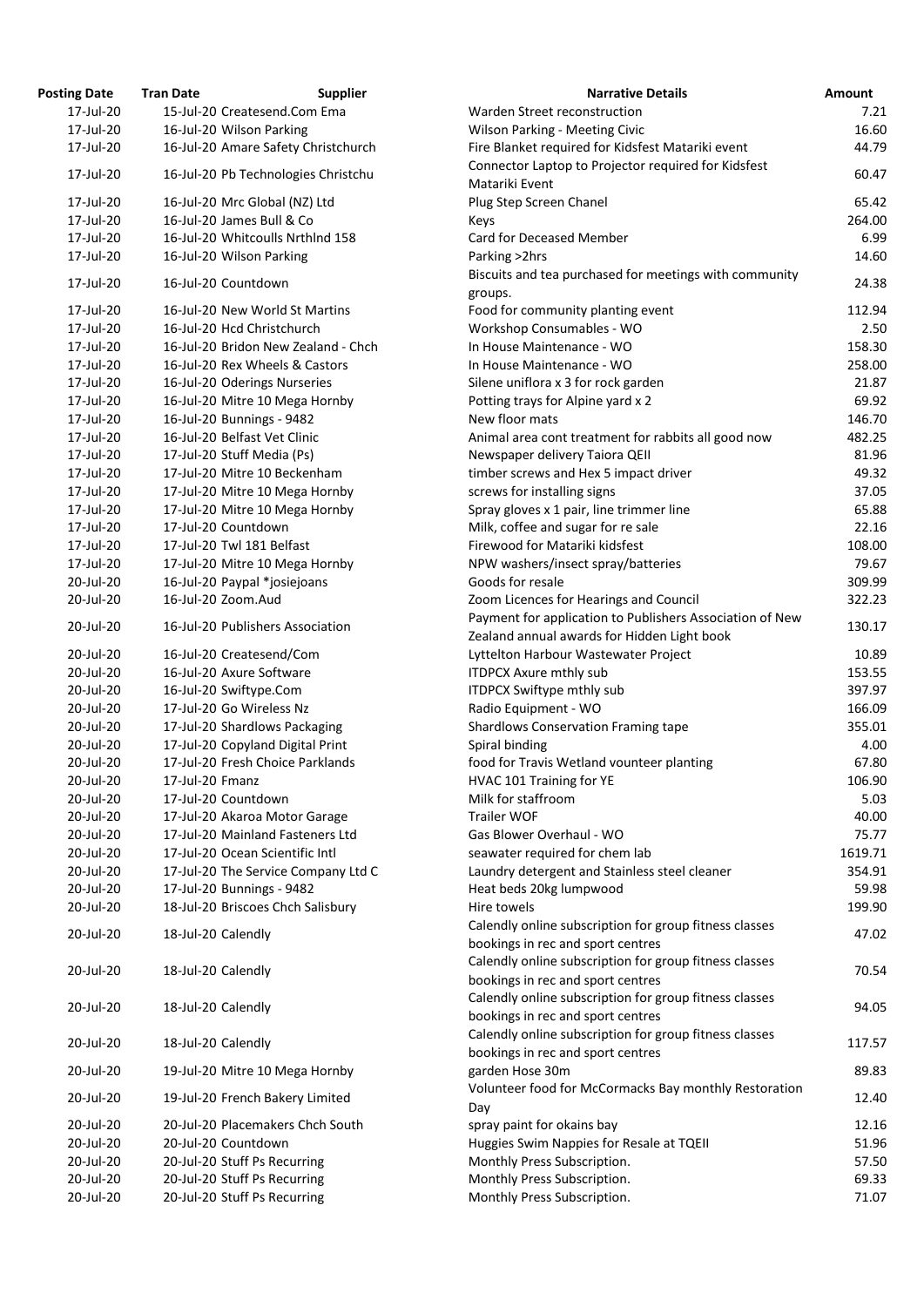| Posting Date | <b>Tran Date</b><br><b>Supplier</b> | <b>Narrative Details</b>                                                                                |
|--------------|-------------------------------------|---------------------------------------------------------------------------------------------------------|
| 20-Jul-20    | 20-Jul-20 Stuff Ps Recurring        | Monthly Press Subscription.                                                                             |
| 20-Jul-20    | 20-Jul-20 Stuff Ps Recurring        | The Press subscription for CAG Library.                                                                 |
| 20-Jul-20    | 20-Jul-20 Mitre 10 Mega Papanui     | Items for painting                                                                                      |
| 20-Jul-20    | 20-Jul-20 Resene Lichfield St 031   | Paint for outside of Graham Condon                                                                      |
| 21-Jul-20    | 19-Jul-20 Garden Gnome Software     | Panorama creation software for virtual tours                                                            |
| 21-Jul-20    | 19-Jul-20 Awwa.Org                  | 2 AWWA standards                                                                                        |
| 21-Jul-20    | 20-Jul-20 Nz Safety Blackwoods      | Fire ext sign for Jellie                                                                                |
| 21-Jul-20    | 20-Jul-20 Century Yuasa Batteries   | battery for okains mower                                                                                |
| 21-Jul-20    | 20-Jul-20 The Service Company Ltd C | cleaning supplies                                                                                       |
| 21-Jul-20    | 20-Jul-20 Safet                     | Restock of poolside 1stAid supplies                                                                     |
| 21-Jul-20    | 20-Jul-20 Mitre 10 Mega Papanui     | replacement hose fitting for chlorine delivery trailer                                                  |
| 21-Jul-20    | 20-Jul-20 Voyager Internet Ltd      | <b>Bulletin messaging</b>                                                                               |
| 21-Jul-20    | 20-Jul-20 Staybrite Stainless Fabri | Install disc in bench where insinkerator chute was to<br>enable bench to be used and cleaned in kitchen |
| 21-Jul-20    | 20-Jul-20 Mitre 10 Beckenham        | Nails for Pest Animal operations                                                                        |
| 21-Jul-20    | 20-Jul-20 Mitre 10 Beckenham        | pinus radiata pegs for track work                                                                       |
| 21-Jul-20    | 20-Jul-20 Jagbe Industrial Supplies | corrosive cabinet - chem lab                                                                            |
| 21-Jul-20    | 20-Jul-20 Mitre 10 Mega Papanui     | Hanging materials CHM                                                                                   |
| 21-Jul-20    | 20-Jul-20 Casbolts                  | Wet weather pants                                                                                       |
| 21-Jul-20    | 20-Jul-20 Bunnings - 9532 Chch Arpt | Scooper net, toilet cleaner and Aqua kneads                                                             |
| 21-Jul-20    | 20-Jul-20 Bunnings - 9482           | Plumbing fittings for nursery area, gloves                                                              |
| 21-Jul-20    | 20-Jul-20 Ecodrop Parkhouse         | NPW Rubbish removal project                                                                             |
| 21-Jul-20    | 21-Jul-20 Chch City Council Civic   | <b>Yearly Alcohol Licence</b>                                                                           |
| 21-Jul-20    | 21-Jul-20 Placemakers Riccarton     | Matrex coldpatch to repair pot holes in paths                                                           |
| 21-Jul-20    | 21-Jul-20 Pak N Save Northlands     | Swim Nappies for Resale at Taiora QEII                                                                  |
| 21-Jul-20    | 21-Jul-20 New World Durham Street   | Banks Peninsula Water Management Zone Committee<br>meeting - 21 July 2020                               |
| 21-Jul-20    | 21-Jul-20 Ccc Art Gallery Car Prk   | Parking at Art Gallery Car park for morning workshop and<br>meeting 21/07                               |
| 21-Jul-20    | 21-Jul-20 Hampton & Co Ltd          | glue for workshop                                                                                       |
| 21-Jul-20    | 21-Jul-20 Hampton & Co Ltd          | School project Bianca ply wood tiles                                                                    |
| 21-Jul-20    | 21-Jul-20 Ccc Art Gallery Car Prk   | Parking for meetings at Civic                                                                           |
| 21-Jul-20    | 21-Jul-20 Mitre 10 Mega Papanui     | Hanging materials CHM                                                                                   |
| 21-Jul-20    | 21-Jul-20 Mitre 10 Mega Papanui     | Power extension lead                                                                                    |
| 21-Jul-20    | 21-Jul-20 Gordon Harris Chch        | spray paint for Dane Mitchell tree and chamber base<br>touch ups.                                       |
| 22-Jul-20    | 19-Jul-20 Jotform Inc.              | Description - H&S Reporting Tool for Contractors                                                        |
| 22-Jul-20    | 20-Jul-20 Easymapmaker.Com          | Easy Map Maker Subscription                                                                             |
| 22-Jul-20    | 20-Jul-20 Environment Institute     | EIANZ - Reclaiming the dark                                                                             |
| 22-Jul-20    | 21-Jul-20 Westfield                 | voucher for young driver road safety evaluation survey of<br>Crash Bash                                 |
| 22-Jul-20    | 21-Jul-20 Jgd Nz                    | Goods for resale                                                                                        |
|              |                                     |                                                                                                         |
| 22-Jul-20    | 21-Jul-20 Hampton & Co Ltd          | Future ply for Jellie                                                                                   |
| 22-Jul-20    | 21-Jul-20 Createsend/Com            | Email newsletter for Lyttelton Harbour Wastewater<br>Project                                            |
| 22-Jul-20    | 21-Jul-20 St Pierres                | Catering for the Banks Peninsula Water Management<br>Zone Committee meeting, 21 July 2020               |
| 22-Jul-20    | 21-Jul-20 Pearsons 2018 Limited     | AP20/Ap/40 gravel for travis shade house                                                                |
| 22-Jul-20    | 21-Jul-20 Air Tool Solutions        | Air Tool Solutions - various parts for tools                                                            |
| 22-Jul-20    | 21-Jul-20 5th Street                | An official dinner for Japanese Consul                                                                  |
| 22-Jul-20    | 21-Jul-20 New World Rolleston       | Kitchen supplies                                                                                        |
| 22-Jul-20    | 21-Jul-20 Countdown                 | Food for CHM opening                                                                                    |
| 22-Jul-20    | 21-Jul-20 Bunnings - 9482           | Paint items for Taiora QE2                                                                              |
| 22-Jul-20    | 21-Jul-20 Kmart Online              | XR silicone case x20XR Screen protectos x10                                                             |
| 22-Jul-20    | 21-Jul-20 Rs Components Limite      | Reflector tape for Tūranga Gallery door handles                                                         |
| 22-Jul-20    | 21-Jul-20 Ilex Cafe                 | Peronal Use in Error - Reimbursed direct to Card 24/07/20                                               |
| 22-Jul-20    | 21-Jul-20 Blacks Fasteners          | Coach screws, nuts and bolts                                                                            |
| 22-Jul-20    | 22-Jul-20 Countdown                 | Catering for the FWH July 2020 Community Liaison                                                        |

| <b>Posting Date</b> | <b>Tran Date</b>     | <b>Supplier</b>                     | <b>Narrative Details</b>                                                                                | <b>Amount</b> |
|---------------------|----------------------|-------------------------------------|---------------------------------------------------------------------------------------------------------|---------------|
| 20-Jul-20           |                      | 20-Jul-20 Stuff Ps Recurring        | Monthly Press Subscription.                                                                             | 83.63         |
| 20-Jul-20           |                      | 20-Jul-20 Stuff Ps Recurring        | The Press subscription for CAG Library.                                                                 | 62.40         |
| 20-Jul-20           |                      | 20-Jul-20 Mitre 10 Mega Papanui     | Items for painting                                                                                      | 36.17         |
| 20-Jul-20           |                      | 20-Jul-20 Resene Lichfield St 031   | Paint for outside of Graham Condon                                                                      | 540.51        |
| 21-Jul-20           |                      | 19-Jul-20 Garden Gnome Software     | Panorama creation software for virtual tours                                                            | 448.55        |
| 21-Jul-20           | 19-Jul-20 Awwa.Org   |                                     | 2 AWWA standards                                                                                        | 498.16        |
| 21-Jul-20           |                      | 20-Jul-20 Nz Safety Blackwoods      | Fire ext sign for Jellie                                                                                | 15.22         |
| 21-Jul-20           |                      | 20-Jul-20 Century Yuasa Batteries   | battery for okains mower                                                                                | 133.34        |
| 21-Jul-20           |                      | 20-Jul-20 The Service Company Ltd C | cleaning supplies                                                                                       | 307.79        |
| 21-Jul-20           | 20-Jul-20 Safet      |                                     | Restock of poolside 1stAid supplies                                                                     | 762.84        |
| 21-Jul-20           |                      | 20-Jul-20 Mitre 10 Mega Papanui     | replacement hose fitting for chlorine delivery trailer                                                  | 4.91          |
| 21-Jul-20           |                      | 20-Jul-20 Voyager Internet Ltd      | <b>Bulletin messaging</b>                                                                               | 19.57         |
| 21-Jul-20           |                      | 20-Jul-20 Staybrite Stainless Fabri | Install disc in bench where insinkerator chute was to<br>enable bench to be used and cleaned in kitchen | 391.00        |
| 21-Jul-20           |                      | 20-Jul-20 Mitre 10 Beckenham        | Nails for Pest Animal operations                                                                        | 15.02         |
| 21-Jul-20           |                      | 20-Jul-20 Mitre 10 Beckenham        | pinus radiata pegs for track work                                                                       | 84.96         |
| 21-Jul-20           |                      | 20-Jul-20 Jagbe Industrial Supplies | corrosive cabinet - chem lab                                                                            | 1656.14       |
| 21-Jul-20           |                      | 20-Jul-20 Mitre 10 Mega Papanui     | Hanging materials CHM                                                                                   | 31.62         |
| 21-Jul-20           | 20-Jul-20 Casbolts   |                                     | Wet weather pants                                                                                       | 161.50        |
| 21-Jul-20           |                      | 20-Jul-20 Bunnings - 9532 Chch Arpt | Scooper net, toilet cleaner and Aqua kneads                                                             | 389.88        |
| 21-Jul-20           |                      | 20-Jul-20 Bunnings - 9482           | Plumbing fittings for nursery area, gloves                                                              | 109.84        |
| 21-Jul-20           |                      | 20-Jul-20 Ecodrop Parkhouse         | NPW Rubbish removal project                                                                             | 34.50         |
| 21-Jul-20           |                      | 21-Jul-20 Chch City Council Civic   | <b>Yearly Alcohol Licence</b>                                                                           | 391.00        |
| 21-Jul-20           |                      | 21-Jul-20 Placemakers Riccarton     |                                                                                                         | 157.45        |
|                     |                      |                                     | Matrex coldpatch to repair pot holes in paths                                                           |               |
| 21-Jul-20           |                      | 21-Jul-20 Pak N Save Northlands     | Swim Nappies for Resale at Taiora QEII                                                                  | 68.94         |
| 21-Jul-20           |                      | 21-Jul-20 New World Durham Street   | Banks Peninsula Water Management Zone Committee<br>meeting - 21 July 2020                               | 35.23         |
| 21-Jul-20           |                      | 21-Jul-20 Ccc Art Gallery Car Prk   | Parking at Art Gallery Car park for morning workshop and<br>meeting 21/07                               | 5.00          |
| 21-Jul-20           |                      | 21-Jul-20 Hampton & Co Ltd          | glue for workshop                                                                                       | 93.97         |
| 21-Jul-20           |                      | 21-Jul-20 Hampton & Co Ltd          | School project Bianca ply wood tiles                                                                    | 371.86        |
| 21-Jul-20           |                      | 21-Jul-20 Ccc Art Gallery Car Prk   | Parking for meetings at Civic                                                                           | 7.00          |
| 21-Jul-20           |                      | 21-Jul-20 Mitre 10 Mega Papanui     | Hanging materials CHM                                                                                   | 11.50         |
| 21-Jul-20           |                      | 21-Jul-20 Mitre 10 Mega Papanui     | Power extension lead                                                                                    | 23.88         |
| 21-Jul-20           |                      | 21-Jul-20 Gordon Harris Chch        | spray paint for Dane Mitchell tree and chamber base<br>touch ups.                                       | 31.97         |
| 22-Jul-20           |                      | 19-Jul-20 Jotform Inc.              | Description - H&S Reporting Tool for Contractors                                                        | 29.74         |
| 22-Jul-20           |                      | 20-Jul-20 Easymapmaker.Com          | Easy Map Maker Subscription                                                                             | 45.40         |
| 22-Jul-20           |                      | 20-Jul-20 Environment Institute     | EIANZ - Reclaiming the dark                                                                             | 21.85         |
| 22-Jul-20           | 21-Jul-20 Westfield  |                                     | voucher for young driver road safety evaluation survey of<br>Crash Bash                                 | 112.49        |
| 22-Jul-20           |                      |                                     | Goods for resale                                                                                        | 227.70        |
|                     | 21-Jul-20 Jgd Nz     |                                     |                                                                                                         |               |
| 22-Jul-20           |                      | 21-Jul-20 Hampton & Co Ltd          | Future ply for Jellie                                                                                   | 641.36        |
| 22-Jul-20           |                      | 21-Jul-20 Createsend/Com            | Email newsletter for Lyttelton Harbour Wastewater<br>Project                                            | 10.89         |
| 22-Jul-20           | 21-Jul-20 St Pierres |                                     | Catering for the Banks Peninsula Water Management<br>Zone Committee meeting, 21 July 2020               | 43.00         |
| 22-Jul-20           |                      | 21-Jul-20 Pearsons 2018 Limited     | AP20/Ap/40 gravel for travis shade house                                                                | 63.00         |
| 22-Jul-20           |                      | 21-Jul-20 Air Tool Solutions        | Air Tool Solutions - various parts for tools                                                            | 817.44        |
| 22-Jul-20           | 21-Jul-20 5th Street |                                     | An official dinner for Japanese Consul                                                                  | 601.20        |
| 22-Jul-20           |                      | 21-Jul-20 New World Rolleston       | Kitchen supplies                                                                                        | 32.73         |
| 22-Jul-20           |                      | 21-Jul-20 Countdown                 | Food for CHM opening                                                                                    | 120.28        |
| 22-Jul-20           |                      | 21-Jul-20 Bunnings - 9482           | Paint items for Taiora QE2                                                                              | 40.92         |
| 22-Jul-20           |                      | 21-Jul-20 Kmart Online              | XR silicone case x20XR Screen protectos x10                                                             | 70.00         |
| 22-Jul-20           |                      | 21-Jul-20 Rs Components Limite      | Reflector tape for Tūranga Gallery door handles                                                         | 70.23         |
| 22-Jul-20           | 21-Jul-20 Ilex Cafe  |                                     | Peronal Use in Error - Reimbursed direct to Card 24/07/20                                               | 5.50          |
| 22-Jul-20           |                      | 21-Jul-20 Blacks Fasteners          | Coach screws, nuts and bolts                                                                            | 92.28         |
| 22-Jul-20           |                      | 22-Jul-20 Countdown                 | Catering for the FWH July 2020 Community Liaison<br>Meeting                                             | 39.40         |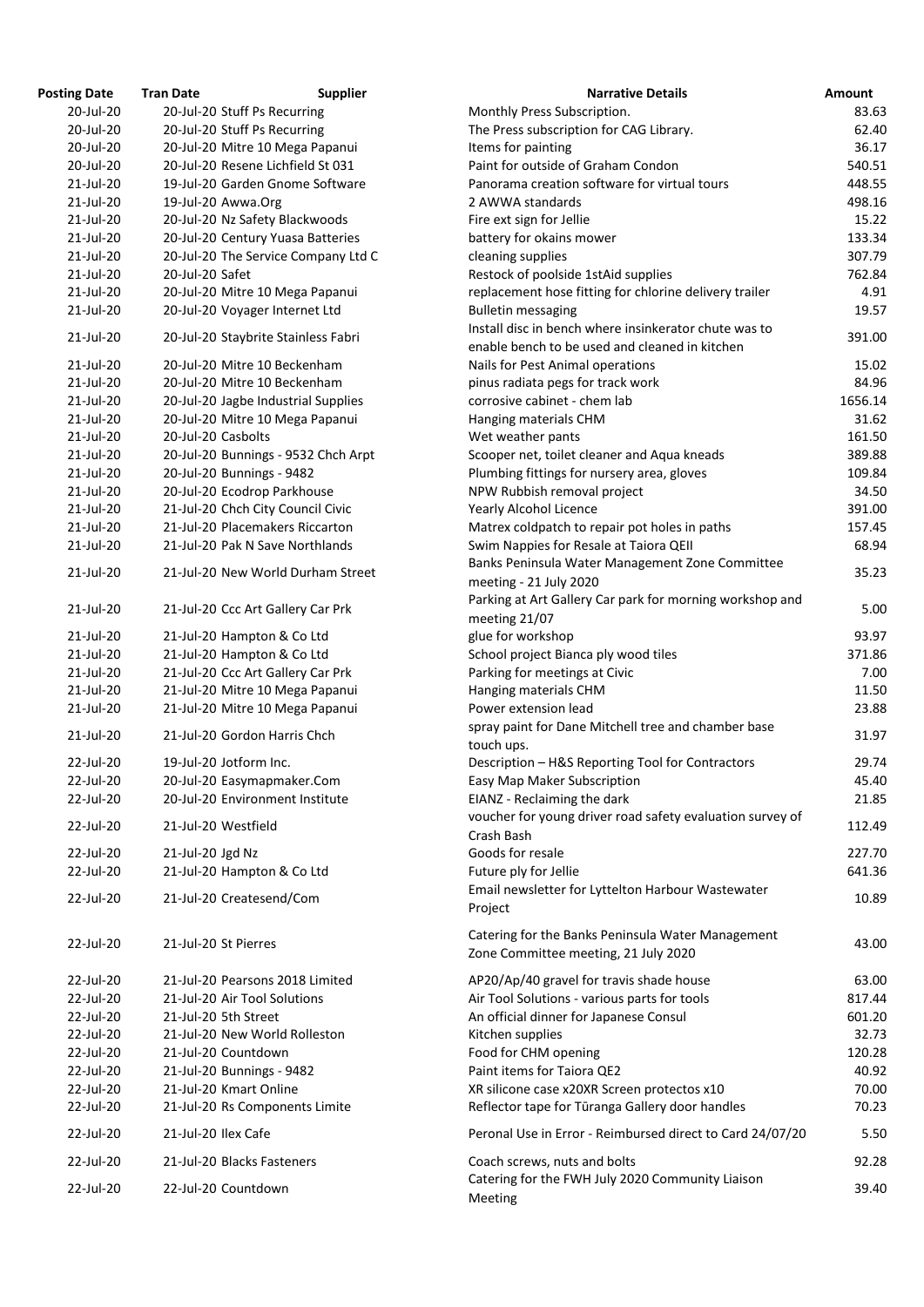| <b>Posting Date</b> | <b>Tran Date</b>           | <b>Supplier</b>                     | <b>Narrative Details</b>                                         | Amount    |
|---------------------|----------------------------|-------------------------------------|------------------------------------------------------------------|-----------|
| 22-Jul-20           | 22-Jul-20 Gardenmakers     |                                     | Gravel for sump Jellie                                           | 22.30     |
| 22-Jul-20           | 22-Jul-20 Gardenmakers     |                                     | Teddington chip for Jellie                                       | 32.40     |
| 22-Jul-20           |                            | 22-Jul-20 Trademe 8v11 Ping         | plant                                                            | 119.97    |
| 22-Jul-20           | 22-Jul-20 Photo Warehouse  |                                     | Tenba Skyline 8 shoulder camera bag                              | 36.00     |
| 22-Jul-20           | 22-Jul-20 Twl 123 Eastgate |                                     | 2x oil diffusers for change rooms                                | 78.00     |
| 22-Jul-20           | 22-Jul-20 Caltex Redwood   |                                     | milk for Redwood staff                                           | 7.80      |
| 22-Jul-20           |                            | 22-Jul-20 Trents Wholesale Ltd      | Soup mix bough for staff                                         | 40.51     |
| 22-Jul-20           |                            | 22-Jul-20 New World Prestons        | milk for staff                                                   | 6.70      |
| 22-Jul-20           |                            | 22-Jul-20 New World Prestons        | <b>BBQ</b> supplies for plantings                                | 65.23     |
| 22-Jul-20           |                            | 22-Jul-20 Mitre 10 Mega Papanui     | BBQ supplies for planting days                                   | 69.21     |
|                     |                            |                                     | Credit Voucher (USD 139.00) Project Mgmt Institute - PMI         |           |
| 23-Jul-20           |                            | 21-Jul-20 Project Mgmt Institute    | Membership charged twice in error 10/06                          | $-208.96$ |
| 23-Jul-20           | 22-Jul-20 Caltex Hornby    |                                     | Milk order for Hornby                                            | 5.20      |
|                     |                            |                                     |                                                                  |           |
| 23-Jul-20           |                            | 22-Jul-20 Couplands Bakeries        | Catering for FWH July 2020 Community Liaison Meeting             | 76.06     |
| 23-Jul-20           | 22-Jul-20 Createsend/Com   |                                     | Dane Mitchel exhibition opening invite payment.                  | 7.14      |
| 23-Jul-20           |                            | 22-Jul-20 Pak N Save Riccarton      | Rarakau tea coffee supplies                                      | 2.25      |
| 23-Jul-20           | 22-Jul-20 Blacks Fasteners |                                     | Workshop Consumables - WO                                        | 39.17     |
| 23-Jul-20           |                            | 22-Jul-20 Sifco Fastening Solutions | Air nail gun for workshop                                        | 77.05     |
| 23-Jul-20           | 22-Jul-20 Kmart            |                                     | bubble machine for story time                                    | 6.50      |
| 23-Jul-20           | 22-Jul-20 Anzor Fasteners  |                                     | fixings for Dane Mitchell Post Hoc tree installation             | 16.47     |
| 23-Jul-20           |                            | 22-Jul-20 Resene Tower Junction34   | paint for Dane Mitchell Post Hoc chamber installation            | 44.60     |
|                     |                            |                                     |                                                                  |           |
| 23-Jul-20           | 22-Jul-20 Blacks Fasteners |                                     | Fixings for Dane Mitchell Post Hoc chamber                       | 124.20    |
| 23-Jul-20           | 22-Jul-20 Everyday Dose    |                                     | refreshment for all of morning meeting with external             | 28.40     |
|                     |                            |                                     | attendees                                                        |           |
| 23-Jul-20           | 22-Jul-20 les Ltd          |                                     | S10 Starter units                                                | 37.73     |
| 23-Jul-20           |                            | 22-Jul-20 Beckenham Service Ctr     | Parking coupons for meetings etc.                                | 46.50     |
| 23-Jul-20           |                            | 22-Jul-20 Gordon Harris Chch        | Origami paper for Night Market                                   | 41.98     |
| 23-Jul-20           |                            | 22-Jul-20 Total Pos Solutions       | <b>Eftpos hire for Night Market</b>                              | 143.75    |
| 23-Jul-20           |                            | 22-Jul-20 Bp Connect Marshlands     | Gas bottles fill for Planting days                               | 77.98     |
| 23-Jul-20           | 23-Jul-20 Site Safe        |                                     | Site Safe training                                               | 120.75    |
| 23-Jul-20           |                            | 23-Jul-20 Twl 120 Northlands        | Graham Condon Rec & Sport Centre (Aquatics): Small               | 169.00    |
|                     |                            |                                     | auto vacuum for pool to clean out sand.                          |           |
| 23-Jul-20           |                            | 23-Jul-20 Legalwise Seminars Pty    | Judicial Review - Cases, Developments and implications           | 125.00    |
|                     |                            |                                     | webinar                                                          |           |
| 23-Jul-20           | 23-Jul-20 Twl 123 Eastgate |                                     | meths - micro lab                                                | 30.00     |
| 23-Jul-20           |                            |                                     | Irrigation hose reels wall mounted x 2 for 4 Riccarton Vve,      |           |
|                     |                            | 23-Jul-20 Mitre 10 Mega Papanui     | Hose connectors x 8                                              | 371.55    |
| 23-Jul-20           |                            | 23-Jul-20 Oakleys Plumbing Suppli   | Drain cover                                                      | 85.74     |
| 23-Jul-20           | 23-Jul-20 Anzor Fasteners  |                                     | Fixings for Dane Mitchell Post Hoc tree installation             | 104.85    |
| 23-Jul-20           | 23-Jul-20 Winstone Glass   |                                     | <b>Glass for Dane Mitchell chamber</b>                           | 122.06    |
|                     |                            |                                     | Parking coupons for Papanui-Innes Community                      |           |
| 23-Jul-20           |                            | 23-Jul-20 Papanui Service Centre    | Governance Team members.                                         | 93.00     |
| 24-Jul-20           | 21-Jul-20 Hokonui Alpines  |                                     | Alpine plants for rock garden                                    | 314.00    |
| 24-Jul-20           | 22-Jul-20 Createsend/Com   |                                     | Payment for July's Art Gallery enewlsetter.                      | 163.92    |
| 24-Jul-20           | 22-Jul-20 Universo         |                                     | Raffle prize for winter night market                             | 200.00    |
| 24-Jul-20           |                            | 23-Jul-20 Baier Group Limited       | post and rails landscaping                                       | 999.13    |
| 24-Jul-20           | 23-Jul-20 Wilson Parking   |                                     | <b>Wilson Parking - Civic Meeting</b>                            | 8.60      |
| 24-Jul-20           |                            | 23-Jul-20 Nz Safety Blackwoods      | Wrist strap, Ergonomic desk set up                               | 59.35     |
| 24-Jul-20           |                            | 23-Jul-20 Terra Viva Home & Garden  |                                                                  | 587.83    |
|                     | 23-Jul-20 Green Linc       |                                     | Replacement roses for CRG - Sect D<br>Plants for council project |           |
| 24-Jul-20           |                            |                                     |                                                                  | 289.80    |
| 24-Jul-20           |                            | 23-Jul-20 Chapman/Bailey Pty Ltd    | Retouching medium for conservation treatments                    | 63.70     |
| 24-Jul-20           | 23-Jul-20 Createsend/Com   |                                     | Email newsletters for Banks Peninsula Community News             | 10.05     |
| 24-Jul-20           | 23-Jul-20 Createsend/Com   |                                     | Email newsletters for Fendalton-Waimairi-Harewood                | 10.26     |
| 24-Jul-20           |                            |                                     | Community News.                                                  |           |
|                     |                            | 23-Jul-20 The National Business     | Monthly Subscription to NBR.                                     | 35.00     |
| 24-Jul-20           |                            | 23-Jul-20 Nz Safety Blackwoods      | PPE - Water & Wastewater Ops                                     | 207.00    |
| 24-Jul-20           | 23-Jul-20 Hampton & Co Ltd |                                     | plywood for Dane Mitchell exhibition                             | 220.28    |
| 24-Jul-20           | 23-Jul-20 Debitsuccess     |                                     | Myzone monthly fee                                               | 253.00    |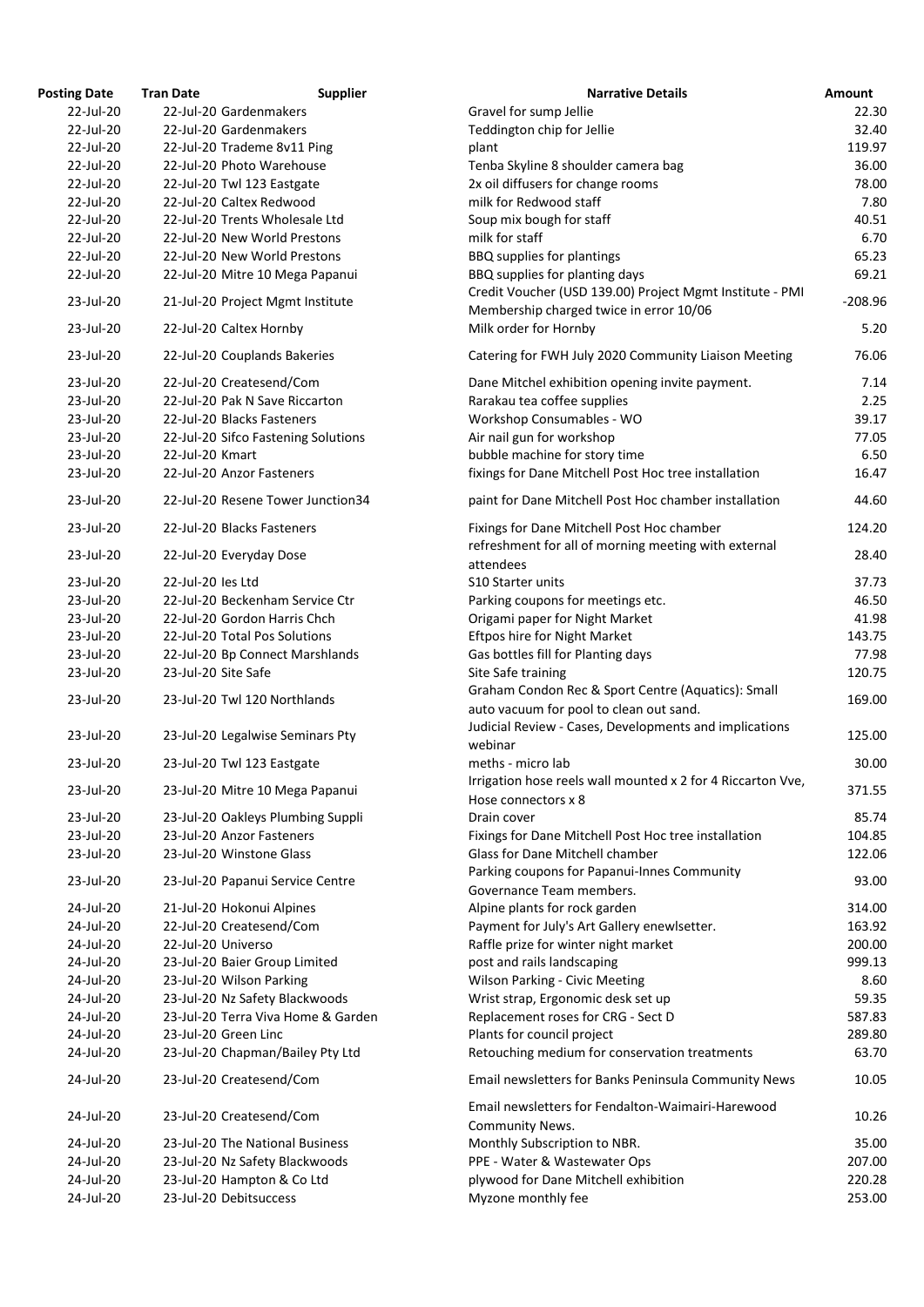| <b>Posting Date</b>    | <b>Tran Date</b>       | <b>Supplier</b>                                              | <b>Narrative Details</b>                                                                         | Amount           |
|------------------------|------------------------|--------------------------------------------------------------|--------------------------------------------------------------------------------------------------|------------------|
| 24-Jul-20              | 23-Jul-20 Ipwea Nz     |                                                              | Credit Voucher Ipwea Nz - RIMS Conference                                                        | $-715.85$        |
| 24-Jul-20              |                        | 23-Jul-20 Omc Power Equipment                                | Chainsaw mitts x 4                                                                               | 159.96           |
| 24-Jul-20              |                        | 23-Jul-20 Nz Safety Blackwoods                               | New boots and socks, fluro spray paint for track marking                                         | 403.21           |
| 24-Jul-20              |                        | 23-Jul-20 Bunnings - 9476                                    | Planter bags, garden buckets                                                                     | 65.56            |
| 24-Jul-20              |                        | 23-Jul-20 Oderings Nurseries                                 | Roses                                                                                            | 254.89           |
| 24-Jul-20              |                        | 23-Jul-20 Ecodrop Metro                                      | Dumping of fly tipping rubbish                                                                   | 17.25            |
| 24-Jul-20              |                        | 23-Jul-20 Bunnings - 9482                                    | Combination lock, grinder discs                                                                  | 111.98           |
| 24-Jul-20              |                        | 23-Jul-20 Bunnings - 9482                                    | Spring for water fountain                                                                        | 5.35             |
|                        |                        |                                                              | Personal Use in Error - Reimbursed via Service Desk                                              |                  |
| 24-Jul-20<br>24-Jul-20 |                        | 23-Jul-20 McDonalds Northlands<br>23-Jul-20 Blacks Fasteners | 24/07/20<br><b>Credit Voucher Blacks Fasteners</b>                                               | 13.20<br>$-9.80$ |
|                        |                        |                                                              | rivets and fixings for Dane Mitchell Post Hoc chamber                                            |                  |
| 24-Jul-20              |                        | 23-Jul-20 Blacks Fasteners                                   | installation                                                                                     | 30.75            |
| 24-Jul-20              |                        | 23-Jul-20 George Henry & Co Ltd                              | tools for Dane Mitchell Post Hoc tree installation                                               | 140.39           |
| 24-Jul-20              | 23-Jul-20 J A Russell  |                                                              | Electrical coving for Dane Mitchell Post Hoc                                                     | 195.50           |
| 24-Jul-20              |                        | 23-Jul-20 Ab* Abebooks Gk3v62                                | Library book                                                                                     | 22.75            |
| 24-Jul-20              |                        | 24-Jul-20 Freshchoice City Mkt                               | Catering for leaving function                                                                    | 1.00             |
| 24-Jul-20              |                        | 24-Jul-20 Autobend Ltd                                       | <b>Workshop Supplies</b>                                                                         | 76.56            |
| 24-Jul-20              |                        | 24-Jul-20 Noel Leeming 12                                    | Life proof case for cell ph                                                                      | 139.99           |
| 24-Jul-20              |                        | 24-Jul-20 Torpedo 7 Christchurch                             | bike tubes for cart                                                                              | 39.96            |
| 24-Jul-20              |                        | 24-Jul-20 Halswell Butchery                                  | sausages for volunteer barbecue                                                                  | 76.00            |
| 24-Jul-20              | 24-Jul-20 Hachi Cashel |                                                              | Unit retirement function Blatchford 6 years                                                      | 58.00            |
| 24-Jul-20              |                        | 24-Jul-20 Gordon Harris Chch                                 | paint for Dane Mitchell Post Hoc trees                                                           | 41.56            |
| 24-Jul-20              |                        | 24-Jul-20 Payment - Personal - Bnz Barrington Sdc            | Payment - Personal Bnz Barrington Sdc                                                            | $-5.50$          |
| 27-Jul-20              |                        | 23-Jul-20 Createsend/Com                                     | Email newsletters for Spreydon-Cashmere Community<br><b>News</b>                                 | 8.80             |
| 27-Jul-20              |                        | 23-Jul-20 Dnh*godaddy.Com                                    | ITDODWI SAN SSL cccmap 2 yrs                                                                     | 462.29           |
| 27-Jul-20              |                        | 23-Jul-20 Paypal *goformz Inc                                | <b>CCCI GoFormz annual payment</b>                                                               | 3726.11          |
| 27-Jul-20              |                        | 23-Jul-20 Paypal *furnitureac                                | New feet for soft furniture                                                                      | 50.15            |
| 27-Jul-20              |                        | 24-Jul-20 Amare Safety Christchurch                          | New Workboots (Health and Safety)                                                                | 152.10           |
| 27-Jul-20              |                        | 24-Jul-20 Bunnings - 9476                                    | bolts for rubbish bin repairs                                                                    | 12.12            |
| 27-Jul-20              | 24-Jul-20 Safet        |                                                              | Health & Safety Consumables - Workshop                                                           | 877.80           |
| 27-Jul-20              |                        | 24-Jul-20 Vimeo Plus Monthly                                 | Monthly subscription to Vimeo for marketing.                                                     | 21.34            |
| 27-Jul-20              |                        | 24-Jul-20 Look Sharp Store                                   | Promotional resources to be used in conjunction with<br>Pasifika Language Weeks.                 | 10.00            |
| 27-Jul-20              |                        | 24-Jul-20 Toms Emporium                                      | Purchase of craft resources to promote Cook Island<br>Language Week                              | 12.30            |
| 27-Jul-20              |                        | 24-Jul-20 Bunnings - 9476                                    | hardware                                                                                         | 43.47            |
| 27-Jul-20              |                        | 24-Jul-20 Just Incredible                                    | Gloves for students                                                                              | 29.00            |
| 27-Jul-20              |                        | 24-Jul-20 Take Note Ferrymead                                | Map for team planning                                                                            | 9.99             |
| 27-Jul-20              |                        | 24-Jul-20 Cr Kennedy (NZ) Ltd                                | Replacement glass cover for Bowens studio flash head                                             | 112.61           |
| 27-Jul-20              |                        | 24-Jul-20 Donco Services Limited                             | Water blaster hose                                                                               | 336.38           |
| 27-Jul-20              |                        | 24-Jul-20 New World Halswell                                 | 3 x air wick fragrance containers to take away musty<br>smell in cabins                          | 15.46            |
| 27-Jul-20              |                        | 24-Jul-20 Mitre 10 Mega Hornby                               | exchange of wrong colour decking stain, sand paper, 3 x<br>shower caddies to replace broken ones | 192.71           |
| 27-Jul-20              |                        | 24-Jul-20 Kmart Online                                       | 4 x water jugs - used for events and venue hire functions.                                       | 45.00            |
| 27-Jul-20              |                        | 24-Jul-20 Advance Landscape                                  | Bamboo stakes for volunteer planting                                                             | 151.34           |
| 27-Jul-20              |                        | 24-Jul-20 Akaroa Motor Garage                                | petrol vouchers for transportation of collection item -<br>Hanmer Springs to Akaroa              | 100.00           |
| 27-Jul-20              |                        | 24-Jul-20 Bp 2go Linwood                                     | Fuel for New Ute 920 - No fuel card issued yet                                                   | 68.41            |
| 27-Jul-20              |                        | 24-Jul-20 Bunnings - 9476                                    | Credit Voucher Bunnings - 9476 litter pick up stick                                              | $-8.97$          |
| 27-Jul-20              |                        | 24-Jul-20 Bunnings - 9476                                    | Plant ties & shackles                                                                            | 39.89            |
| 27-Jul-20              |                        | 24-Jul-20 Bunnings - 9476                                    | litter sticks, hex keys                                                                          | 45.52            |
| 27-Jul-20              |                        | 24-Jul-20 Oderings Nurseries                                 | roses for papanui memorial reserve                                                               | 269.91           |
| 27-Jul-20              |                        | 24-Jul-20 Ccc Art Gallery Car Prk                            | Parking for meetings at Civic                                                                    | 8.00             |
| 27-Jul-20              |                        | 24-Jul-20 Wilson Parking                                     | Civic parking                                                                                    | 6.60             |
|                        |                        |                                                              |                                                                                                  |                  |